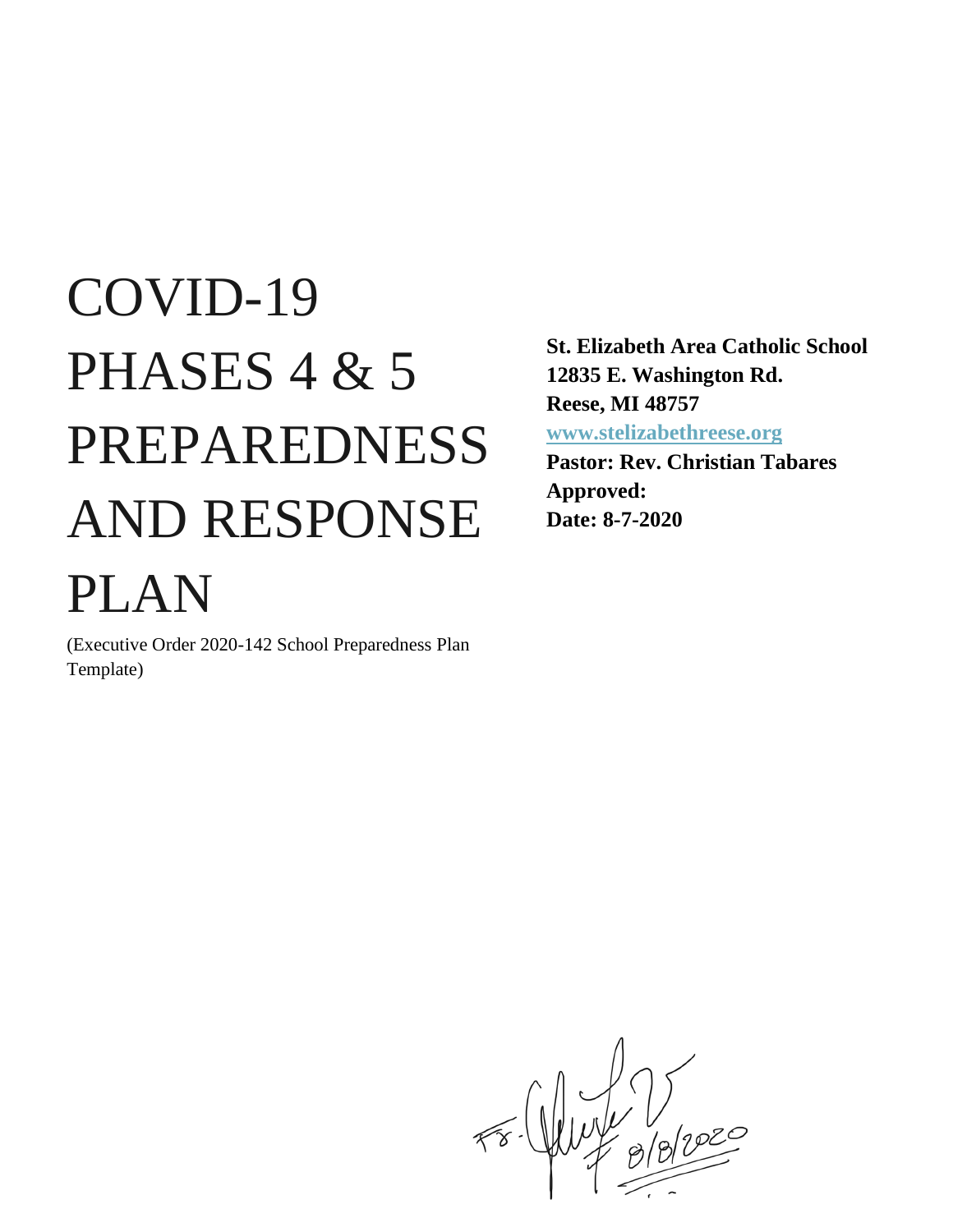# Table of Contents

| Testing Protocols for Students and Staff and Responding to Positive Cases  6     |              |
|----------------------------------------------------------------------------------|--------------|
|                                                                                  |              |
|                                                                                  |              |
|                                                                                  |              |
|                                                                                  |              |
|                                                                                  |              |
|                                                                                  |              |
|                                                                                  |              |
|                                                                                  |              |
|                                                                                  |              |
|                                                                                  |              |
|                                                                                  |              |
|                                                                                  |              |
| Strongly Recommended When Schools Reopen for In-Person or Hybrid Instruction  16 |              |
|                                                                                  |              |
| <b>Strongly Recommended Before Schools Reopen for In-Person Instruction  18</b>  |              |
| <b>Facilities</b>                                                                | 18           |
|                                                                                  |              |
|                                                                                  |              |
|                                                                                  |              |
|                                                                                  |              |
|                                                                                  |              |
|                                                                                  |              |
|                                                                                  |              |
|                                                                                  |              |
|                                                                                  | $\mathbf{0}$ |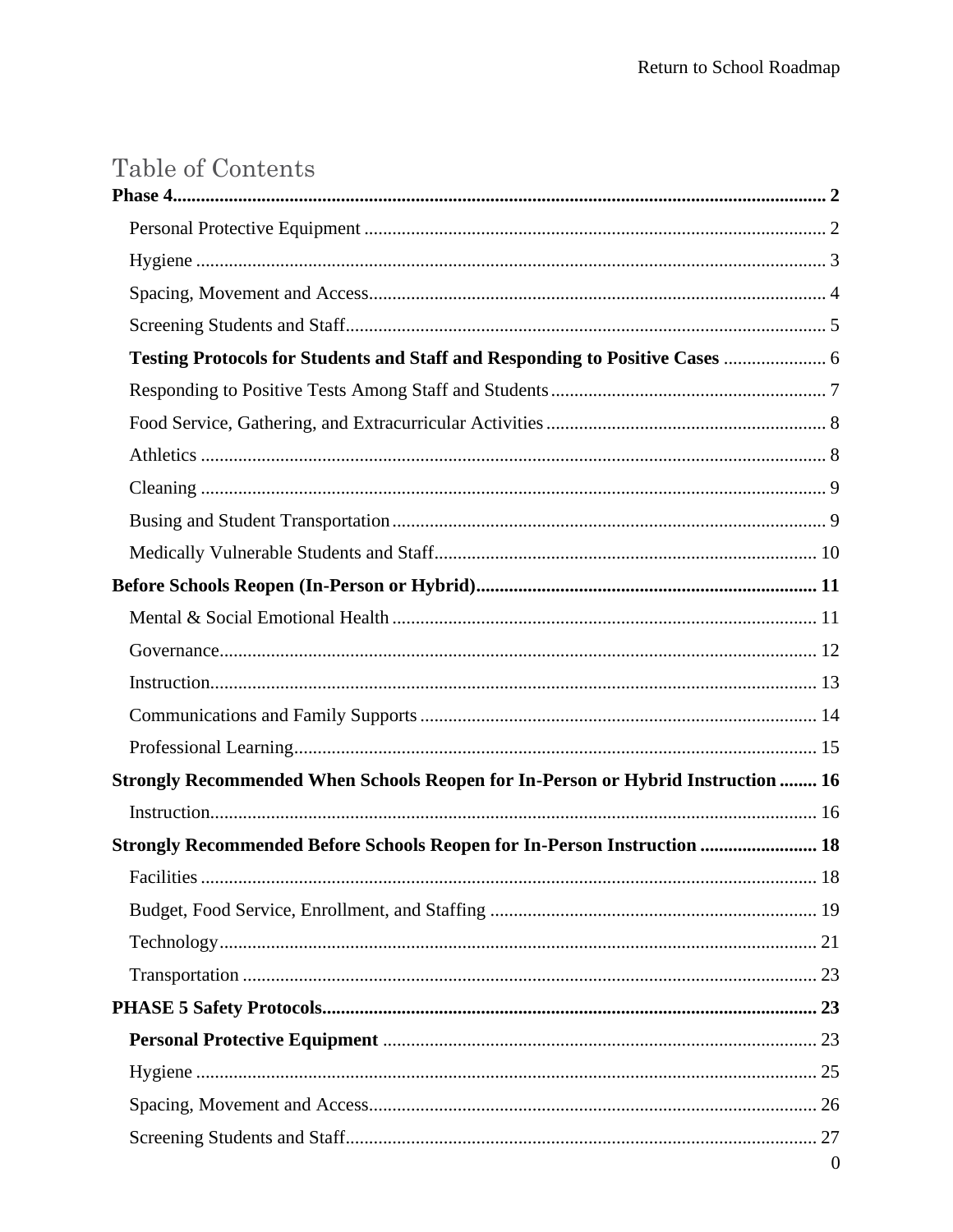| <b>Testing Protocols for Students and Staff and Responding to Positive Cases  28</b> |  |
|--------------------------------------------------------------------------------------|--|
|                                                                                      |  |
|                                                                                      |  |
|                                                                                      |  |
|                                                                                      |  |
|                                                                                      |  |
|                                                                                      |  |
|                                                                                      |  |
|                                                                                      |  |
|                                                                                      |  |
|                                                                                      |  |
|                                                                                      |  |
|                                                                                      |  |
|                                                                                      |  |
|                                                                                      |  |
|                                                                                      |  |
|                                                                                      |  |
|                                                                                      |  |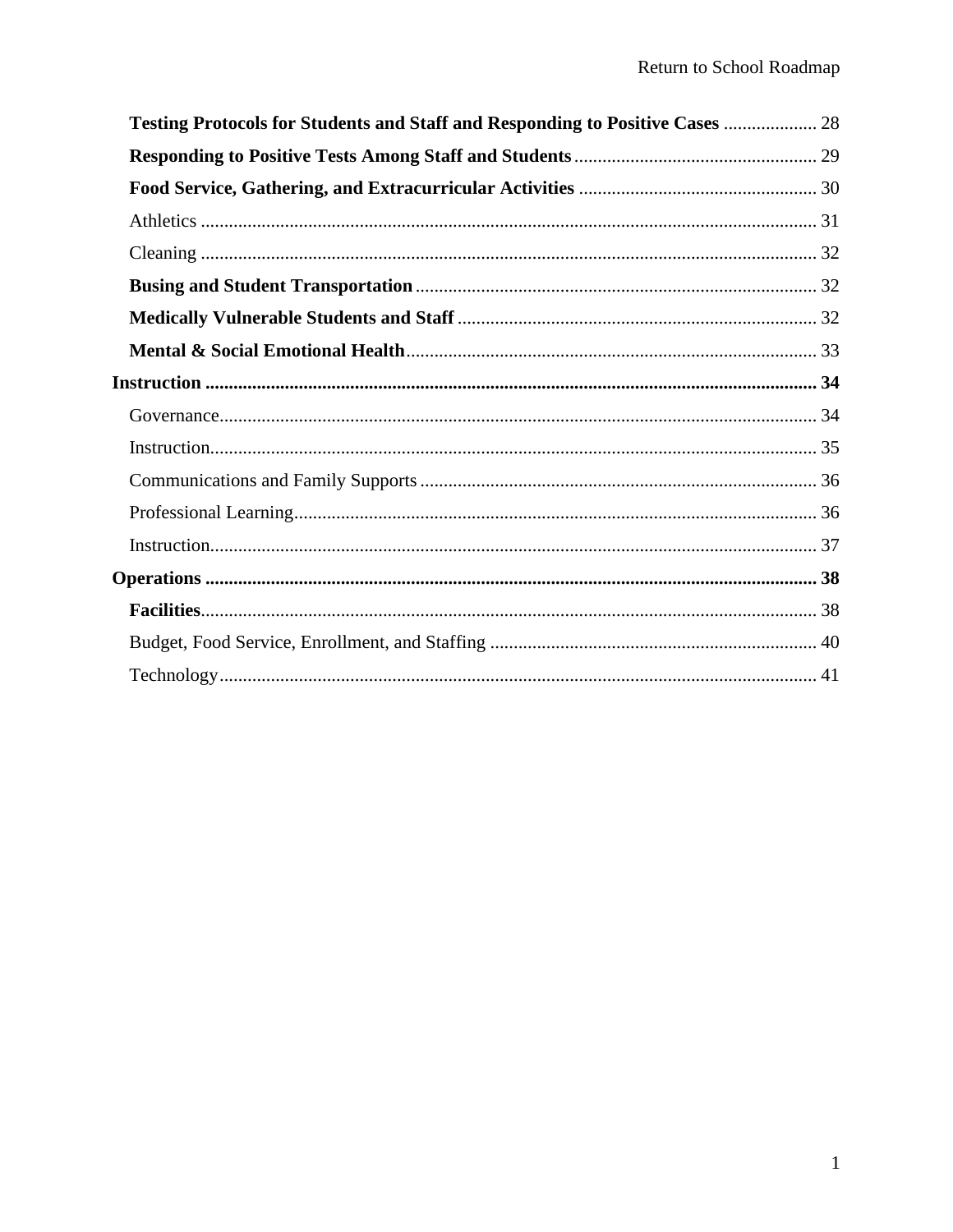[Executive Order 2020-142](https://content.govdelivery.com/attachments/MIEOG/2020/06/30/file_attachments/1485859/EO%202020-142.pdf) "provides a structure to support all schools in Michigan as they plan for a return of pre-K-12 education in the fall. Under the order, school districts must adopt a COVID-19 Preparedness and Response Plan laying out how they will cope with the disease across the various phases of the [Michigan Safe Start Plan.](https://www.michigan.gov/documents/whitmer/MI_SAFE_START_PLAN_689875_7.pdf) In turn, the accompanying Michigan Return to School Roadmap offers a guide to the types of safety protocols appropriate during each phase. There's no one-size-fits-all solution: What works in Lansing may not work in Sault Sainte Marie. Districts will retain the flexibility to tailor their instruction to their particular needs and to the disease conditions present in their regions." (EO-2020-142)

If schools are unable to meet the strongly recommended actions, an explanation is listed below.

## <span id="page-3-0"></span>Phase 4

#### <span id="page-3-1"></span>Personal Protective Equipment

*Required (Michigan Safe Schools Roadmap, pg 22)*

Facial coverings must always be worn by staff except for meals. Facial coverings may be homemade or disposable level-one (basic) grade surgical masks. Any staff member who cannot medically tolerate a facial covering must not wear one. Any staff member that is incapacitated or unable to remove the facial covering without assistance, must not wear a facial covering.

PreK-5 and special education teachers should consider wearing clear masks.

Facial coverings must be worn by preK-12 students, staff, and bus drivers during school transportation. Any staff or student that is unable to medically tolerate a facial covering must not wear one. Any staff or student that is incapacitated or unable to remove the facial covering without assistance, must not wear one. Facial coverings may be homemade or disposable level-one (basic) grade surgical masks.

Facial coverings must always be worn in hallways and common areas by preK-12 students in the building except for during meals. Any student that is unable to medically tolerate a facial covering must not wear one. Any student that is incapacitated or unable to remove the facial covering without assistance, must not wear one. Facial coverings may be homemade or disposable level-one (basic) grade surgical masks.

Note: Students with significant disabilities preventing the use of facial coverings are referred to forthcoming guidance from MDE.

Facial coverings must be worn in classrooms by all students grades 6-12. Any student who cannot medically tolerate a facial covering must not wear one. Any student who is incapacitated, or unable to remove the facial covering without assistance, must not wear one.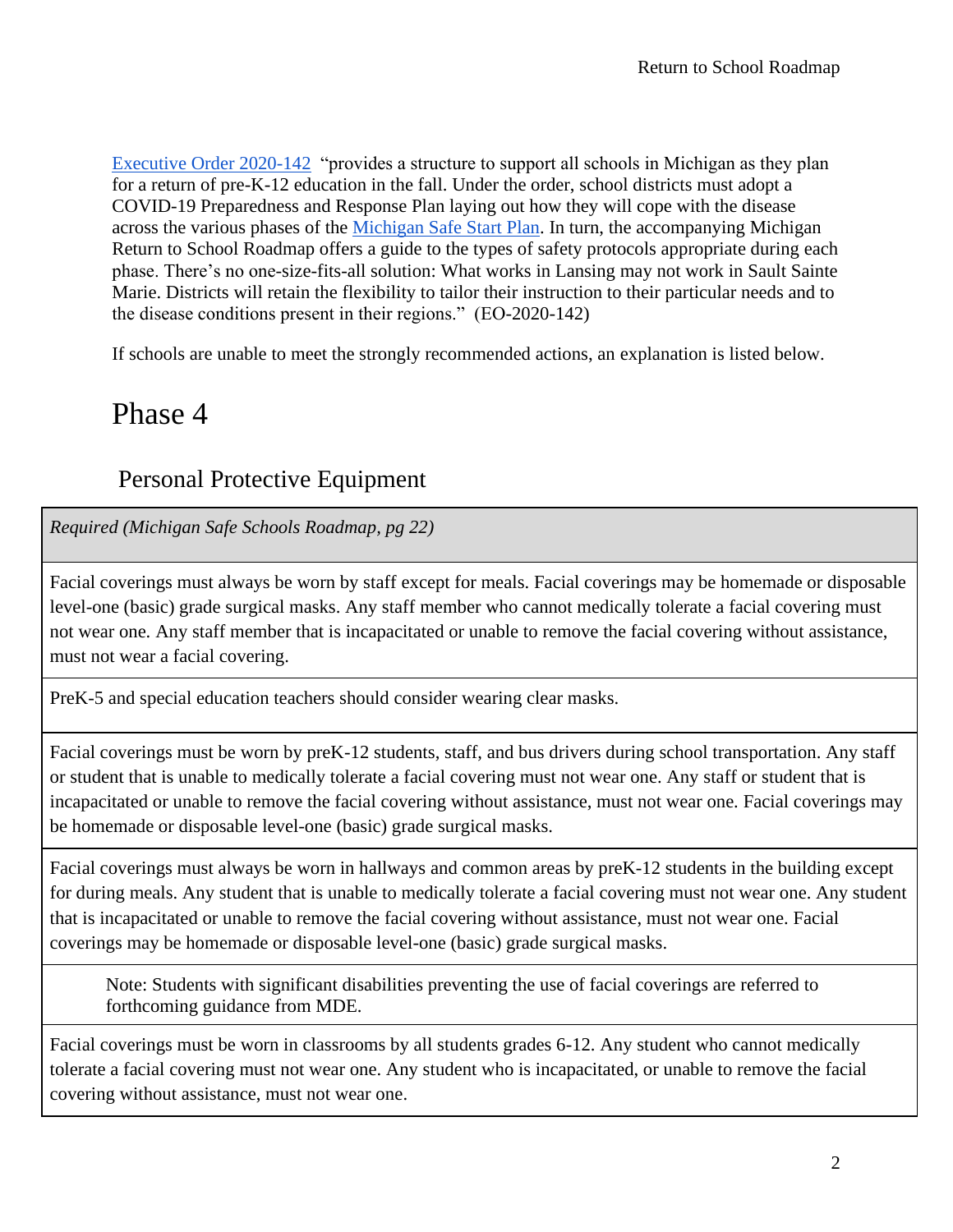All students in grades K-5 must wear facial coverings unless students remain with their classes throughout the school day and do not come into close contact with students in another class.

| <b>Strongly Recommended</b>                                                                                                  | School's explanation if not able to meet:                                                                                                                                                                        |
|------------------------------------------------------------------------------------------------------------------------------|------------------------------------------------------------------------------------------------------------------------------------------------------------------------------------------------------------------|
| Facial coverings should be considered for K-5<br>students and students with special needs in<br>classrooms.                  | Our average size group in each classroom is less than 10<br>students and our classrooms are 840 square feet, thus allowing<br>for effective social distancing. Our groups are self-contained<br>in PK through 8. |
| Facial coverings should be considered for Pre-K<br>students and students with special needs in<br>hallways and common areas. | PK has a different starting time and schedule than K-8 so<br>masks are unnecessary in common areas unless parents decide<br>otherwise.                                                                           |
| Facial coverings are not recommended for use in<br>classrooms by children ages 3 and 4                                       |                                                                                                                                                                                                                  |
| Facial coverings should never be used on children<br>under age 2                                                             |                                                                                                                                                                                                                  |

#### <span id="page-4-0"></span>Hygiene

*Required (Michigan Safe Schools Roadmap, pg 22-23)*

Provide adequate supplies to support healthy hygiene behaviors (including soap, hand sanitizer with at least 60% alcohol for safe use by staff and students, paper towels, tissues, and signs reinforcing proper handwashing techniques).

Teach and reinforce handwashing with soap and water for at least 20 seconds and/or the safe use of hand sanitizer that contains at least 60% alcohol.

| Strongly Recommended (Michigan Safe Schools Roadmap, pg 22-23)                                                                                                                                                         | School's explanation if not able to<br>meet: |
|------------------------------------------------------------------------------------------------------------------------------------------------------------------------------------------------------------------------|----------------------------------------------|
| Educate staff and students on how to cough and sneeze into their elbows,<br>or to cover with a tissue. Used tissues should be thrown in the trash and<br>hands washed immediately using proper hand hygiene techniques |                                              |
| Systematically and frequently check and refill soap and hand sanitizers.                                                                                                                                               |                                              |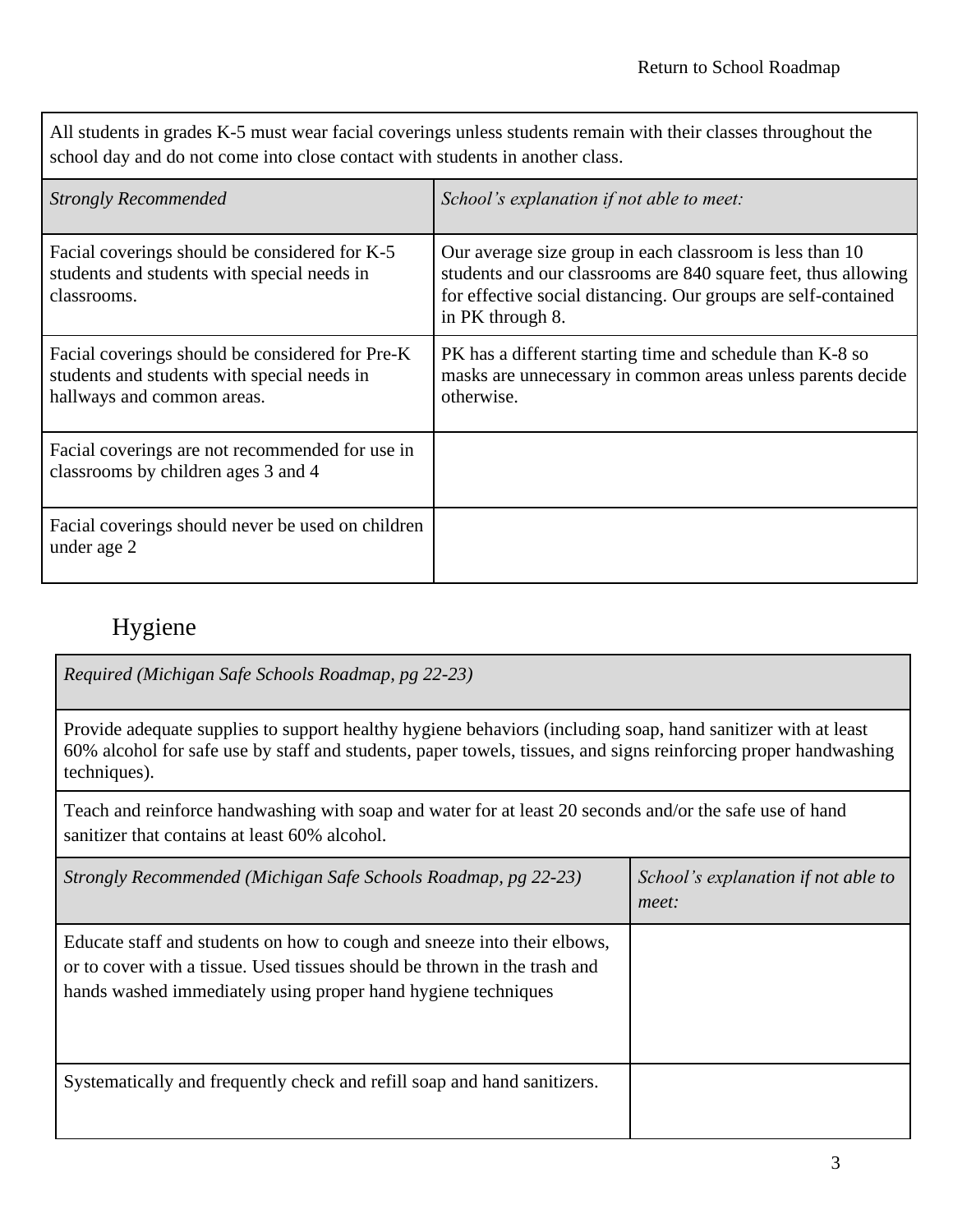| Students and teachers must have scheduled handwashing with soap and<br>water every 2-3 hours.                                                     |                                                                                                                           |
|---------------------------------------------------------------------------------------------------------------------------------------------------|---------------------------------------------------------------------------------------------------------------------------|
| Limit sharing of personal items and supplies such as writing utensils.                                                                            |                                                                                                                           |
| Keep students' personal items separate and in individually labeled<br>cubbies, containers, or lockers.                                            |                                                                                                                           |
| Limit use of classroom materials to small groups and disinfect between<br>use, or provide adequate supplies to assign for individual student use. |                                                                                                                           |
| Procure portable handwashing and/or hand sanitizing stations to set up<br>throughout school buildings.                                            | Not needed. Classrooms have<br>sinks. We already have touch-free<br>sanitizing stations in common<br>areas and entrances. |

# <span id="page-5-0"></span>Spacing, Movement and Access

| Required (Michigan Safe Schools Roadmap, pg. 22-23)                                                                              |                                              |
|----------------------------------------------------------------------------------------------------------------------------------|----------------------------------------------|
| None                                                                                                                             |                                              |
| <b>Strongly Recommended</b>                                                                                                      | School's explanation if not<br>able to meet: |
| Space desks six feet apart in classrooms. Class sizes should be kept to the<br>level afforded by necessary spacing requirements. |                                              |
| In classrooms where large tables are utilized, space students as far apart as<br>feasible.                                       |                                              |
| As feasible, arrange all desks facing the same direction toward the front of the<br>classroom.                                   |                                              |
| Teachers should maintain six feet of spacing between themselves and students<br>as much as possible.                             |                                              |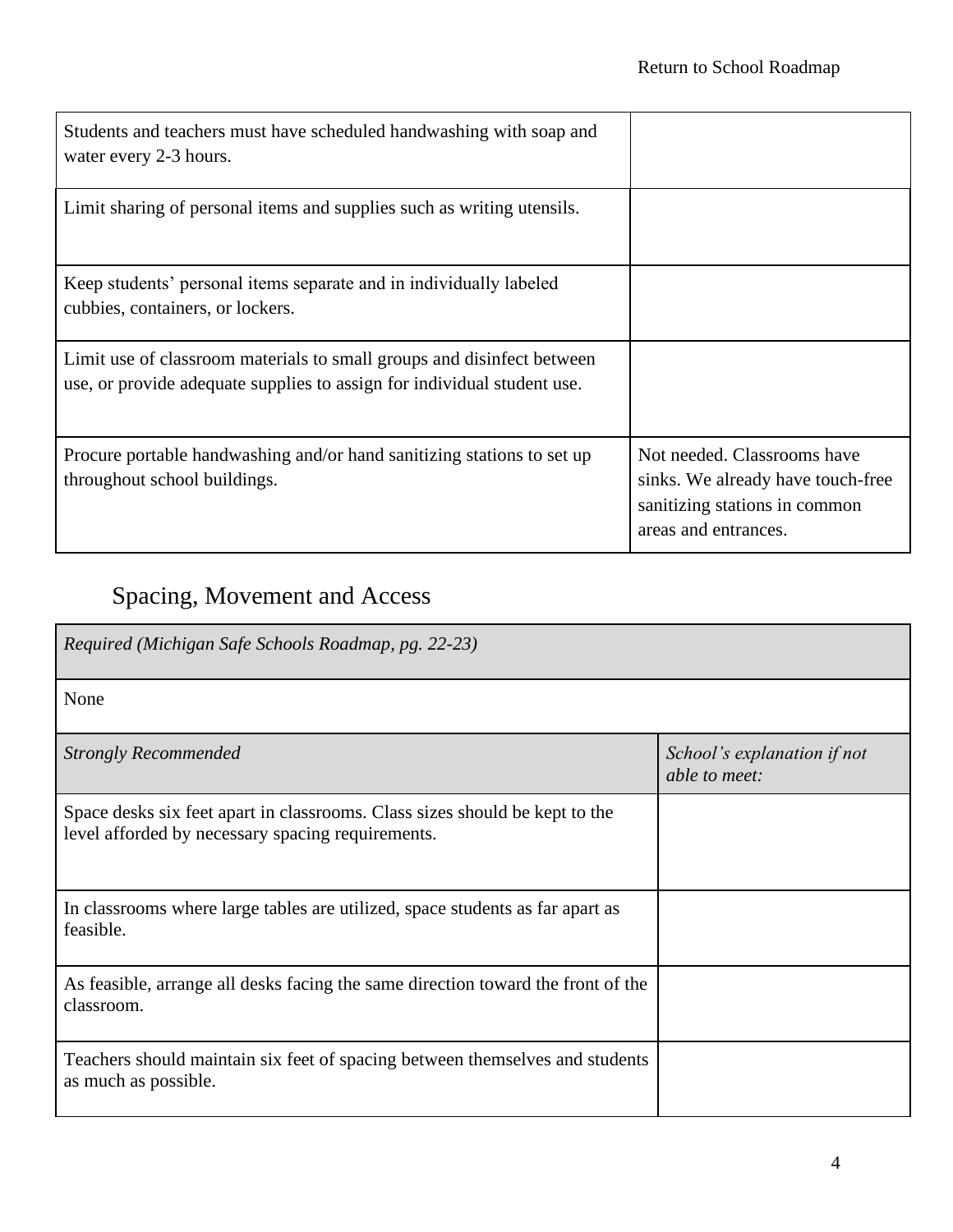| Family members or other guests are not allowed in the school building except<br>under extenuating circumstances determined by district and school officials.                                                                                                                         | Parents and visitors' time in<br>the building will be limited to<br>necessary circumstances; all<br>will follow same screening and<br>sanitizing protocols as students<br>and staff. |
|--------------------------------------------------------------------------------------------------------------------------------------------------------------------------------------------------------------------------------------------------------------------------------------|--------------------------------------------------------------------------------------------------------------------------------------------------------------------------------------|
| Post signage to indicate proper social distancing.                                                                                                                                                                                                                                   |                                                                                                                                                                                      |
| Floor tape or other markers should be used at six foot intervals where line<br>formation is anticipated                                                                                                                                                                              |                                                                                                                                                                                      |
| Provide social distancing floor/seating markings in waiting and reception<br>areas.                                                                                                                                                                                                  |                                                                                                                                                                                      |
| Post signs on the doors of restrooms to indicate proper social distancing and<br>hand hygiene techniques.                                                                                                                                                                            |                                                                                                                                                                                      |
| Adult guests entering the building should be screened for symptoms, wear a<br>facial covering, and wash/sanitize hands prior to entering. Strict records,<br>including date and time, should be kept of non-school employees or other<br>visitors entering and exiting the building. |                                                                                                                                                                                      |

## <span id="page-6-0"></span>Screening Students and Staff

| Required (Michigan Safe Schools Roadmap, pg. 24)                                                                                                                                                                                                                                                                                                                               |                                                                                                                                                |
|--------------------------------------------------------------------------------------------------------------------------------------------------------------------------------------------------------------------------------------------------------------------------------------------------------------------------------------------------------------------------------|------------------------------------------------------------------------------------------------------------------------------------------------|
| Schools must cooperate with the local public health department regarding implementing protocols for screening<br>students and staff.                                                                                                                                                                                                                                           |                                                                                                                                                |
| Strongly Recommended (Michigan Safe Schools Roadmap, pg. 24)                                                                                                                                                                                                                                                                                                                   | School's explanation if not<br>able to meet:                                                                                                   |
| Every school should identify and designate a quarantine area and a staff<br>person to care for students who become ill at school.                                                                                                                                                                                                                                              | Quarantine area will be in the<br>multipurpose room that has a<br>door directly leading outside.<br>An office staff member will be<br>in care. |
| Students who become ill with symptoms of COVID-19 should be placed in an<br>identified quarantine area with a surgical mask in place until they can be<br>picked up. Identified school staff caring for these children should wear a<br>surgical mask, with the exception of students with special needs requiring<br>aerosolized procedures in which an N95 mask is required. |                                                                                                                                                |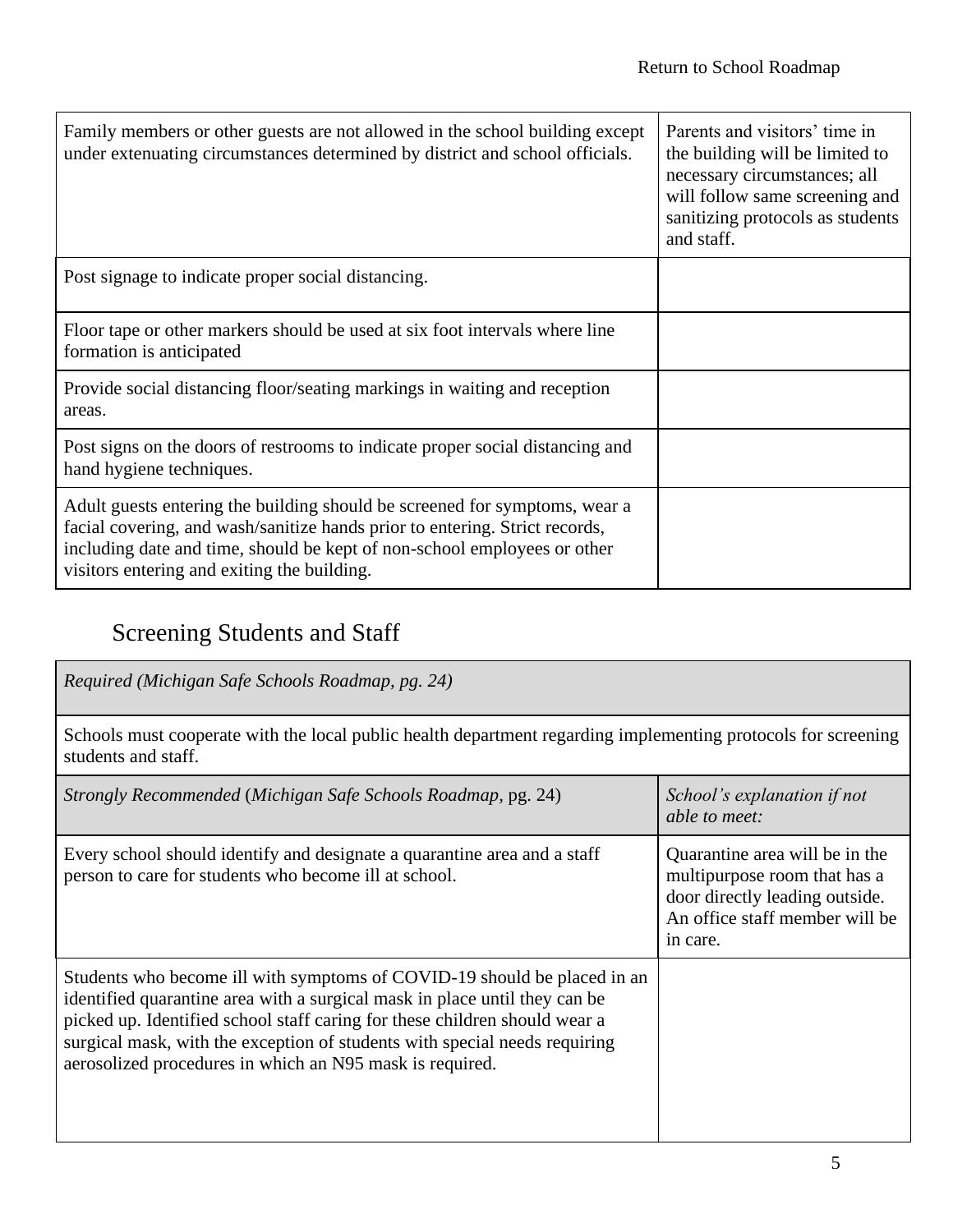| Symptomatic students sent home from school should be kept home until they<br>have tested negative or have completely recovered according to CDC<br>guidelines.                                                                              |  |
|---------------------------------------------------------------------------------------------------------------------------------------------------------------------------------------------------------------------------------------------|--|
| Staff should conduct daily self-examinations, including a temperature check,<br>prior to coming to work. If they exhibit any respiratory or gastrointestinal<br>symptoms, or have a temperature of 100.4 or greater, they should stay home. |  |

## <span id="page-7-0"></span>**Testing Protocols for Students and Staff and Responding to Positive Cases**

| Required (Michigan Safe Schools Roadmap, pg 25)                                                                                                                                                                                                                                                                                                                                                                                                                                |                                              |
|--------------------------------------------------------------------------------------------------------------------------------------------------------------------------------------------------------------------------------------------------------------------------------------------------------------------------------------------------------------------------------------------------------------------------------------------------------------------------------|----------------------------------------------|
| Schools must cooperate with the local public health department regarding implementing protocols for screening<br>students and staff.                                                                                                                                                                                                                                                                                                                                           |                                              |
| Strongly Recommended (Michigan Safe Schools Roadmap, pg. 25)                                                                                                                                                                                                                                                                                                                                                                                                                   | School's explanation if not<br>able to meet: |
| Students who develop a fever or become ill with COVID-19 symptoms at<br>school should wear a mask and be transported by their parent or guardian,<br>emergency contact, or ambulance if clinically unstable, for off-site testing.                                                                                                                                                                                                                                             |                                              |
| Staff who develop a fever or become ill with COVID-19 symptoms at school<br>should wear a mask and be transported for off-site testing.                                                                                                                                                                                                                                                                                                                                        |                                              |
| Symptomatic students and staff sent home from school should be kept home<br>until they have tested negative for COVID-19, or have been released from<br>isolation according to CDC guidelines.                                                                                                                                                                                                                                                                                 |                                              |
| Families should be notified of the presence of any laboratory positive or<br>clinically diagnosed cases of COVID-19 in the classroom and/or school to<br>encourage closer observation for any symptoms at home.                                                                                                                                                                                                                                                                |                                              |
| In the event of a lab or clinically diagnosed case of COVID-19, immediate<br>efforts should be made to contact any close contacts (those who spent more<br>than 15 minutes less than six feet in close proximity to the student or staff<br>member) so that they can be quarantined for 14 days at home. Students and<br>staff should be closely monitored for any symptoms of COVID-19. At this<br>time, empiric testing of all students or staff members in the class is not |                                              |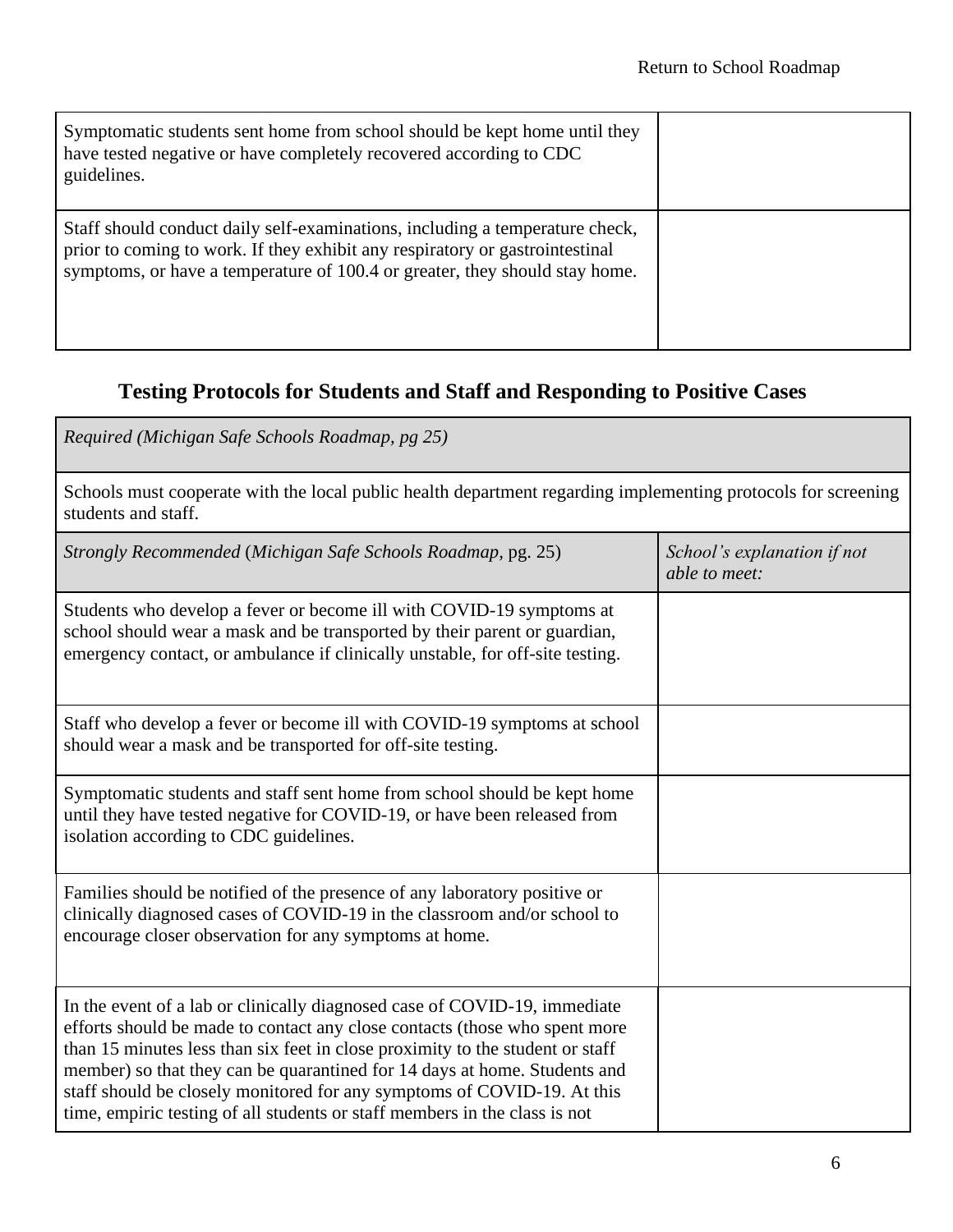#### <span id="page-8-0"></span>Responding to Positive Tests Among Staff and Students

*Required (Michigan Safe Schools Roadmap pg 25)* All schools, public and private, must cooperate with the local public health department if a confirmed case of COVID-19 is identified, and in particular, must collect the contact information for any close contacts of the affected individual from two days before he or she showed symptoms to the time when he or she was last present at the school. *Strongly Recommended* (*Michigan Safe Schools Roadmap* pg. 25-26) *School's explanation if not able to meet:* Notify local health officials, staff, and students immediately of any possible case of COVID-19 while maintaining confidentiality consistent with the Americans with Disabilities Act (ADA) and other applicable federal and state privacy laws. The Local Health Department will initiate contact tracing, following regular public health practice. Anyone who was within close contact of the case (less than six feet apart for 15+ minutes) will be asked to self-quarantine for up to 14 days after exposure. Local health officials, depending on the situation, may identify other contacts who require quarantine. Schools can help the local health department by collecting data and contact information of those exposed. Employees with a confirmed case of COVID-19 should only return to the workplace after they are no longer infectious. Local health officials will provide instruction about return to work, using the most current guidelines from the CDC for this determination. Cleaning staff should wear a surgical mask, gloves, and a face shield when performing cleaning of these areas. If possible, smaller areas such as individual classrooms should be closed for 24 hours before cleaning to minimize the risk of any airborne particles Our building is professionally cleaned and disinfected every night. We will open windows as much as possible during the day and as soon as the classroom is empty at the end of the day to provide better airing.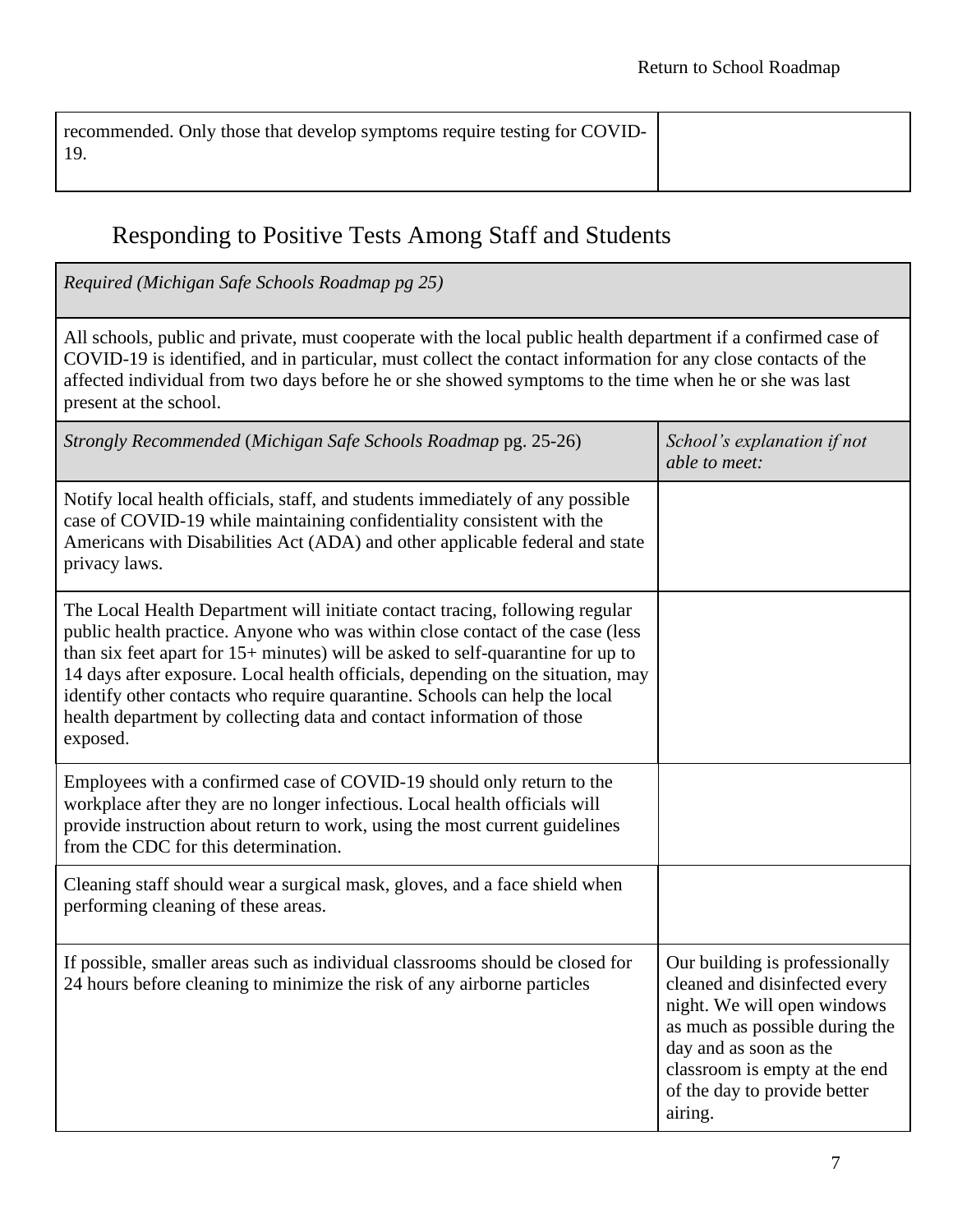#### <span id="page-9-0"></span>Food Service, Gathering, and Extracurricular Activities

*Required (Michigan Safe Schools Roadmap pg. 26)*

Prohibit indoor assemblies that bring together students from more than one classroom.

| <b>Strongly Recommended</b> | School's explanation if not able to meet: |
|-----------------------------|-------------------------------------------|
| (None)                      |                                           |

## <span id="page-9-1"></span>Athletics

*Required (Michigan Safe Schools Roadmap, pg 27)*

Comply with all guidance published by Michigan High School Athletic Association (MHSAA) and the National Federation of State High School Associations (NFHS).

Students, teachers, and staff must use proper hand hygiene techniques before and after every practice, event, or other gathering. Every participant should confirm that they are healthy and without any symptoms prior to any event.

All equipment must be disinfected before and after use.

Inter-school competitions may be held provided that, facial coverings are worn if school transportation is provided. Buses must be cleaned and disinfected before and after every use, as detailed in the subsequent "Busing and Student Transportation" section.

Spectators are allowed provided that facial coverings are used by observers and six feet of social distancing can be maintained at all times. Attention must given to entry and exit points to prevent crowding. Each participant must use a clearly marked water bottle for individual use. There should be no sharing of this equipment.

Handshakes, fist bumps, and other unnecessary contact must not occur.

Indoor weight rooms and physical conditioning activities that require shared equipment are suspended. Outdoor physical conditioning activities are allowed while maintaining social distancing.

Large scale indoor spectator events are suspended. Large scale outdoor spectator or stadium events are limited to 100 people, and people not part of the same household must maintain six feet of distance from one another.

| <b>Strongly Recommended</b> | School's explanation if not able to meet: |
|-----------------------------|-------------------------------------------|
|-----------------------------|-------------------------------------------|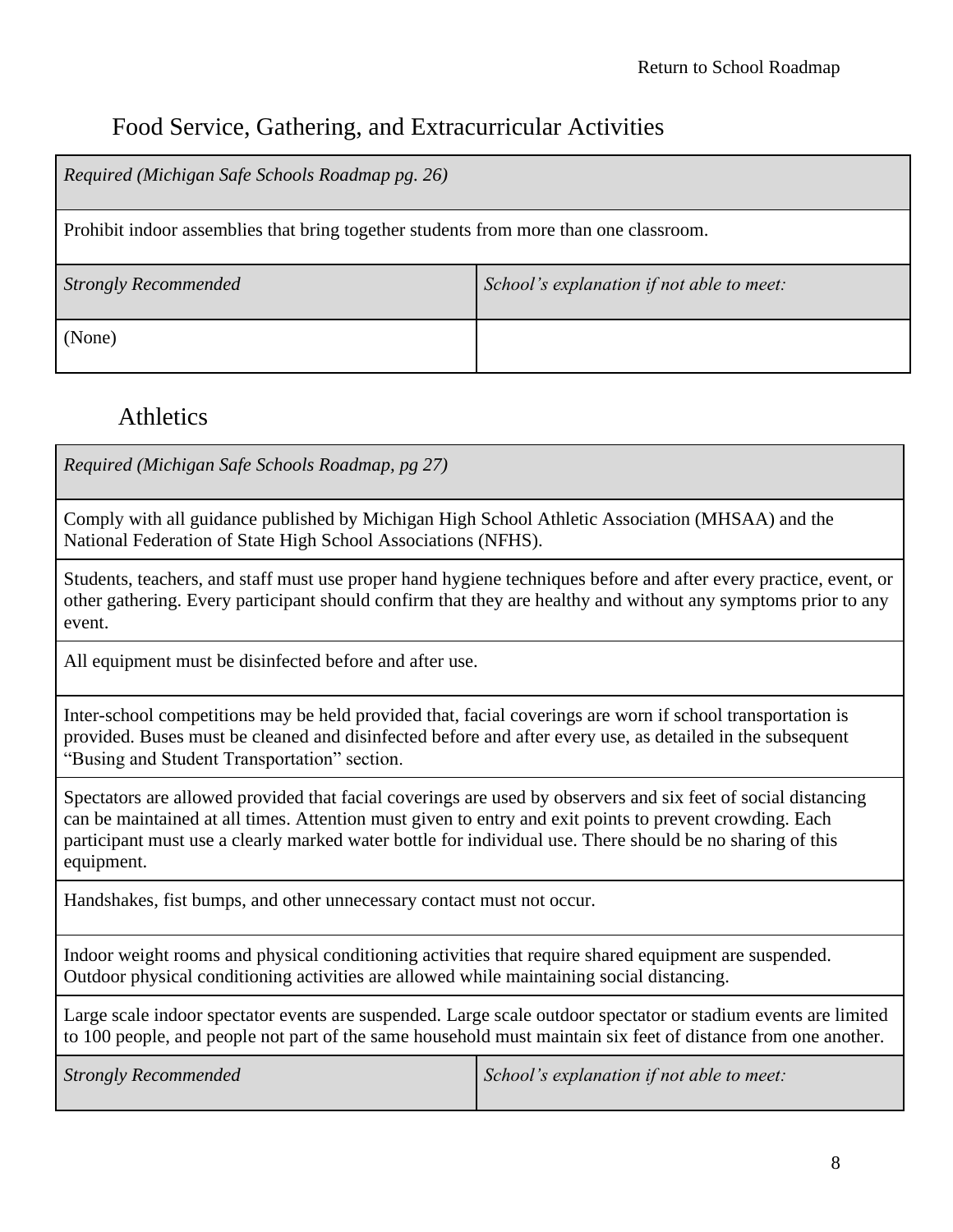(None)

#### <span id="page-10-0"></span>Cleaning

*Required (Michigan Safe Schools Roadmap, 27)*

Frequently touched surfaces including light switches, doors, benches, bathrooms, must undergo cleaning at least every four hours with either an EPA-approved disinfectant or diluted bleach solution.

Libraries, computer labs, arts, and other hands-on classrooms must undergo cleaning after every class period with either an EPA-approved disinfectant or diluted bleach solution.

Student desks must be wiped down with either an EPA-approved disinfectant or diluted bleach solution after every class period.

Playground structures must continue to undergo normal routine cleaning, but using an EPA approved disinfectant is unnecessary.

Ensure safe and correct use and storage of cleaning and disinfection products, including storing products securely away from children, and with adequate ventilation when staff use products.

Staff must wear gloves, surgical mask, and face shield when performing all cleaning activities.

| <b>Strongly Recommended</b> | School's explanation if not able to meet: |
|-----------------------------|-------------------------------------------|
| (None)                      |                                           |

#### <span id="page-10-1"></span>Busing and Student Transportation

*Required (Michigan Safe Schools Roadmap, pg 28)*

Require the use of hand sanitizer before entering the bus. Hand sanitizer must be supplied on the bus.

The bus driver, staff, and all students in grades preK-12, if medically feasible, must wear facial coverings while on the bus. Note: there may be situations where it is not safe for the bus driver to wear a facial covering. Decisions about these situations should be made on a case-by-case basis with local public health officials.

Clean and disinfect transportation vehicles before and after every transit route. Children must not be present when a vehicle is being cleaned.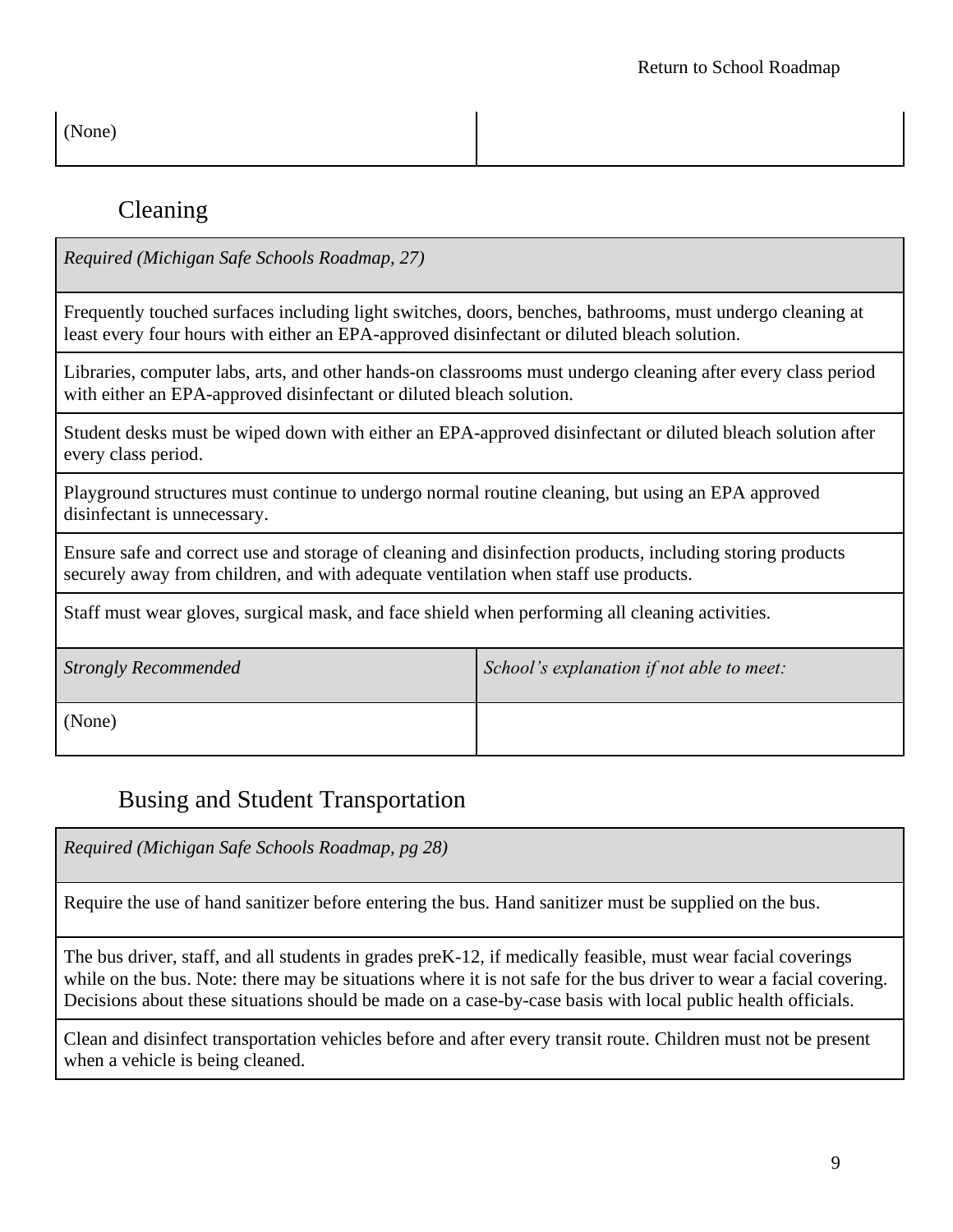Clean and disinfect frequently touched surfaces in the vehicle (e.g., surfaces in the driver's cockpit, hard seats, arm rests, door handles, seat belt buckles, light and air controls, doors and windows, and grab handles) prior to morning routes and prior to afternoon routes.

Clean, sanitize, and disinfect equipment including items such as car seats, wheelchairs, walkers, and adaptive equipment being transported to schools daily.

Create a plan for getting students home safely if they are not allowed to board the vehicle.

If a student becomes sick during the day, they must not use group transportation to return home and must follow protocols outlined above. If a driver becomes sick during the day, they must follow protocols for sick staff outlined above and must not return to drive students.

Weather permitting, keep doors and windows open when cleaning the vehicle and between trips to let the vehicles thoroughly air out.

Weather permitting, consider keeping windows

open while the vehicle is in motion to help reduce spread of the virus by increasing air circulation, if appropriate and safe.

| <b>Strongly Recommended</b> | School's explanation if not able to meet: |
|-----------------------------|-------------------------------------------|
| (None)                      |                                           |

#### <span id="page-11-0"></span>Medically Vulnerable Students and Staff

| Required                                                                                                                                                                                                                                                                                                                  |                                              |
|---------------------------------------------------------------------------------------------------------------------------------------------------------------------------------------------------------------------------------------------------------------------------------------------------------------------------|----------------------------------------------|
| (None)                                                                                                                                                                                                                                                                                                                    |                                              |
| Strongly Recommended (Michigan Safe Schools Roadmap, pg. 28)                                                                                                                                                                                                                                                              | School's explanation if<br>not able to meet: |
| Systematically review all current plans (e.g. Individual Healthcare Plans,<br>Individualized Education Programs, Individualized Family Service Plans, or 504<br>plans) for accommodating students with special healthcare needs and update their<br>care plans as needed to decrease their risk for exposure to COVID-19. |                                              |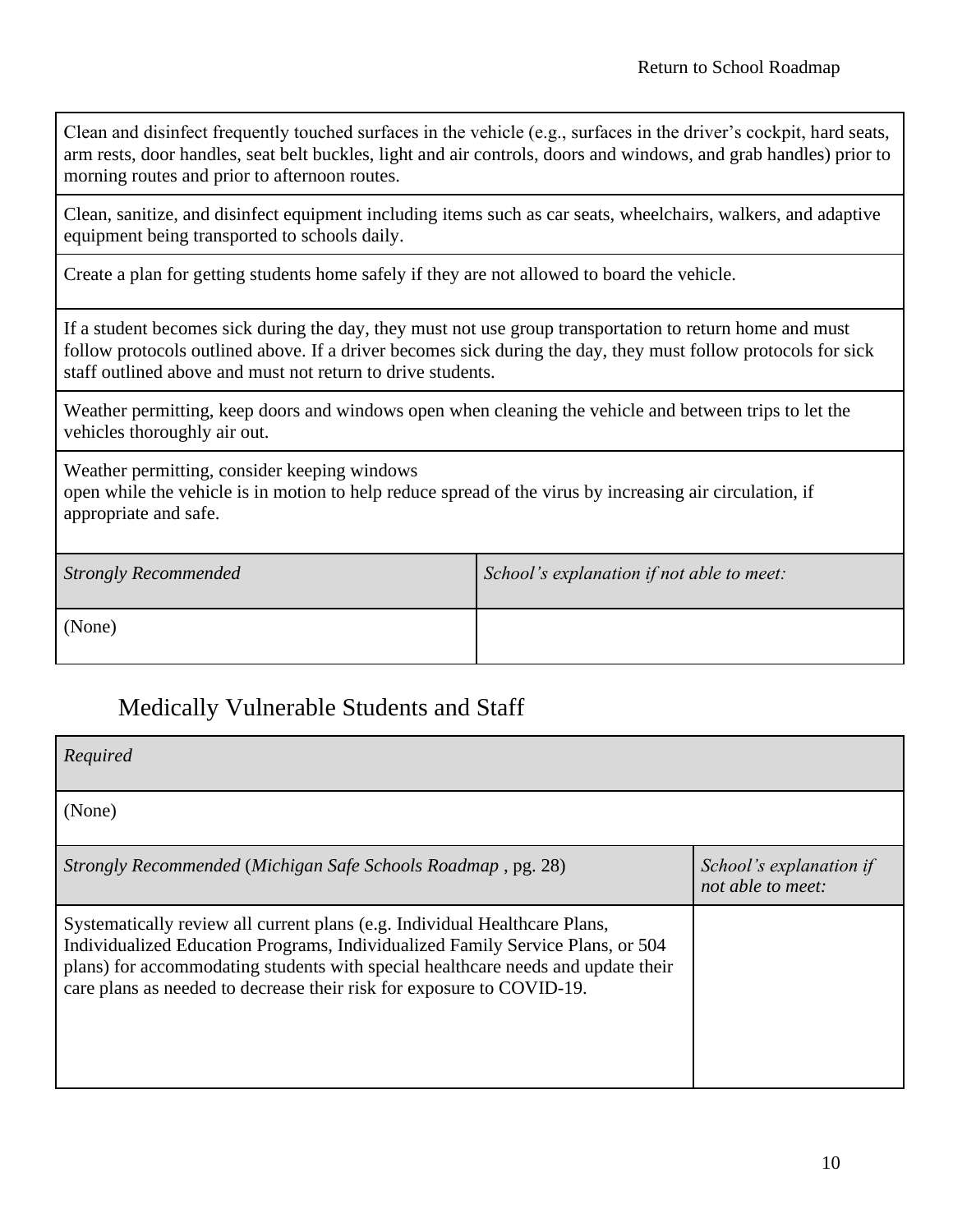| Create a process for students/families and staff to self-identify as high-risk for<br>severe illness due to COVID-19 and have a plan in place to address requests for<br>alternative learning arrangements or work reassignments. |  |
|-----------------------------------------------------------------------------------------------------------------------------------------------------------------------------------------------------------------------------------|--|
|                                                                                                                                                                                                                                   |  |

# <span id="page-12-0"></span>Before Schools Reopen (In-Person or Hybrid)

### <span id="page-12-1"></span>Mental & Social Emotional Health

| Required                                                                                                                                                                                                                                                                                                                                                                                                                                                      |                                              |
|---------------------------------------------------------------------------------------------------------------------------------------------------------------------------------------------------------------------------------------------------------------------------------------------------------------------------------------------------------------------------------------------------------------------------------------------------------------|----------------------------------------------|
| (None)                                                                                                                                                                                                                                                                                                                                                                                                                                                        |                                              |
| Strongly Recommended (Michigan Safe Schools Roadmap ,pg. 29)                                                                                                                                                                                                                                                                                                                                                                                                  | School's explanation if not<br>able to meet: |
| Encourage schools to implement a mental health screening for all students by a<br>trained professional, if possible. Any screening should be compliant with<br>HIPAA and FERPA policies. Screening instructions (offered verbally to<br>younger students) should provide age-appropriate and transparent disclosure of<br>protocols in place to protect confidentiality while adhering to mandated<br>reporting guidelines.                                   |                                              |
| Establish and communicate to all staff guidelines for identification and rapid<br>referral of at-risk students to appropriate building-level support teams.                                                                                                                                                                                                                                                                                                   |                                              |
| Provide all staff with timely, responsive, and ongoing training/professional<br>development as well as needed tools, resources, and implementation support,<br>focused on a variety of topics, including: social-emotional learning, trauma-<br>informed best practices, identification of students at risk and proper local<br>referral protocols, and self-care to promote holistic wellness and resilience and<br>to prevent burnout and vicarious trauma. |                                              |
| Encourage the identification of a point person or establish an access navigator<br>to centralize mental health referrals, communications to families/ students, and<br>public-facing wellness materials.                                                                                                                                                                                                                                                      |                                              |
| Establish a comprehensive crisis management plan that leverages available<br>internal and external/community-based resources, which can be activated<br>efficiently as needed (e.g., loss of student, loss of a school staff member).                                                                                                                                                                                                                         |                                              |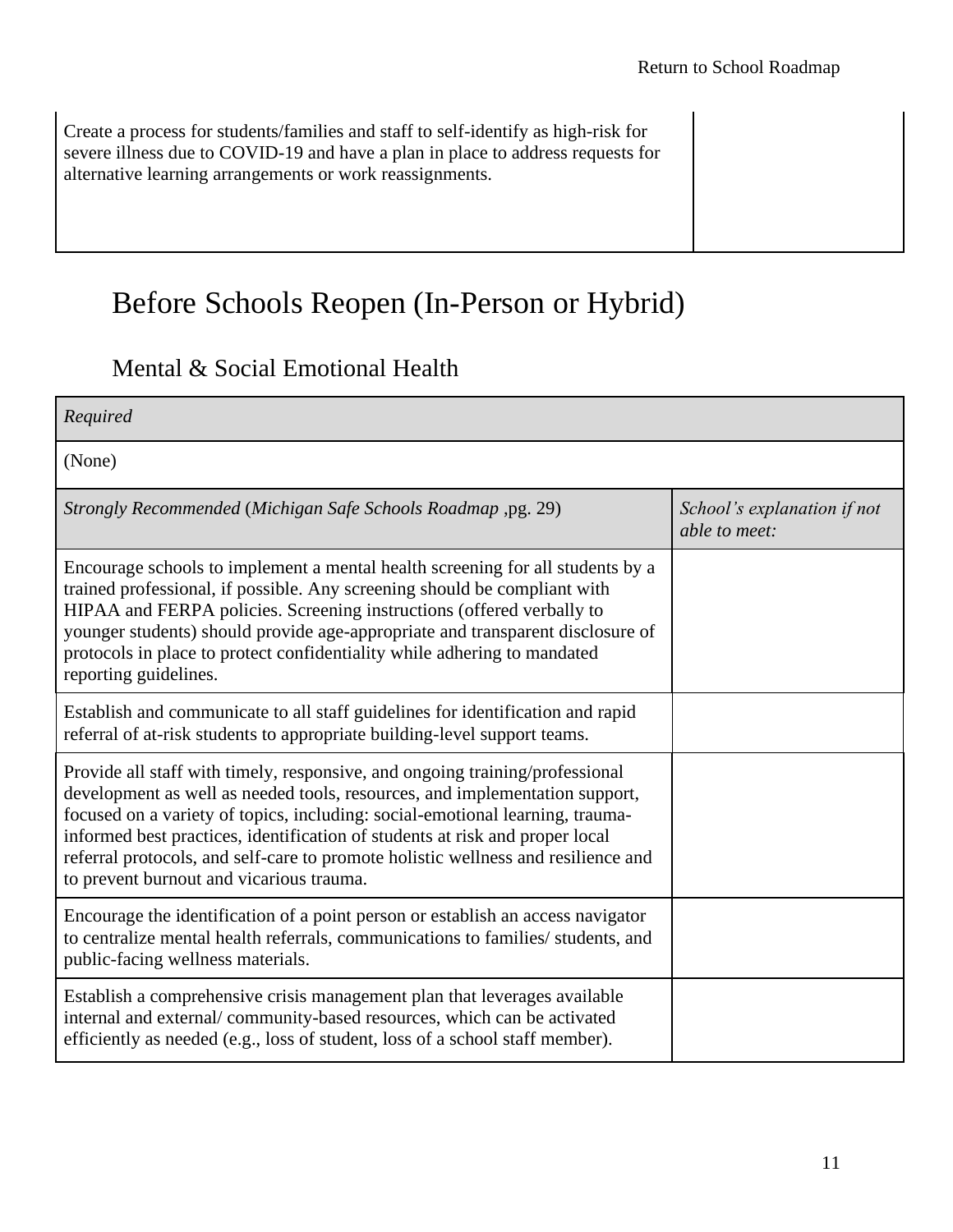| Compile and regularly update comprehensive lists of wellness resources<br>available to both staff and students that can be provided in conjunction with<br>screening activities, and that references school and community wellness<br>resources.                                                                                                                                                      |
|-------------------------------------------------------------------------------------------------------------------------------------------------------------------------------------------------------------------------------------------------------------------------------------------------------------------------------------------------------------------------------------------------------|
| Establish ongoing reporting protocols for school staff to evaluate physical and<br>mental health status.                                                                                                                                                                                                                                                                                              |
| Provide resources for staff self-care, including resiliency strategies.                                                                                                                                                                                                                                                                                                                               |
| Designate a mental health liaison (school-based) who will work across the<br>school, local public health agencies, and community partners.                                                                                                                                                                                                                                                            |
| Leverage MDE resources for student and staff mental health and wellness<br>support.                                                                                                                                                                                                                                                                                                                   |
| Activate communication channels for school stakeholders to address mental<br>health concerns resulting from COVID-19 (for example, a telephone hotline or<br>a designated email).                                                                                                                                                                                                                     |
| Communicate with parents and guardians, via a variety of channels, return to<br>school transition information including:<br>Destigmatization of COVID-19<br>Understanding normal behavioral response to crises<br>$\ddot{\phantom{0}}$<br>General best practices of talking through trauma with children<br>$\bullet$<br>Positive self-care strategies that promote health and wellness.<br>$\bullet$ |

### <span id="page-13-0"></span>Governance

| Strongly Recommended (Michigan Safe Schools Roadmap, pg 30)                                                                                                                                                                                                                                                                                                                                                                                                                                                                                                                                                                                                                                                          | School's explanation if not<br>able to meet: |
|----------------------------------------------------------------------------------------------------------------------------------------------------------------------------------------------------------------------------------------------------------------------------------------------------------------------------------------------------------------------------------------------------------------------------------------------------------------------------------------------------------------------------------------------------------------------------------------------------------------------------------------------------------------------------------------------------------------------|----------------------------------------------|
| Create a district Return to Instruction and Learning working group, potentially<br>led by the Director of Curriculum, Chief Academic Officer or the equivalent,<br>and composed of a broad group of stakeholders on the district and school level,<br>to:<br>Gather feedback from families, teachers, students, and school leaders<br>about their experiences with remote learning through online surveys and/or<br>virtual focus groups or conversations.<br>Revise the district's remote learning plan to incorporate feedback and<br>input from stakeholders to improve its effectiveness.<br>Share the district's remote learning plan with all involved stakeholders in<br>case of a return to remote learning. |                                              |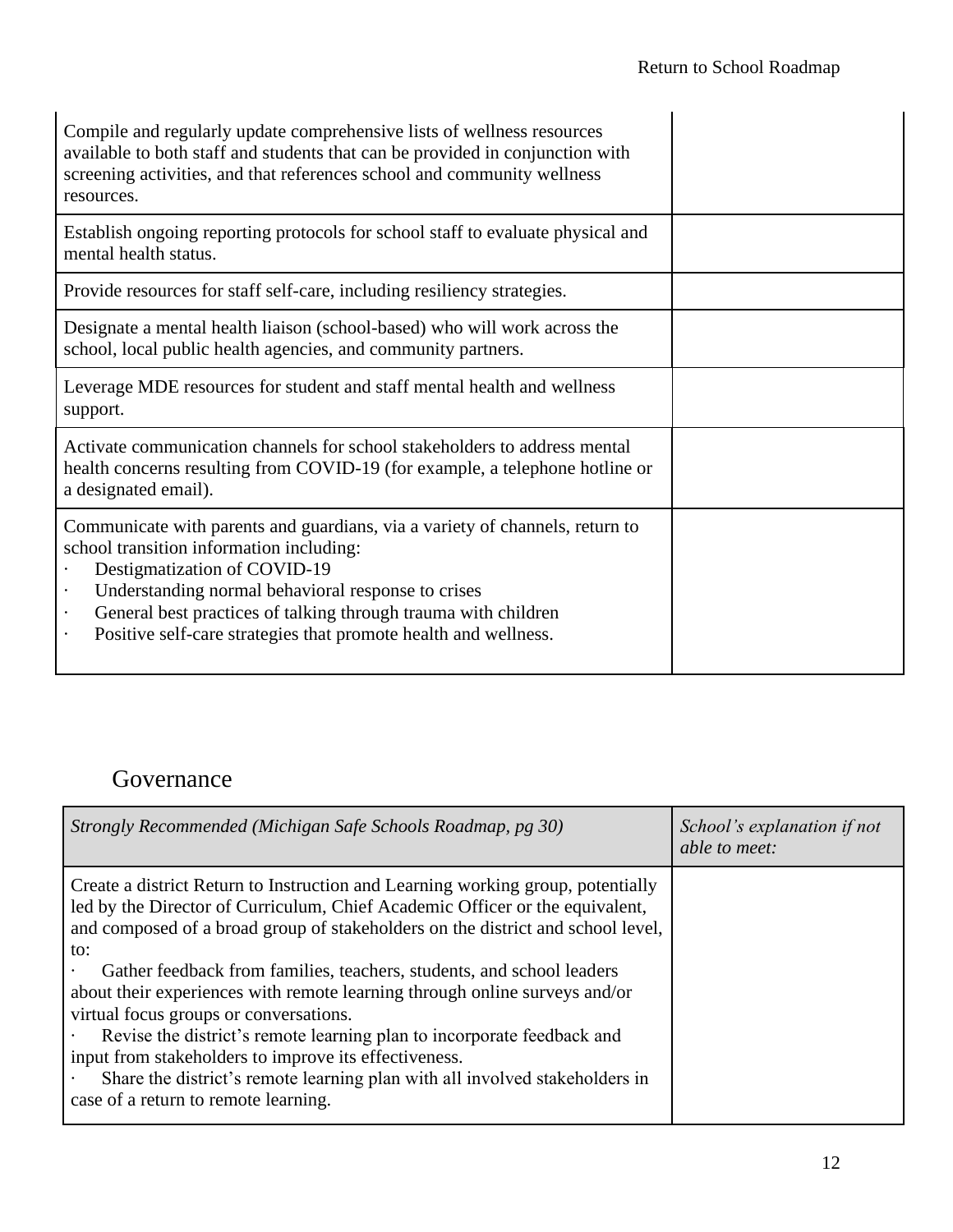## <span id="page-14-0"></span>Instruction

| Strongly Recommended (Michigan Safe Schools Roadmap, pg 30-31)                                                                                                                                                                                                                                                                                                                                                                                                                                                                                                                  | School's explanation if not able<br>to meet: |
|---------------------------------------------------------------------------------------------------------------------------------------------------------------------------------------------------------------------------------------------------------------------------------------------------------------------------------------------------------------------------------------------------------------------------------------------------------------------------------------------------------------------------------------------------------------------------------|----------------------------------------------|
| Activate hybrid learning programs at scale to deliver standards-aligned<br>curricula and high-quality instructional materials. Integrate synchronous<br>and asynchronous learning and best practices that promote student<br>engagement, consistency, and differentiation. Consult MDE for high-<br>quality digital resources.                                                                                                                                                                                                                                                  |                                              |
| Make expectations clear to school leaders and teachers around hybrid or<br>remote instruction that include:<br>Best practices for blended or remote learning<br>Grade-level proficiencies<br>$\ddot{\phantom{a}}$<br>Modes of student assessment and feedback<br>$\bullet$<br>Differentiated support for students<br>$\bullet$<br>The inclusion of social-emotional learning; and<br>$\bullet$<br>Guidance around daily instructional time and workload per different<br>grade bands to ensure consistency for students.                                                        |                                              |
| Set an instructional vision that ensures that:<br>Every student will start the year with access to grade-level instruction<br>and high quality, standards-aligned instructional materials in every subject.<br>Every student will be assessed on their understanding of prerequisite<br>skills and grade-level proficiencies using formative assessments, screeners,<br>or diagnostics.<br>Every students' academic and social emotional needs will be addressed<br>with the integration of Social and Emotional Learning (SEL) and<br>strengthening connections with students. |                                              |
| Secure supports for students who are transitioning to postsecondary                                                                                                                                                                                                                                                                                                                                                                                                                                                                                                             | N/A                                          |
| Support schools to implement grade-level curricula that is aligned to<br>Michigan preK-12 standards.<br>Support teachers to utilize power standards that identify the major<br>work of the grade in order to focus, prioritize, and accelerate instruction.                                                                                                                                                                                                                                                                                                                     |                                              |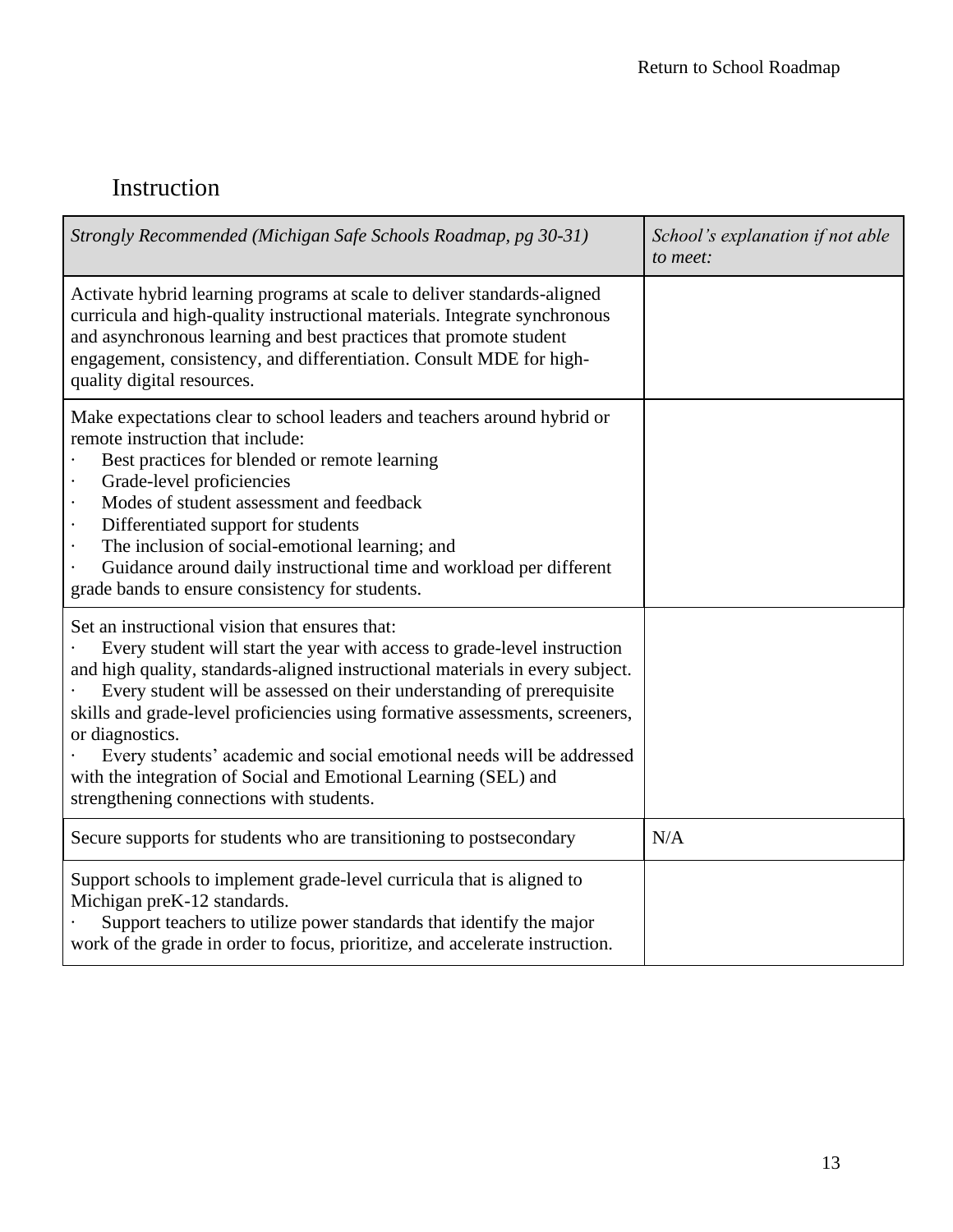| Revise students' IEPs, IFSPs, and 504 plans in coordination with general<br>and special education teachers to reflect the child's evolving needs based<br>on assessment data and parent feedback, and design accommodations and<br>match services accordingly.<br>Commence intervention and support services. Plans must include all<br>programs and learning environments, especially special education, birth to<br>five services, and CTE.<br>Establish structures for general and special education teachers to<br>collaborate on delivery methods for assessments and instruction as outlined<br>in IEPs. Consider students' needs around accessibility and provide assistive<br>technologies, where possible. |  |
|---------------------------------------------------------------------------------------------------------------------------------------------------------------------------------------------------------------------------------------------------------------------------------------------------------------------------------------------------------------------------------------------------------------------------------------------------------------------------------------------------------------------------------------------------------------------------------------------------------------------------------------------------------------------------------------------------------------------|--|
| Inventory all intervention programs and services available to students on<br>the district and school level and identify any gaps.                                                                                                                                                                                                                                                                                                                                                                                                                                                                                                                                                                                   |  |
| Remain connected with MDE about policies and guidance.                                                                                                                                                                                                                                                                                                                                                                                                                                                                                                                                                                                                                                                              |  |
| Develop a continuation of services plan for students needing either<br>occupational, physical, and/or speech and language therapy, including<br>evaluations by school psychologists and social workers.                                                                                                                                                                                                                                                                                                                                                                                                                                                                                                             |  |

## <span id="page-15-0"></span>Communications and Family Supports

| Strongly Recommended (Michigan Safe Schools Roadmap, pg. 31)                                                                                                                                                                                                                                                                                                                                                                                                                                                                | School's explanation if not<br>able to meet: |
|-----------------------------------------------------------------------------------------------------------------------------------------------------------------------------------------------------------------------------------------------------------------------------------------------------------------------------------------------------------------------------------------------------------------------------------------------------------------------------------------------------------------------------|----------------------------------------------|
| Implement any additional communication systems needed to reach every<br>family and student in their home language through multiple modes (e.g., text,<br>all call, email, home visit) to share:<br>Expectations around their child's return to school;<br>Clear information about schedules and configurations, if hybrid;<br>Information about modes of assessment, details on curricula used in each<br>of the core subjects, and grade-level proficiencies;<br>Plans for each of the different school opening scenarios. |                                              |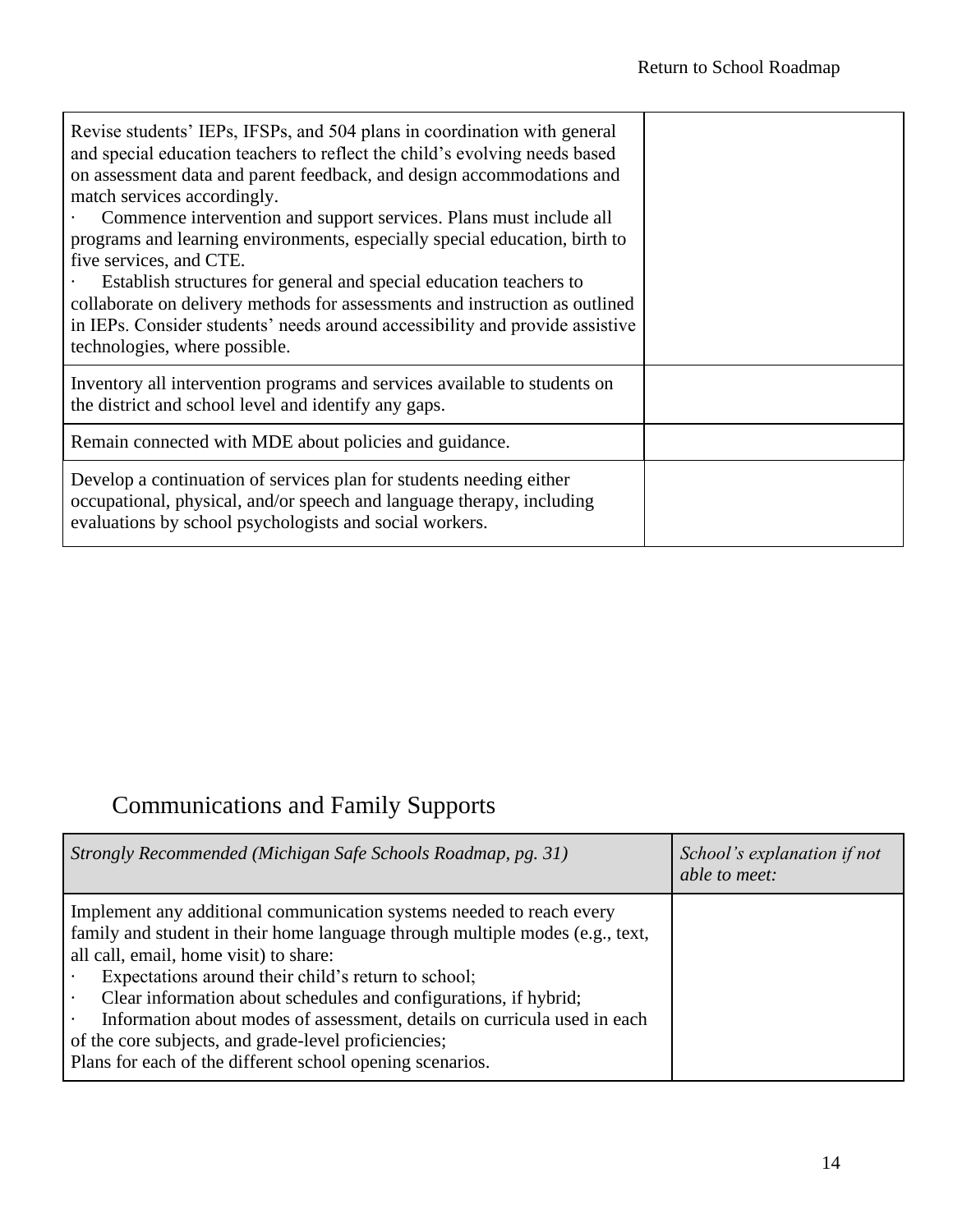| Provide resources that demonstrate schools value parents as partners in their<br>child's education. Offer family supports that provide families with:<br>Training about how to access and use the school's chosen digital systems<br>and tools;<br>Supports and resources for families to use at home, such as grade-specific<br>activities and strategies for teaching and helping their child; |
|--------------------------------------------------------------------------------------------------------------------------------------------------------------------------------------------------------------------------------------------------------------------------------------------------------------------------------------------------------------------------------------------------|
| Opportunities to build their digital literacy;                                                                                                                                                                                                                                                                                                                                                   |
| Strategies to support their child's learning at home.                                                                                                                                                                                                                                                                                                                                            |
|                                                                                                                                                                                                                                                                                                                                                                                                  |

## <span id="page-16-0"></span>Professional Learning

| Strongly Recommended (Michigan Safe Schools Roadmap, pg. 31)                                                                                                                                                                                                                                                                                                                                                                                                                                                                                                                                                                                                            | School's explanation if not<br>able to meet: |
|-------------------------------------------------------------------------------------------------------------------------------------------------------------------------------------------------------------------------------------------------------------------------------------------------------------------------------------------------------------------------------------------------------------------------------------------------------------------------------------------------------------------------------------------------------------------------------------------------------------------------------------------------------------------------|----------------------------------------------|
| Provide adequate time for schools and educators to engage in:<br>Intentional curriculum planning and documentation to ensure stability of<br>instruction, whether school buildings are open or closed;<br>Identify students who did not engage in remote learning and develop a<br>plan to provide additional supports, if needed. Share data and concerns about<br>each student's growth and needs with students' assigned teacher(s) for the<br>2020-2021 school year;<br>Identify students who potentially need additional support; and<br>Share knowledge and ideas around the use and effectiveness of digital<br>tools and resources that support remote learning |                                              |
| Create a plan for professional learning and training, with goals to:<br>Offer restorative supports for teachers and learning around equity and<br>implicit bias, social-emotional learning, and culturally responsive education;<br>Train school leaders and teachers thoroughly in the chosen digital systems<br>and tools and their use; and<br>Build school leaders' and teachers' capacity to design and develop blended<br>and remote learning experiences that are equitable and engaging.                                                                                                                                                                        |                                              |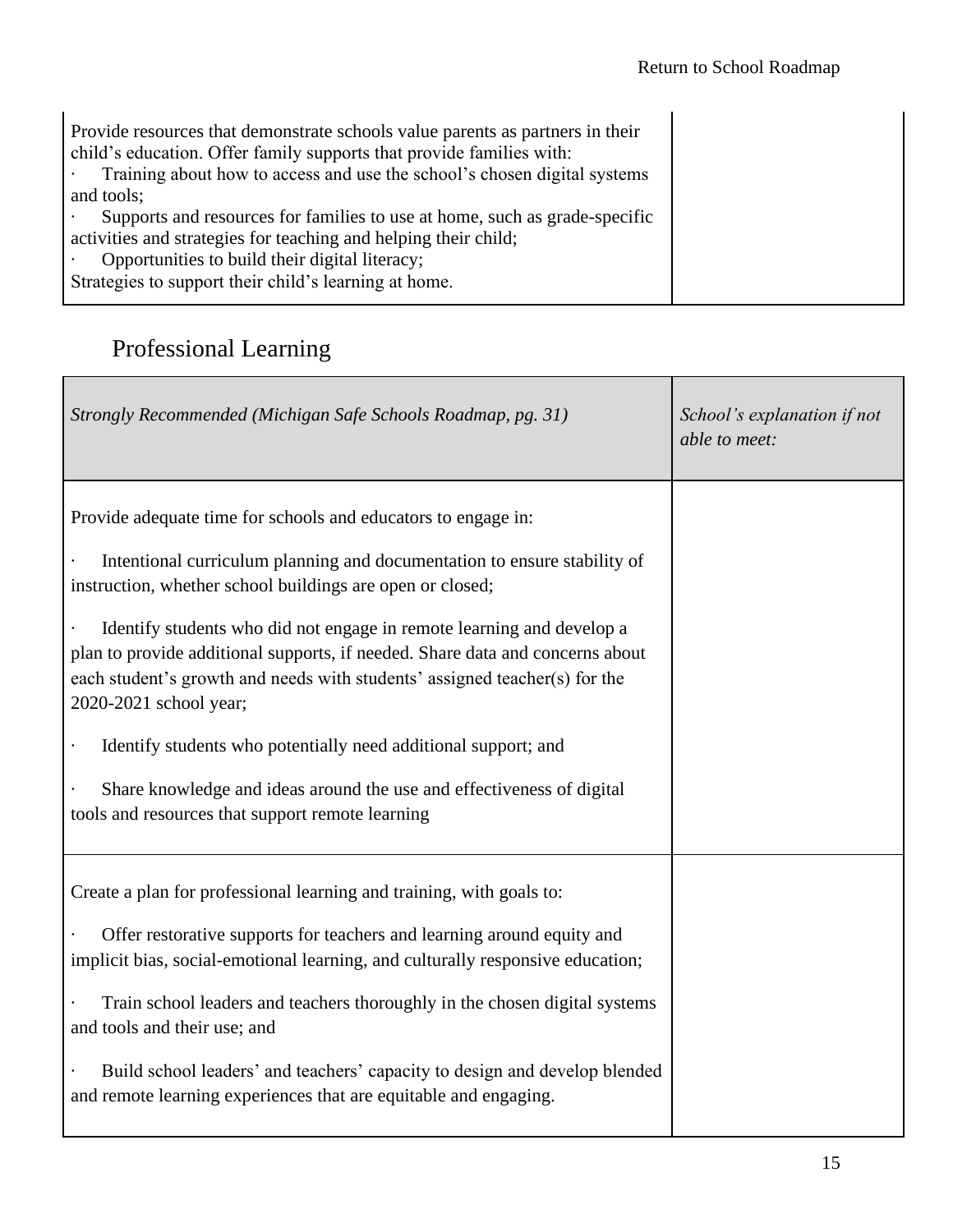à,

#### <span id="page-17-0"></span>**Strongly Recommended When Schools Reopen for In-Person or Hybrid Instruction**

### <span id="page-17-1"></span>Instruction

F

| Strongly Recommended (Michigan Safe Schools Roadmap, pg. 32)                                                                                                                                                                                | School's explanation if not<br>able to meet: |
|---------------------------------------------------------------------------------------------------------------------------------------------------------------------------------------------------------------------------------------------|----------------------------------------------|
| Ensure that every student:                                                                                                                                                                                                                  |                                              |
| Has access to standards-aligned, grade level instruction, including strategies<br>to accelerate student learning;                                                                                                                           |                                              |
| Is assessed to determine student readiness to engage in grade-level content;                                                                                                                                                                |                                              |
| Is offered scaffolds and supports to meet their diverse academic and social<br>emotional needs.                                                                                                                                             |                                              |
| Conduct checkpoints with school leaders around curriculum pacing and ongoing<br>monitoring of student progress, specifically honing in on the growth of students<br>who need acceleration.                                                  |                                              |
| Review student data to identify overall trends and gaps in student learning to<br>design systemic supports and interventions.                                                                                                               |                                              |
| Conduct a review of each students' IEP in partnership with teachers and parents<br>to reflect each student's evolving needs based on time away from associated<br>services including OT, PT, and Speech while school buildings were closed. | N/A                                          |
| Procure any additional standards-aligned tools or materials to support<br>differentiation, intervention, and remote learning, based on students' needs.                                                                                     |                                              |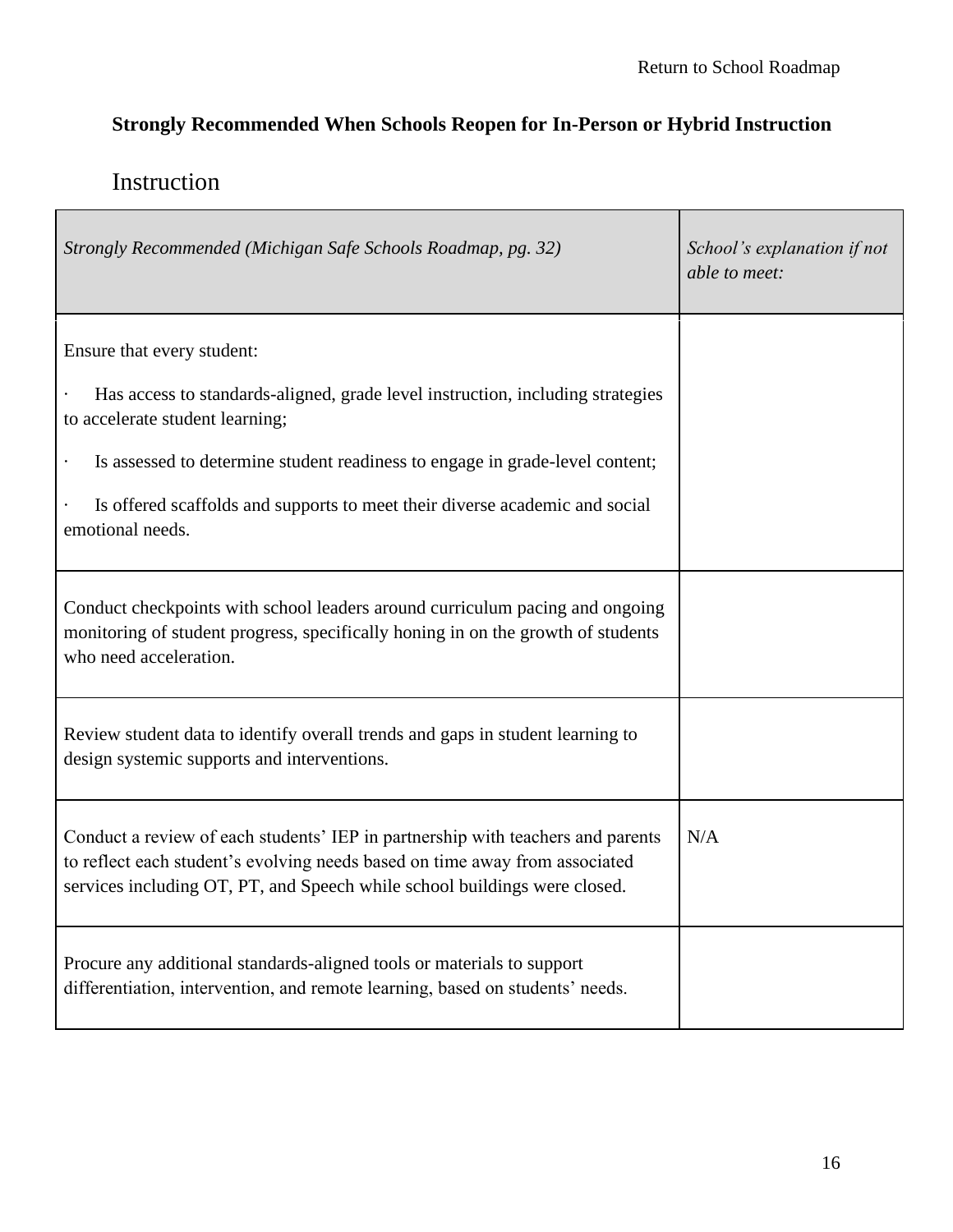| Set expectations for schools and teachers to integrate high quality digital tools<br>and resources that are appropriate and sustainable at each grade level, to increase<br>teachers' and students' familiarity with online learning in case of a return to<br>remote instruction. |     |
|------------------------------------------------------------------------------------------------------------------------------------------------------------------------------------------------------------------------------------------------------------------------------------|-----|
| Determine and activate structures outside of the regular school day, such as<br>summer learning options, extended day, and after-school programming, to<br>potentially be leveraged to support students in need of additional support.                                             |     |
| Support schools to communicate regularly with families in their home language<br>about their child's progress and the targeted plans for students in need of<br>additional support.                                                                                                | N/A |
| If hybrid, activate plans to monitor and assess the following:                                                                                                                                                                                                                     |     |
| Connectivity and Access:                                                                                                                                                                                                                                                           |     |
| o Ensure that all students and families have adequate<br>connectivity and the devices necessary to successfully engage in<br>and complete schoolwork.                                                                                                                              |     |
| Attendance:                                                                                                                                                                                                                                                                        |     |
| o Develop systems to monitor and track students' online<br>attendance on a daily basis.                                                                                                                                                                                            |     |
| <b>Student Work:</b>                                                                                                                                                                                                                                                               |     |
| o Teachers will assess the quality of student work and provide<br>feedback to students and families.                                                                                                                                                                               |     |
| o Students will self-assess the quality of work, reflect on teacher<br>feedback, and learning progress.                                                                                                                                                                            |     |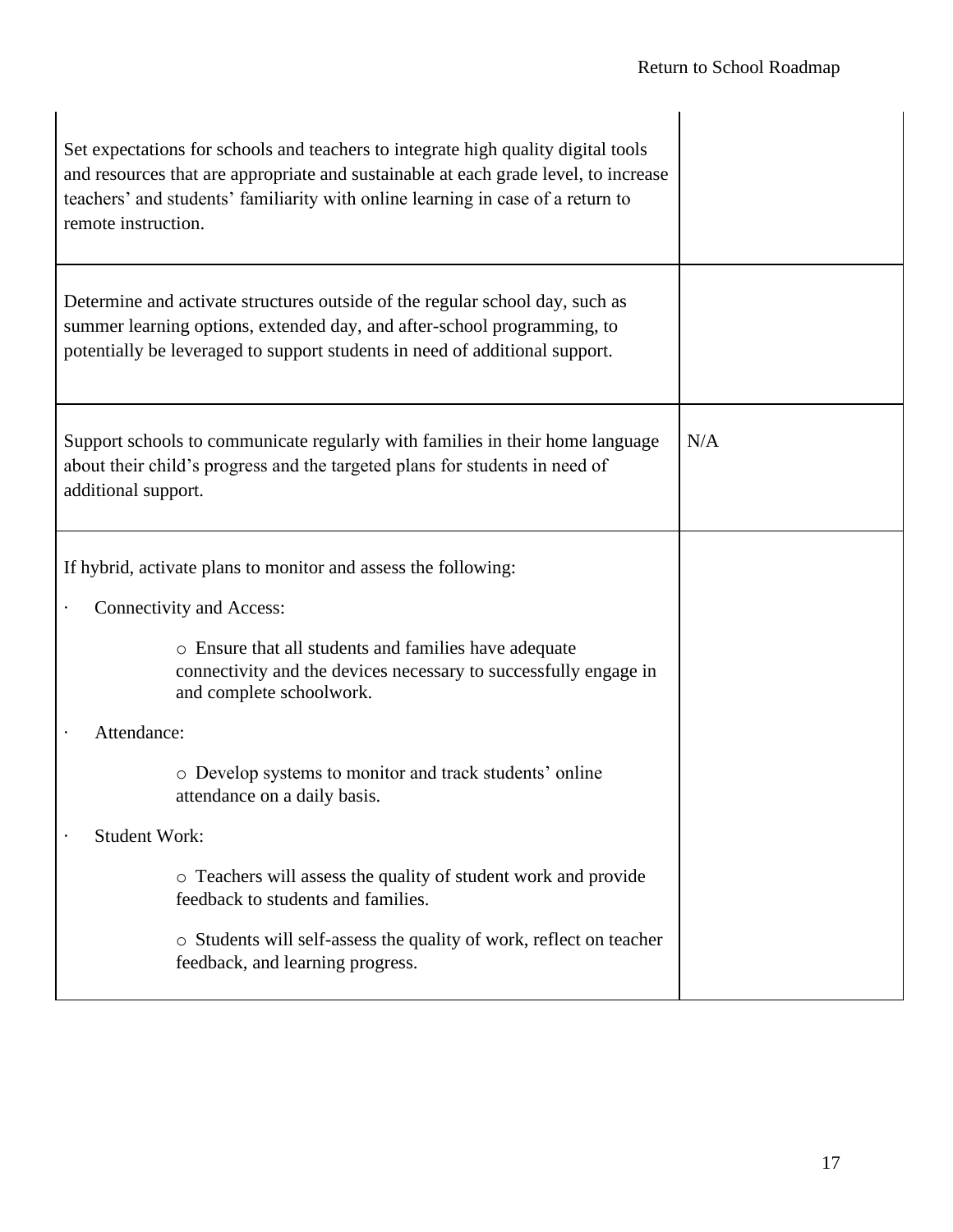#### <span id="page-19-0"></span>**Strongly Recommended Before Schools Reopen for In-Person Instruction**

## <span id="page-19-1"></span>Facilities

| Strongly Recommended Michigan Safe Schools Roadmap, pg. 33)                                                                                                                                                                        | School's explanation if not<br>able to meet:                                                                                                      |
|------------------------------------------------------------------------------------------------------------------------------------------------------------------------------------------------------------------------------------|---------------------------------------------------------------------------------------------------------------------------------------------------|
| Audit necessary materials and supply chain for cleaning and disinfection<br>supplies.                                                                                                                                              |                                                                                                                                                   |
| Coordinate with Local Emergency Management Programs (LEMP) for support<br>with procurement of cleaning and disinfection supplies.<br>Advocate for ISDs to coordinate with LEMPs.                                                   |                                                                                                                                                   |
| Audit any additional facilities that the district may have access to that could be<br>used for learning.                                                                                                                           |                                                                                                                                                   |
| Provide school-level guidance for cleaning and disinfecting all core assets<br>including buildings and playgrounds. Frequently touched surfaces should be<br>cleaned several times a day.                                          |                                                                                                                                                   |
| Alert school-based custodial and infection control staff of any changes in<br>recommended cleaning guidelines issued by OSHA and/or CDC. It is expected<br>that this guidance will be updated in real-time based on the status     | We do not have custodial<br>staff. We hire the services<br>of Romanow cleaning<br>company, and we keep in<br>constant communication<br>with them. |
| Encourage schools to convene custodial and facilities staff to review and make<br>actionable district guidance regarding cleaning and disinfection.                                                                                |                                                                                                                                                   |
| Encourage schools to provide advanced training for custodial staff.                                                                                                                                                                |                                                                                                                                                   |
| Custodial staff should continue deep cleaning over the summer.                                                                                                                                                                     |                                                                                                                                                   |
| Audit all school buildings with a focus on:<br>How many classrooms are available;<br>The size of each classroom;<br>Additional spaces that are available (e.g., gym, lunchroom, auditorium);<br>The ventilation in each classroom. |                                                                                                                                                   |
| Audit school security protocols to decide if any process changes need to be<br>implemented.                                                                                                                                        |                                                                                                                                                   |
| School security staff should follow CDC protocols if interacting with the general<br>public.                                                                                                                                       |                                                                                                                                                   |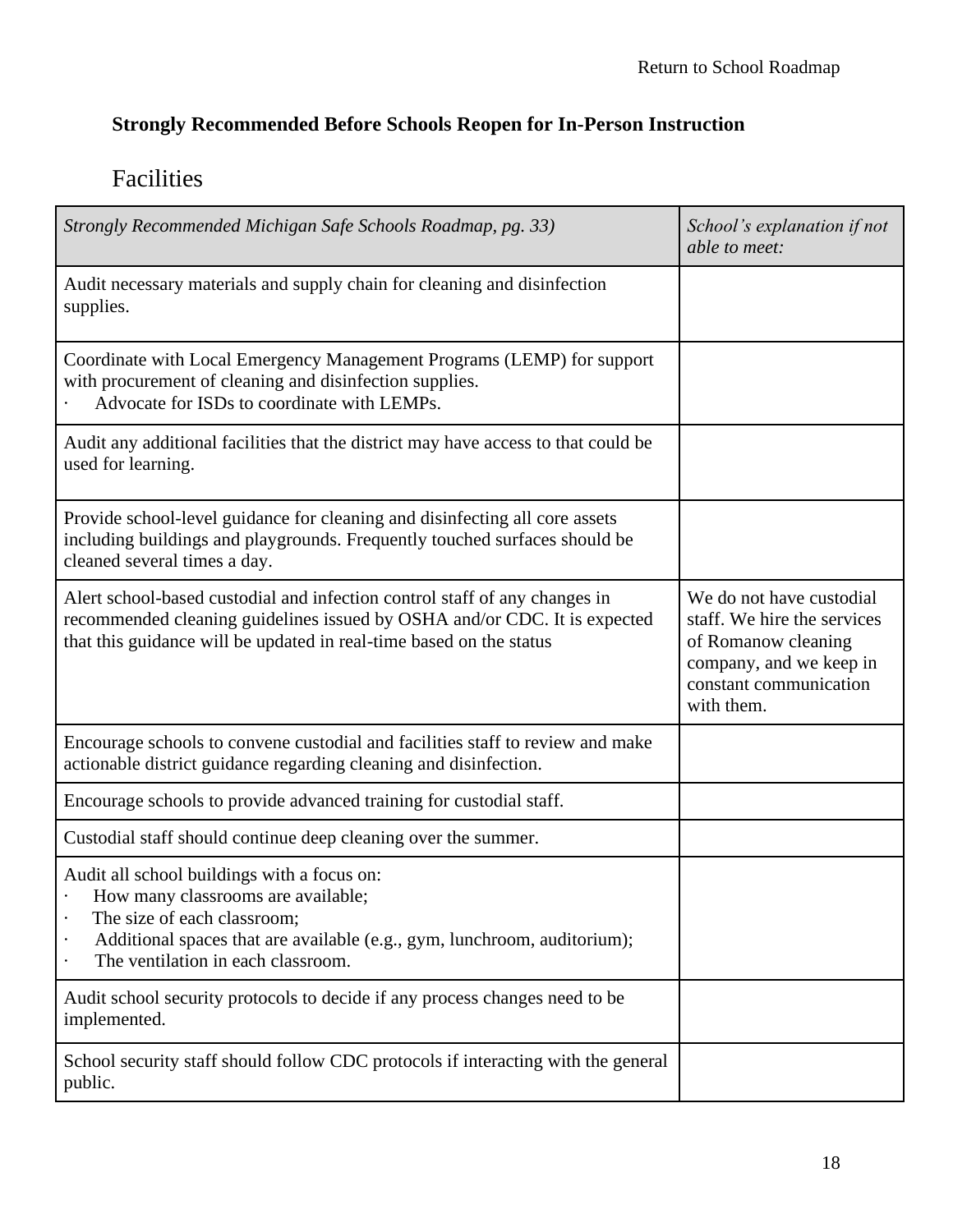| Maintain facilities for in-person school operations.<br>Check HVAC systems at each building to ensure that they are running<br>efficiently.<br>Air filters should be changed regularly.<br>Custodial staff should distribute wastebaskets, tissues, and CDC-approved<br>soap to every office and classroom so that these materials can be used upon entry<br>and exit into any discrete location and during travel between sites.<br>Signage about frequent handwashing, cough etiquette, and nose blowing<br>should be widely posted, disseminated, and encouraged through various methods<br>of communication.<br>Custodial staff should follow guidance from the CDC about the use of facial<br>coverings and special respirators at use when performing cleaning duties. |                                                                           |
|------------------------------------------------------------------------------------------------------------------------------------------------------------------------------------------------------------------------------------------------------------------------------------------------------------------------------------------------------------------------------------------------------------------------------------------------------------------------------------------------------------------------------------------------------------------------------------------------------------------------------------------------------------------------------------------------------------------------------------------------------------------------------|---------------------------------------------------------------------------|
| School leaders should conduct and document a facility walk-through with the<br>custodial services team to ensure that the classrooms, common spaces, and the<br>exterior are ready for staff and students                                                                                                                                                                                                                                                                                                                                                                                                                                                                                                                                                                    |                                                                           |
| Procure level-1 facial coverings, including those with a transparent front, for<br>preK-5 teachers, low income students, and students with special needs.                                                                                                                                                                                                                                                                                                                                                                                                                                                                                                                                                                                                                    |                                                                           |
| Procure level-1 surgical masks for cleaning and janitorial staff.                                                                                                                                                                                                                                                                                                                                                                                                                                                                                                                                                                                                                                                                                                            | <b>Romanow Cleaning</b><br>Company procures masks<br>for their employees. |
| Activate school cleaning and disinfection protocols according to the CDC<br>School Decision Tree. Custodial staff should wear surgical masks when<br>performing cleaning duties.<br>Maintain facilities for resumption of school operations.                                                                                                                                                                                                                                                                                                                                                                                                                                                                                                                                 |                                                                           |

# <span id="page-20-0"></span>Budget, Food Service, Enrollment, and Staffing

| Strongly Recommended (Michigan Safe Schools Roadmap, pg 34)                                                                                                                                                             | School's explanation if not<br>able to meet: |
|-------------------------------------------------------------------------------------------------------------------------------------------------------------------------------------------------------------------------|----------------------------------------------|
| Support schools in assessing student arrival protocols. This should include how<br>students arrive at and depart from school (e.g., school bus, dropped off via car,<br>drive themselves, walk, public transportation). |                                              |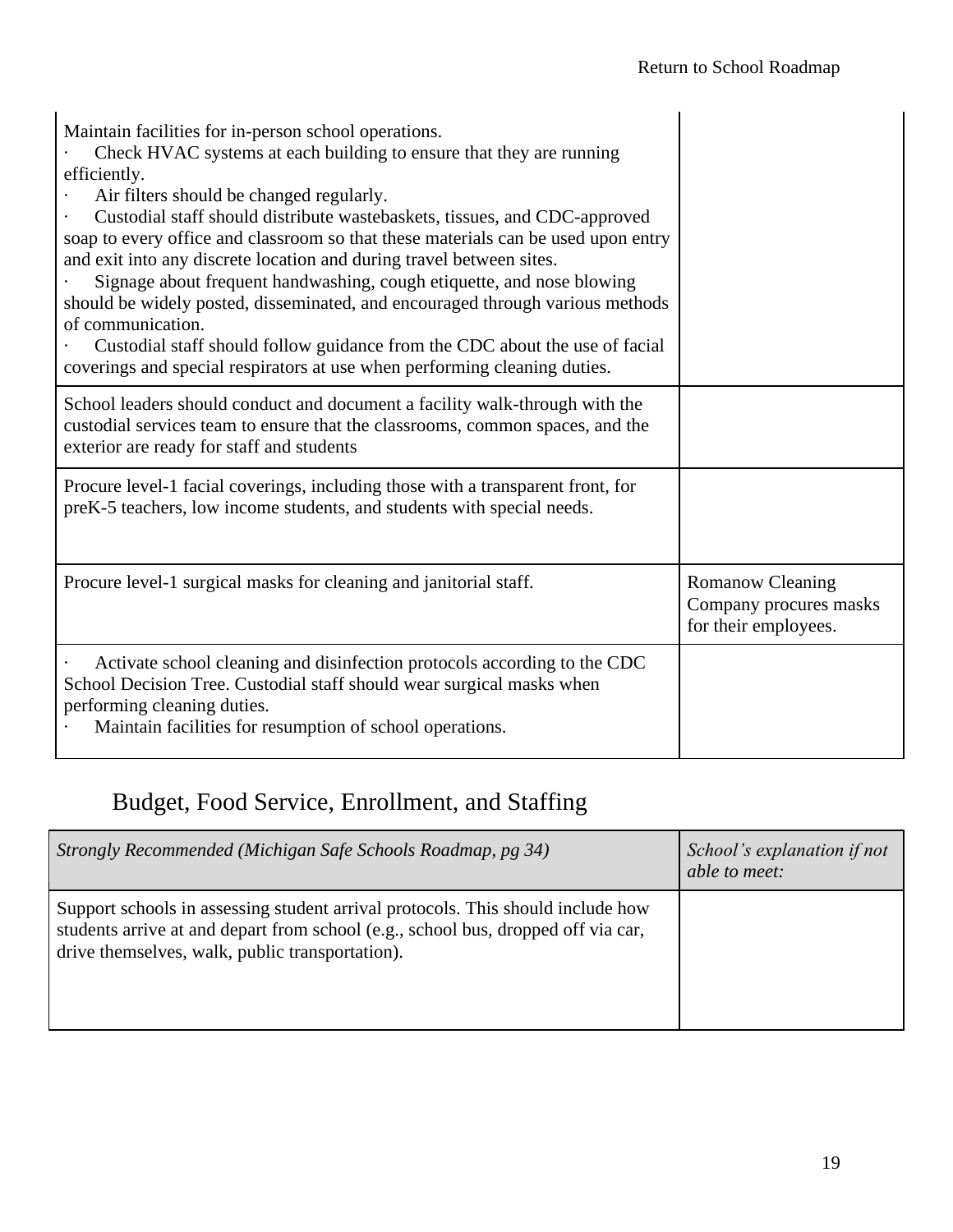| Support schools in conducting staff and student outreach to understand who is<br>coming back.<br>For staff, this should include a breakdown of the staff – administrators,<br>educators, support staff, full-time nurses, part-time nurses, school counselors, etc.<br>Develop a staffing plan to account for teachers and staff who are not<br>returning or are at risk (i.e., those who are 65 years or have an underlying medical<br>condition and decide not to return).<br>For students, this should include those with preexisting conditions who may<br>need a remote learning environment. |     |
|----------------------------------------------------------------------------------------------------------------------------------------------------------------------------------------------------------------------------------------------------------------------------------------------------------------------------------------------------------------------------------------------------------------------------------------------------------------------------------------------------------------------------------------------------------------------------------------------------|-----|
| Assess need for new or additional positions with a specific focus on student and<br>staff wellness, technology support, and other COVID-19 related needs.                                                                                                                                                                                                                                                                                                                                                                                                                                          |     |
| Work with relevant local bargaining units to assess how job responsibilities may<br>shift in light of COVID-19 and how new or additional responsibilities will be<br>accounted for.                                                                                                                                                                                                                                                                                                                                                                                                                | N/A |
| Recruit, interview and hire new staff.                                                                                                                                                                                                                                                                                                                                                                                                                                                                                                                                                             |     |
| Consider redeploying underutilized staff to serve core needs.                                                                                                                                                                                                                                                                                                                                                                                                                                                                                                                                      |     |
| Where possible, and in partnership with local bargaining units, identify and<br>modify staff positions, that would enable high-risk staff to provide remote<br>services.                                                                                                                                                                                                                                                                                                                                                                                                                           | N/A |
| Communicate any student enrollment or attendance policy changes with school<br>staff and families.                                                                                                                                                                                                                                                                                                                                                                                                                                                                                                 |     |
| Provide guidance to school leaders for recruiting, interviewing, and hiring staff<br>remotely                                                                                                                                                                                                                                                                                                                                                                                                                                                                                                      |     |
| Seek and provide guidance on use of CARES Act funding for key purchases (e.g.,<br>cleaning supplies).                                                                                                                                                                                                                                                                                                                                                                                                                                                                                              |     |
| Coordinate services with related service providers, in the school and community,<br>to identify and address new student and adult needs.                                                                                                                                                                                                                                                                                                                                                                                                                                                           |     |
| Inventory how many substitute teachers are available.                                                                                                                                                                                                                                                                                                                                                                                                                                                                                                                                              |     |
| Build and send back to school communications to all relevant stakeholders (i.e.,<br>families, school staff) and include updates across all policies and procedures.                                                                                                                                                                                                                                                                                                                                                                                                                                |     |
| Verify that student and staff handbooks and planners are printed and ready for<br>distribution and/or are available digitally. Create a master list of any changes to<br>distribute at the first staff meeting.                                                                                                                                                                                                                                                                                                                                                                                    |     |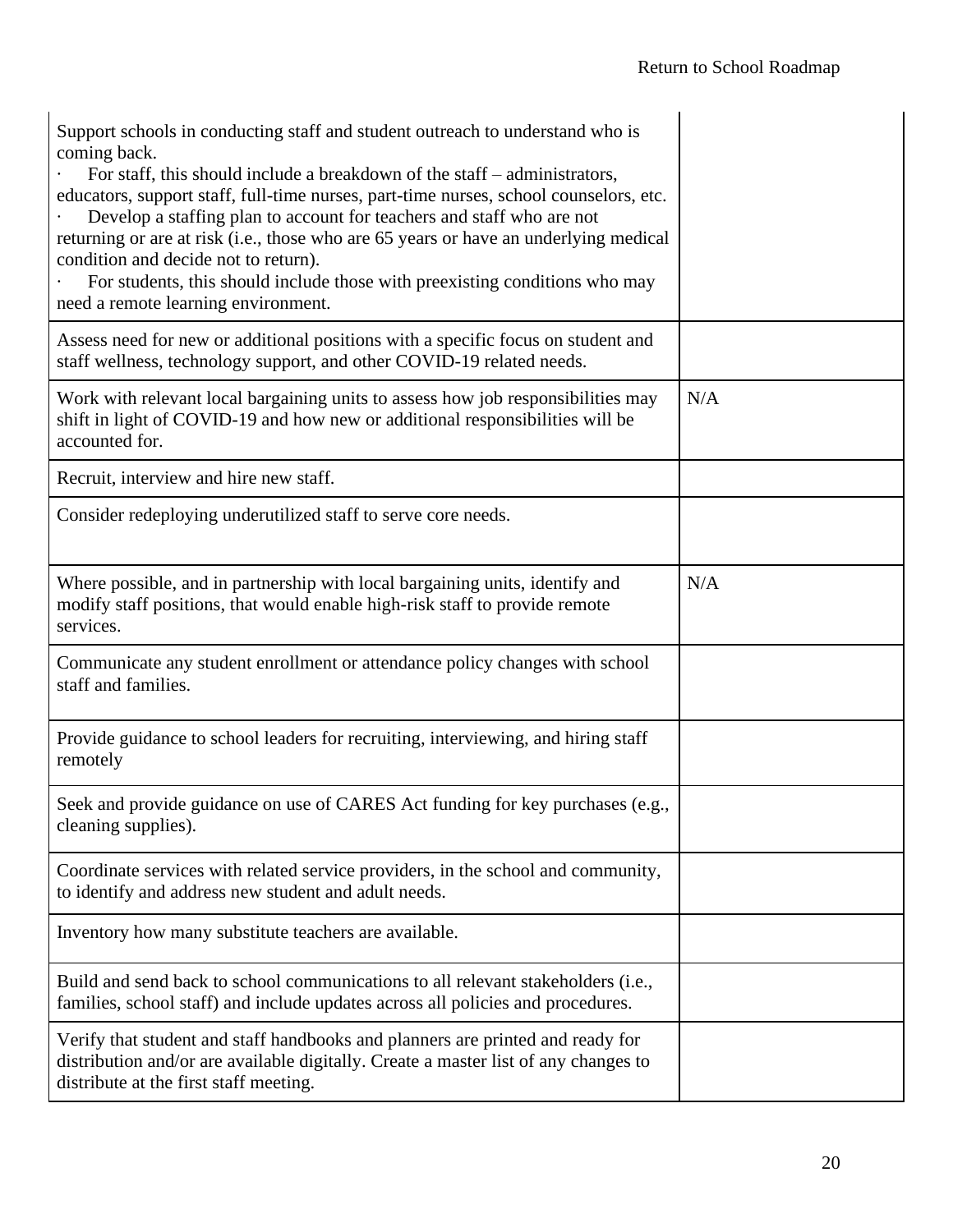| Consult legal counsel to preemptively address liability questions, related<br>concerns, or vendor issues relative to COVID-19 and share with school leaders.                                      |  |
|---------------------------------------------------------------------------------------------------------------------------------------------------------------------------------------------------|--|
| Engage school leaders in a budgeting exercise to help plan for changing<br>enrollment patterns, new staffing needs, and resource constraints or additional<br>dollars.                            |  |
| Work with school leaders to orient new school staff to any operational changes.                                                                                                                   |  |
| Create master teaching schedules, student and faculty arrival/dismissal schedules,<br>bus schedules, lunch schedules for staff and students, and bell schedules with<br>safety protocols in mind. |  |
| Collaborate with food service staff to ensure any necessary food handling changes<br>are implemented based on local public health guidance.                                                       |  |

## <span id="page-22-0"></span>Technology

| Strongly Recommended (Michigan Safe Schools Roadmap pg. 35)                                                                                                                                                                                                 | School's explanation if not able to<br>meet:                                                                                        |
|-------------------------------------------------------------------------------------------------------------------------------------------------------------------------------------------------------------------------------------------------------------|-------------------------------------------------------------------------------------------------------------------------------------|
| Survey families to collect information about the numbers, types, and<br>condition of devices used in their homes to support remote learning.                                                                                                                | N/A. We have one device per<br>student that they can take home. We<br>will survey parents regarding<br>connectivity in their homes. |
| Designate a single point of contact in each school to plan and<br>communicate with district technology teams                                                                                                                                                | N/A                                                                                                                                 |
| Develop a district technology plan that includes guidance for schools. If<br>possible, include training and support for educators to adapt remote<br>learning for the classroom                                                                             | N/A                                                                                                                                 |
| Identify a device and/or general technology support lead for each school.<br>Consider elevating that position to a more formal role and providing<br>additional support potentially with parent volunteers.                                                 | N/A                                                                                                                                 |
| Assign technology process leaders to key efforts and publish their contact<br>information on the district intranet and/or internet.                                                                                                                         | N/A                                                                                                                                 |
| Where practical given demands on parents or guardians, consider<br>identifying family technology liaisons to support communication<br>regarding the use of technology. (For example, the existing parent<br>organization may be able to fulfill this role). |                                                                                                                                     |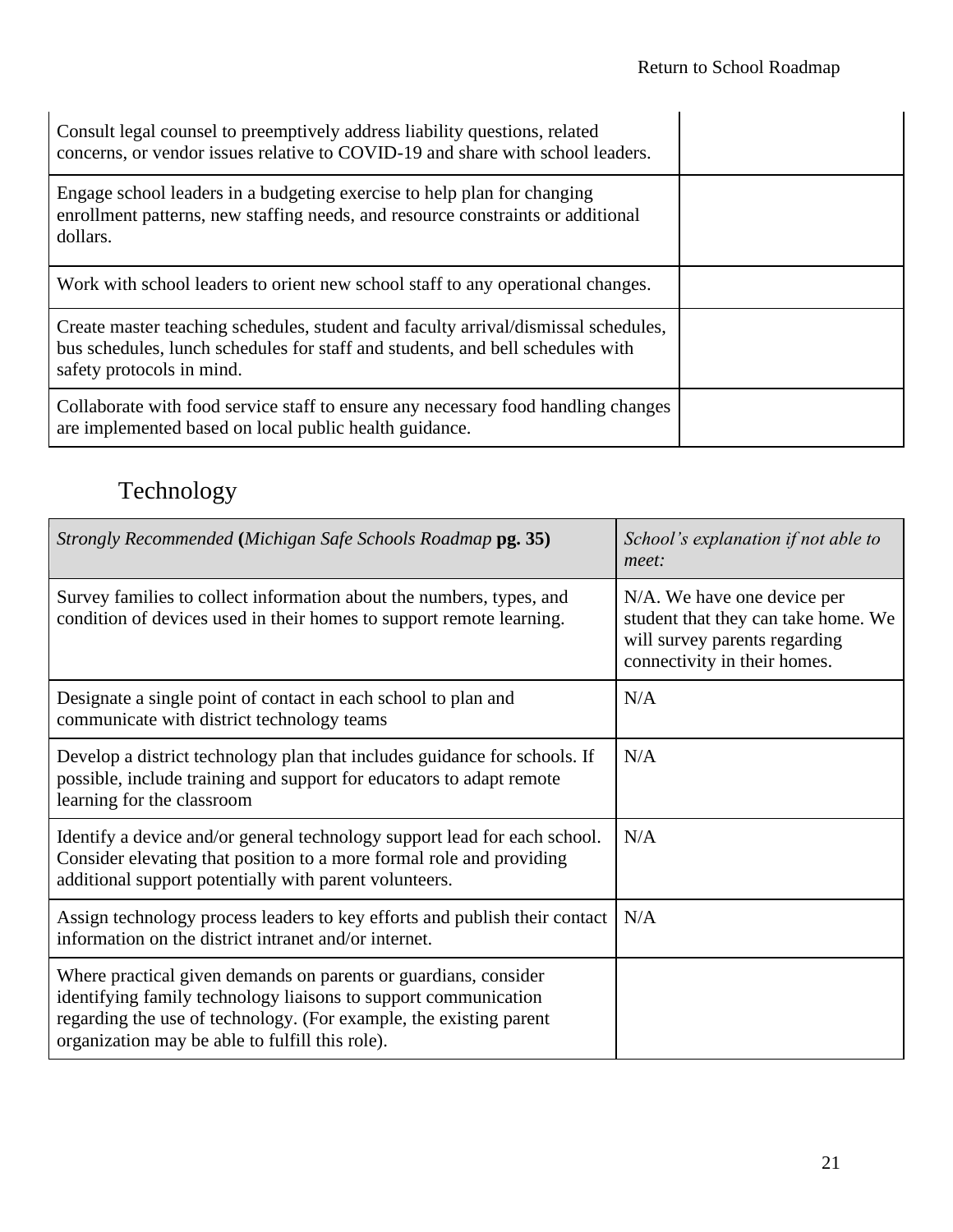| Develop district-wide procedures for return and inventory of district<br>owned devices as part of a return to school technology plan. The<br>procedures should include:<br>Safely bagging devices collected at schools;<br>Sanitizing the devices prior to a repair or replacement evaluation;<br>Ordering accessories that may be needed over the summer; and<br>Conducting prepared maintenance routines to remove malware and<br>fix standard issues including, screen, keyboard, or battery replacement. |                                              |
|--------------------------------------------------------------------------------------------------------------------------------------------------------------------------------------------------------------------------------------------------------------------------------------------------------------------------------------------------------------------------------------------------------------------------------------------------------------------------------------------------------------|----------------------------------------------|
| Identify an asset tracking tool.                                                                                                                                                                                                                                                                                                                                                                                                                                                                             |                                              |
| Identify a vendor to assist with processing, returning, and maintaining<br>devices, if needed.                                                                                                                                                                                                                                                                                                                                                                                                               | N/A                                          |
| Develop on-site triage of staff and student devices to minimize the time<br>that staff may be without a device                                                                                                                                                                                                                                                                                                                                                                                               |                                              |
| Prepare the Infrastructure Evaluation process. Every WiFi access point<br>and wired network device should be tested.                                                                                                                                                                                                                                                                                                                                                                                         |                                              |
| Develop a technology support plan for families.                                                                                                                                                                                                                                                                                                                                                                                                                                                              |                                              |
| <b>Strongly Recommended If Schools are Instructed to Close for In-</b><br><b>Person Instruction</b>                                                                                                                                                                                                                                                                                                                                                                                                          | School's explanation if not able to<br>meet: |
| Deploy digital learning devices and move to virtual learning.                                                                                                                                                                                                                                                                                                                                                                                                                                                |                                              |
|                                                                                                                                                                                                                                                                                                                                                                                                                                                                                                              |                                              |
| Ensure that school and community access points and wired network<br>devices are functional.                                                                                                                                                                                                                                                                                                                                                                                                                  |                                              |
| <b>Strongly Recommended When Schools Reopen for In-Person</b><br><b>Instruction</b>                                                                                                                                                                                                                                                                                                                                                                                                                          | School's explanation if not able to<br>meet: |
| Organize and centralize online resources that were created, published, or<br>distributed by teachers and others during the closure period.                                                                                                                                                                                                                                                                                                                                                                   |                                              |
| Compile technology-facing lessons learned for inclusion in the district's<br>updated remote learning plan.                                                                                                                                                                                                                                                                                                                                                                                                   |                                              |
| Review issue tracking and inventory results frequently as a way of<br>understanding the quality and progress of technology processes in your<br>district.                                                                                                                                                                                                                                                                                                                                                    |                                              |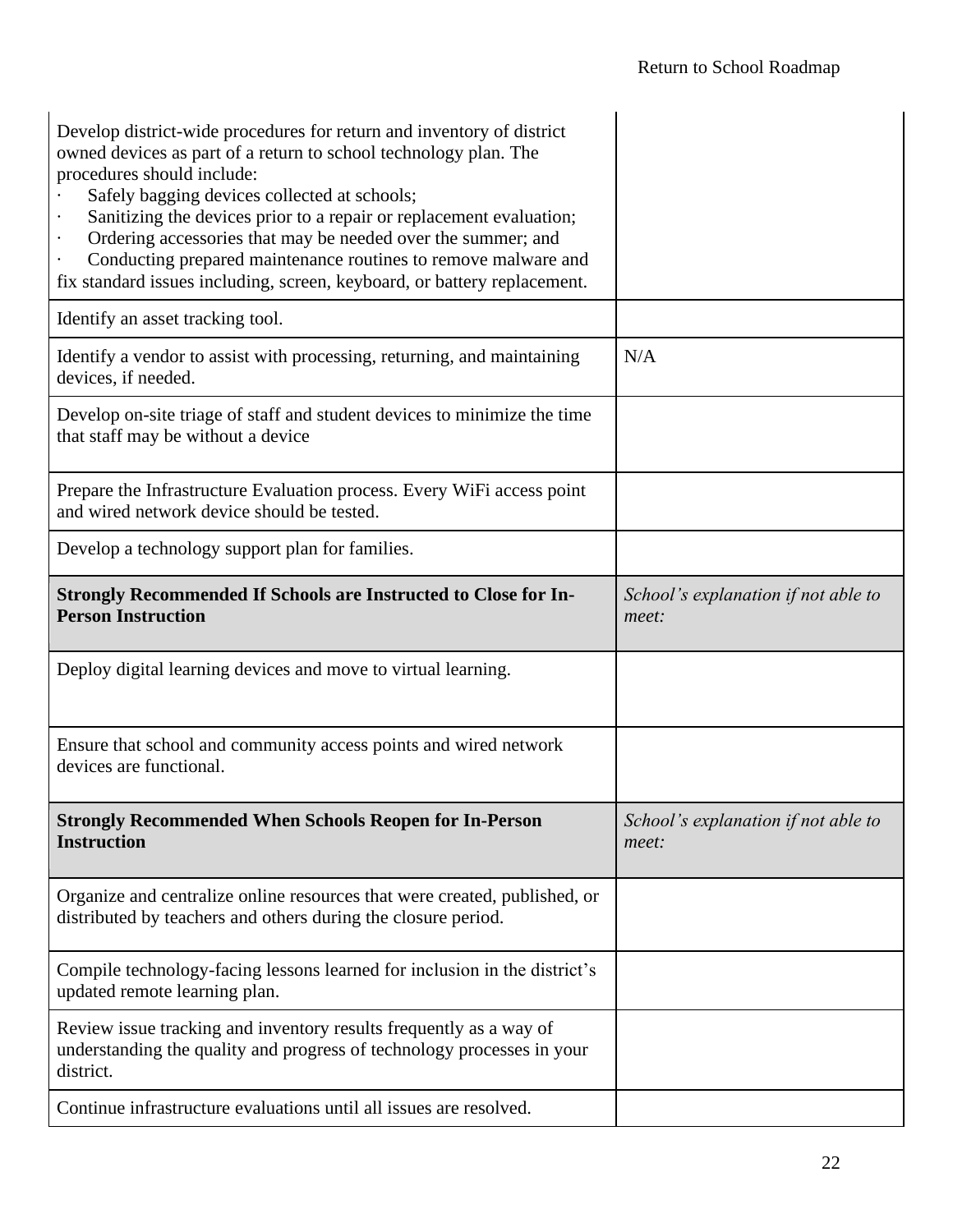| Identify chronic technology issues that arose during the school closure<br>period and use them to begin the development of a long-term technology<br>maintenance plan.                                                                                                                                                                                                                                                                                                                                                       |  |
|------------------------------------------------------------------------------------------------------------------------------------------------------------------------------------------------------------------------------------------------------------------------------------------------------------------------------------------------------------------------------------------------------------------------------------------------------------------------------------------------------------------------------|--|
| Communicate consistent procedures for return and inventory of school<br>owned devices as part of a return to school technology plan. The<br>procedures should include:<br>Safely bagging devices collected at schools;<br>Transporting them to a central location;<br>$\bullet$<br>Sanitizing the devices prior to a repair or replacement evaluation;<br>$\bullet$<br>Conducting prepared maintenance routines to remove malware and<br>$\bullet$<br>fix standard issues including screen, keyboard, or battery replacement |  |

## <span id="page-24-0"></span>Transportation

St. Elizabeth Area Catholic School does not provide transportation to students.

## **PHASE 5 Safety Protocols**

#### <span id="page-24-2"></span><span id="page-24-1"></span>**Personal Protective Equipment**

| Strongly Recommended (pg. 38)                                                                                                                                                                                                                                                                                                                                                                                                                                                                                                                                                                                          | School's explanation if not<br>able to meet: |
|------------------------------------------------------------------------------------------------------------------------------------------------------------------------------------------------------------------------------------------------------------------------------------------------------------------------------------------------------------------------------------------------------------------------------------------------------------------------------------------------------------------------------------------------------------------------------------------------------------------------|----------------------------------------------|
| Facial coverings should always be worn by staff except for meals. Facial<br>coverings may be homemade or disposable level-one (basic) grade surgical<br>masks. Any staff member who cannot medically tolerate a facial covering<br>should not wear one. Any staff member that is incapacitated or unable to<br>remove the facial covering without assistance, should not wear a facial<br>covering.<br>PreK-5 and special education teachers should consider wearing clear<br>masks.<br>Homemade facial coverings should be washed daily.<br>Disposable facial coverings should be disposed of at the end of each day. |                                              |
| Facial coverings should always be worn in hallways and common areas by<br>preK-12 students in the building except for during meals. Any student that is<br>unable to medically tolerate a facial covering should not wear one. Any<br>student that is incapacitated or unable to remove the facial covering without                                                                                                                                                                                                                                                                                                    |                                              |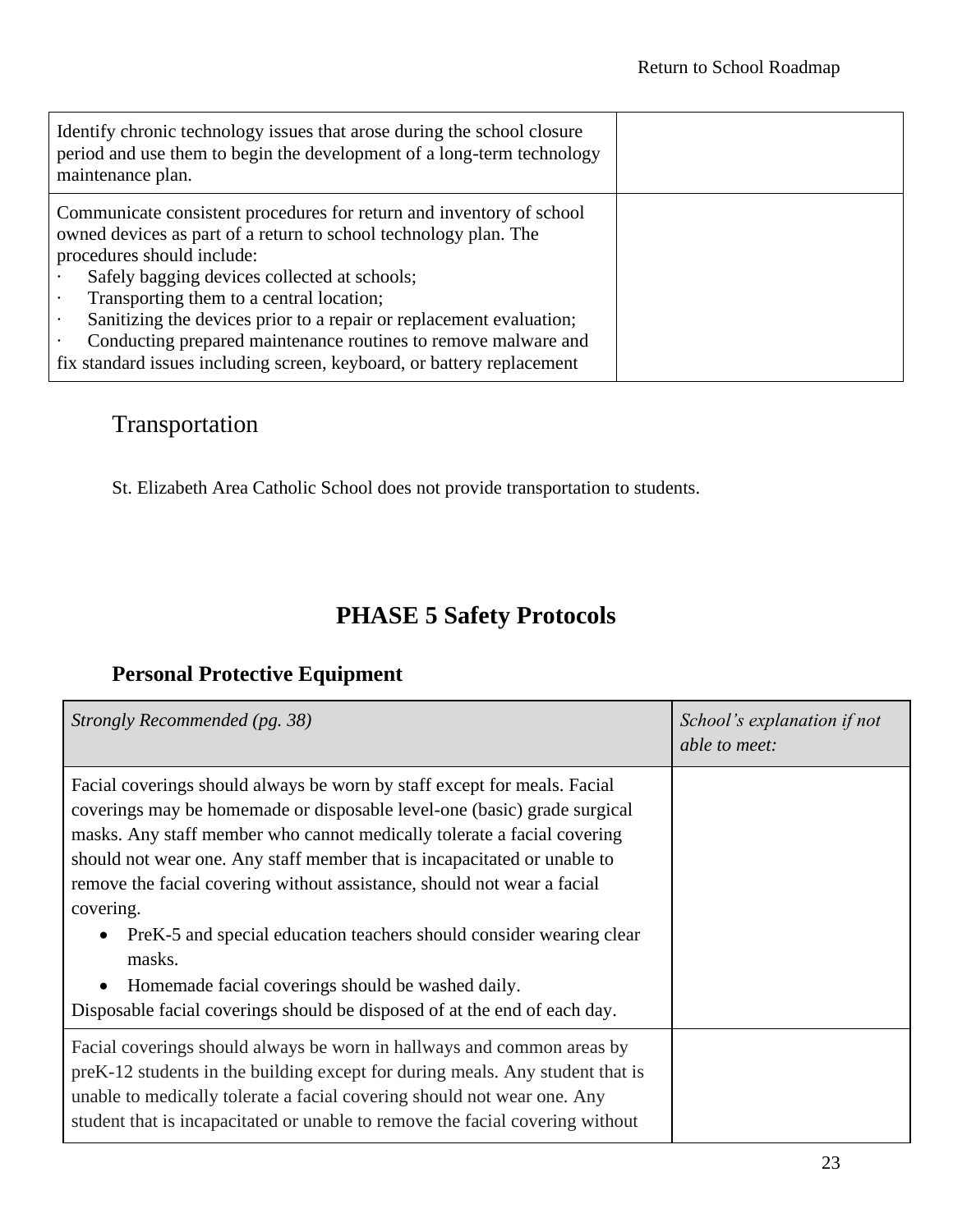| assistance, should not wear one. Facial coverings may be homemade or<br>disposable level-one (basic) grade surgical masks. If social distancing and<br>cohorting is practiced and enforced, facial coverings for students in grades<br>preK-5 are encouraged but not required.<br>Homemade facial coverings should be washed daily.<br>Disposable facing coverings should be disposed of at the end of each day. |                                                                                                                                                                                                                                                                                                           |
|------------------------------------------------------------------------------------------------------------------------------------------------------------------------------------------------------------------------------------------------------------------------------------------------------------------------------------------------------------------------------------------------------------------|-----------------------------------------------------------------------------------------------------------------------------------------------------------------------------------------------------------------------------------------------------------------------------------------------------------|
| Recommended (pg. 38)                                                                                                                                                                                                                                                                                                                                                                                             | School's explanation if not<br>able to meet:                                                                                                                                                                                                                                                              |
| Facial coverings should be considered for pre-K students and students with<br>special needs in hallways and common areas. Facial coverings are not<br>recommended for use in classrooms by children ages 3 and 4.<br>Facial coverings should never be used on children under age 2.                                                                                                                              | PK has a different starting<br>time and different recesses<br>than K-8 so masks are<br>unnecessary in common<br>areas unless parents decide<br>otherwise.                                                                                                                                                 |
| Facial coverings should be considered for K-5 students and students with<br>special needs in classrooms, especially if students and teachers are not placed<br>in cohorts.                                                                                                                                                                                                                                       | PK-8 grade students in our<br>school are in self-contained<br>classrooms (cohorts) during<br>the whole day. Facial<br>coverings at this time will be<br>at the parents' discretion.                                                                                                                       |
| Facial coverings should be worn in classrooms by grades 6-12 students. Any<br>student who cannot medically tolerate a facial covering must not wear one.<br>Any student that is incapacitated or unable to remove the facial covering<br>without assistance, must not wear one.                                                                                                                                  | PK-8 grade students in our<br>school are in self-contained<br>classrooms (cohorts) during<br>the whole day with under 10<br>students each. Our<br>classrooms are 840 square<br>feet, allowing for effective<br>social distancing. Facial<br>coverings at this time will be<br>at the parents' discretion. |
| Gloves are not required except for custodial staff or teachers cleaning their<br>classrooms                                                                                                                                                                                                                                                                                                                      |                                                                                                                                                                                                                                                                                                           |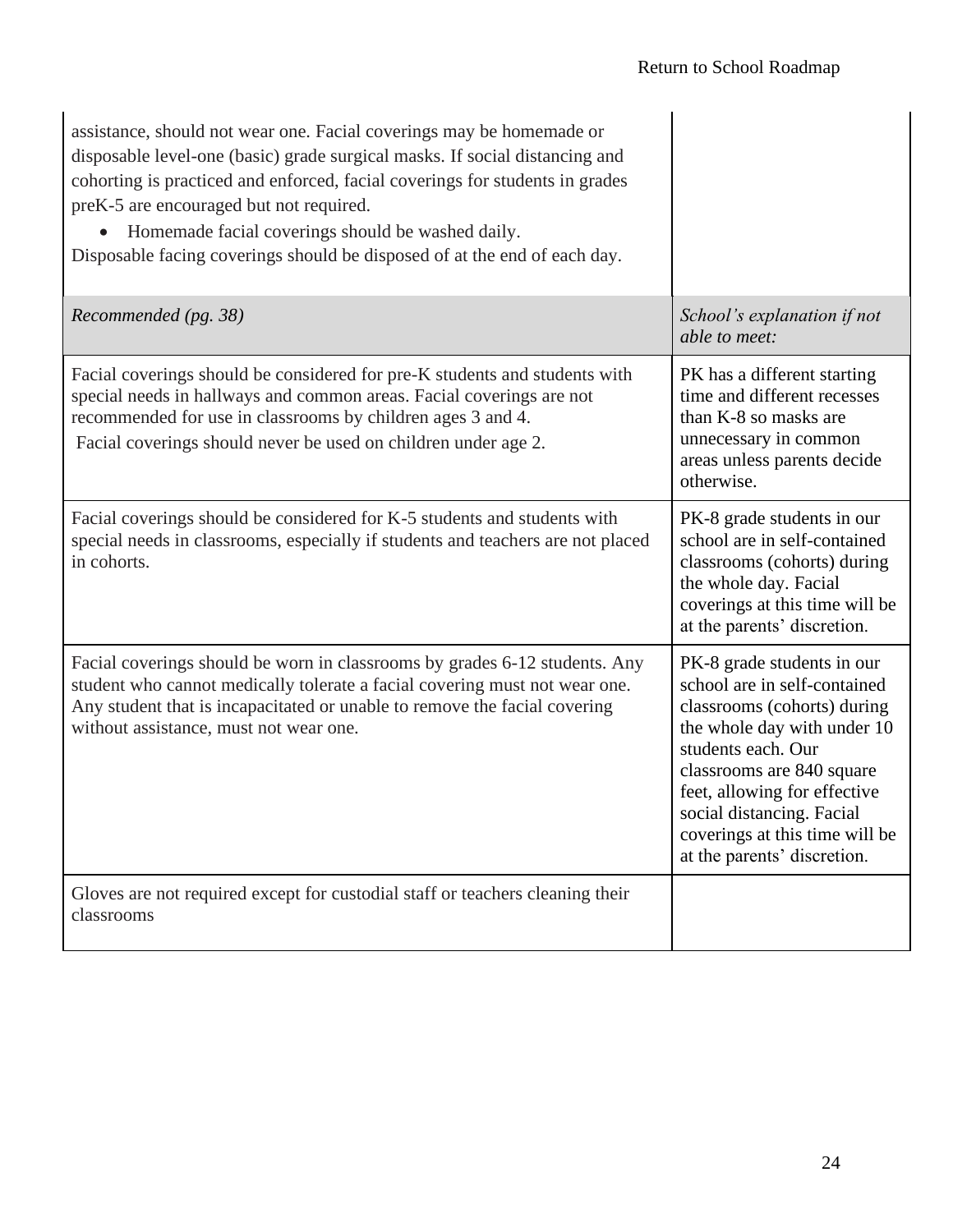# <span id="page-26-0"></span>Hygiene

| Strongly Recommended (pg. 38-39)                                                                                                                                                                                                                | School's explanation if not<br>able to meet: |
|-------------------------------------------------------------------------------------------------------------------------------------------------------------------------------------------------------------------------------------------------|----------------------------------------------|
| Provide adequate supplies to support healthy hygiene behaviors (including<br>soap, hand sanitizer with at least 60% alcohol for safe use by staff and students,<br>paper towels, tissues, and signs reinforcing proper handwashing techniques). |                                              |
| Teach and reinforce handwashing with soap and water for at least 20 seconds<br>and/or the safe use of hand sanitizer that contains at least 60% alcohol.                                                                                        |                                              |
| Recommended (pg. 39)                                                                                                                                                                                                                            | School's explanation if not<br>able to meet: |
| Educate staff and students to cough and sneeze into their elbows, or to cover<br>with a tissue. Used tissues should be thrown in the trash and hands washed<br>immediately using proper hand hygiene techniques.                                |                                              |
| Students should wash their hands or use hand sanitizer after changing any<br>classroom; teachers in the classroom should wash their hands or use sanitizer<br>every time a new group of students enters their room.                             |                                              |
| Systematically and frequently check and refill soap and hand sanitizers.                                                                                                                                                                        |                                              |
| Students and teachers should have scheduled handwashing with soap and water<br>every 2-3 hours.                                                                                                                                                 |                                              |
| Limit sharing of personal items and supplies such as writing utensils.                                                                                                                                                                          |                                              |
| Keep students' personal items separate and in individually labeled cubbies,<br>containers, or lockers                                                                                                                                           |                                              |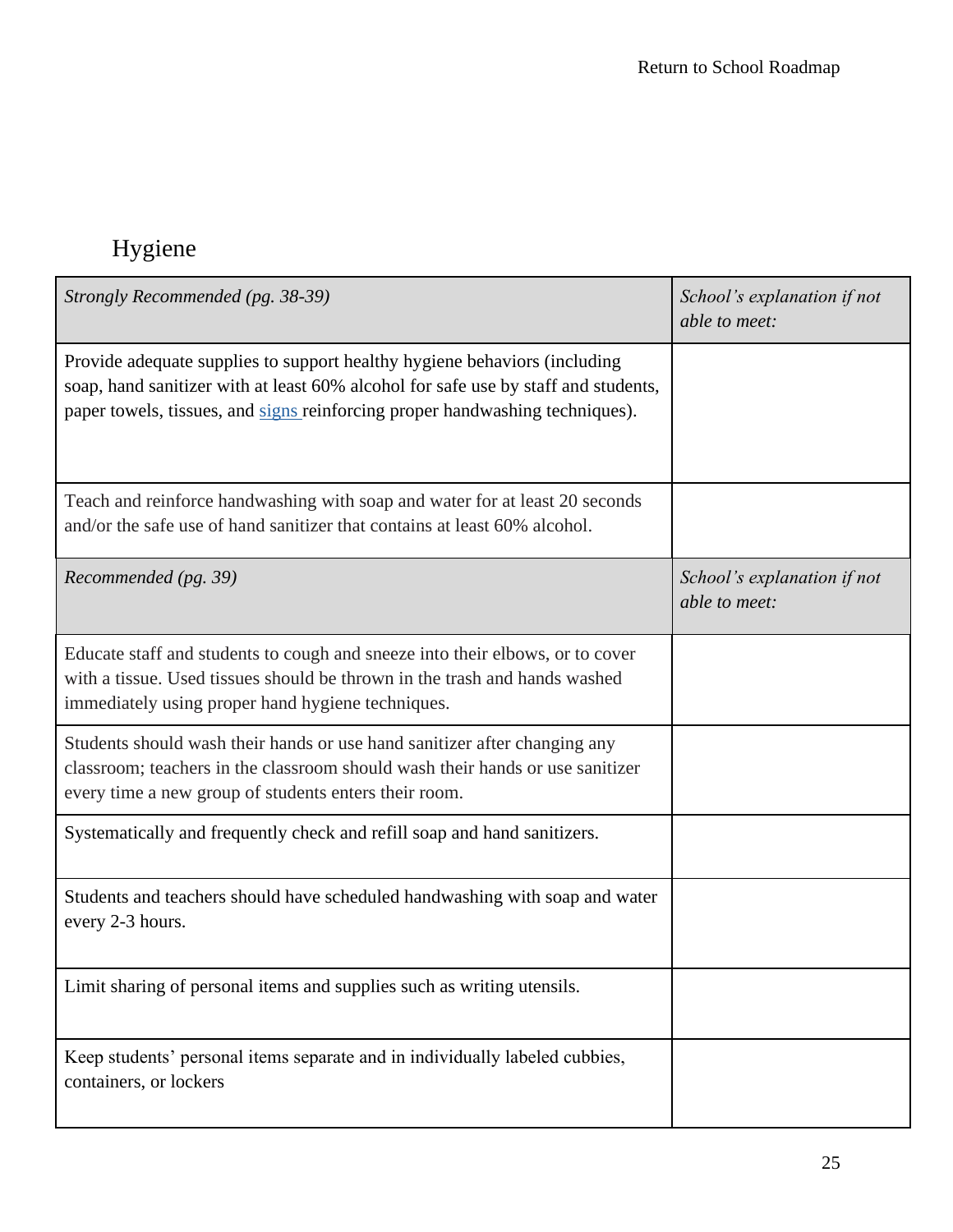| Limit use of classroom materials to small groups and disinfect between uses or<br>provide adequate supplies to assign for individual student use. |  |
|---------------------------------------------------------------------------------------------------------------------------------------------------|--|
| Procure portable handwashing and/or hand sanitizing stations to set up<br>throughout school buildings.                                            |  |

# <span id="page-27-0"></span>Spacing, Movement and Access

| Strongly Recommended (pg. 39)                                                                                                                                                                                                                                               | School's explanation if not<br>able to meet: |
|-----------------------------------------------------------------------------------------------------------------------------------------------------------------------------------------------------------------------------------------------------------------------------|----------------------------------------------|
| None                                                                                                                                                                                                                                                                        |                                              |
| Recommended (pg. 39)                                                                                                                                                                                                                                                        | School's explanation if not<br>able to meet: |
| Spacing is six feet between desks to the extent that it is feasible.                                                                                                                                                                                                        |                                              |
| Class sizes should be kept to the level afforded by necessary spacing decisions.                                                                                                                                                                                            |                                              |
| In classrooms where tables are utilized, space students as far apart as feasible.                                                                                                                                                                                           |                                              |
| Arrange all desks facing the same direction toward the front of the classroom                                                                                                                                                                                               |                                              |
| Teachers should try to maintain six feet of spacing between themselves and<br>students as much as possible.                                                                                                                                                                 |                                              |
| Post signage to indicate proper social distancing. Floor tape or other markers<br>should be used at six-foot intervals where line formation is anticipated.                                                                                                                 |                                              |
| Provide social distancing floor/seating markings in waiting and reception areas.<br>Post signs on the doors of restrooms to indicate proper social distancing and<br>hand hygiene techniques.<br>Post signs on the doors of restrooms to indicate proper social distancing. |                                              |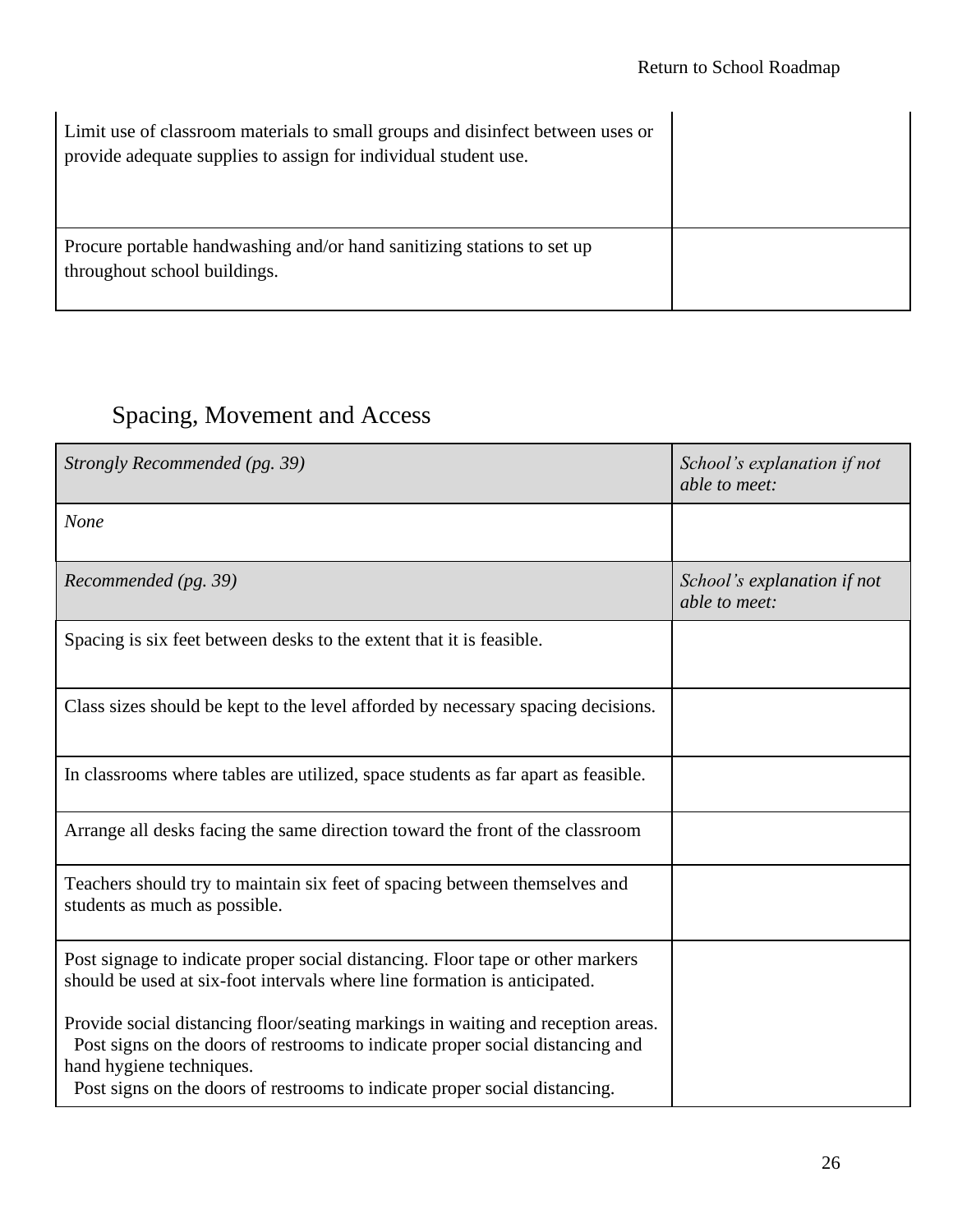| If a classroom has windows that can open, they should be open as much as<br>possible, weather permitting. Considerations should be made for students with<br>allergy-induced asthma.                                         |  |
|------------------------------------------------------------------------------------------------------------------------------------------------------------------------------------------------------------------------------|--|
| As able, "specials" (like art, music, and library) should be brought to the<br>classrooms instead of having students move to different locations                                                                             |  |
| Flow of foot traffic should be directed in only one direction, if possible. If one-<br>way flow is not possible, hallways can be divided with either side following the<br>same direction.                                   |  |
| Efforts should be made to keep six feet of distance between people in the<br>hallways. Staggered movements at incremental intervals should be used if<br>feasible to minimize the number of persons in the hallways as able. |  |
| Have staff monitor arrival and dismissal to discourage congregating and ensure<br>students go straight from a vehicle to their classrooms and vice-versa.                                                                    |  |

# <span id="page-28-0"></span>Screening Students and Staff

| Strongly Recommended (pg. 40)                                                                                                                                                                                                                                                                                                                                                            | School's explanation if not<br>able to meet: |
|------------------------------------------------------------------------------------------------------------------------------------------------------------------------------------------------------------------------------------------------------------------------------------------------------------------------------------------------------------------------------------------|----------------------------------------------|
| Every school should identify and designate a quarantine area and a staff person<br>to care for children who become ill at school.                                                                                                                                                                                                                                                        |                                              |
| Students who become ill with symptoms of COVID-19 at school should be<br>placed in an identified quarantine area with a surgical mask in place until they<br>can be picked up. Identified school staff caring for these children should wear<br>a surgical mask, with the exception of students with special needs requiring<br>aerosolized procedures in which an N95 mask is required. |                                              |
| Symptomatic students sent home from school should be kept home until they<br>have tested negative or have completely recovered according to CDC<br>guidelines.                                                                                                                                                                                                                           |                                              |
| Strict records, including date and time, should be kept of non-school<br>employees or other visitors entering and exiting the building.                                                                                                                                                                                                                                                  |                                              |
| Recommended (pg. 40)                                                                                                                                                                                                                                                                                                                                                                     | School's explanation if not<br>able to meet: |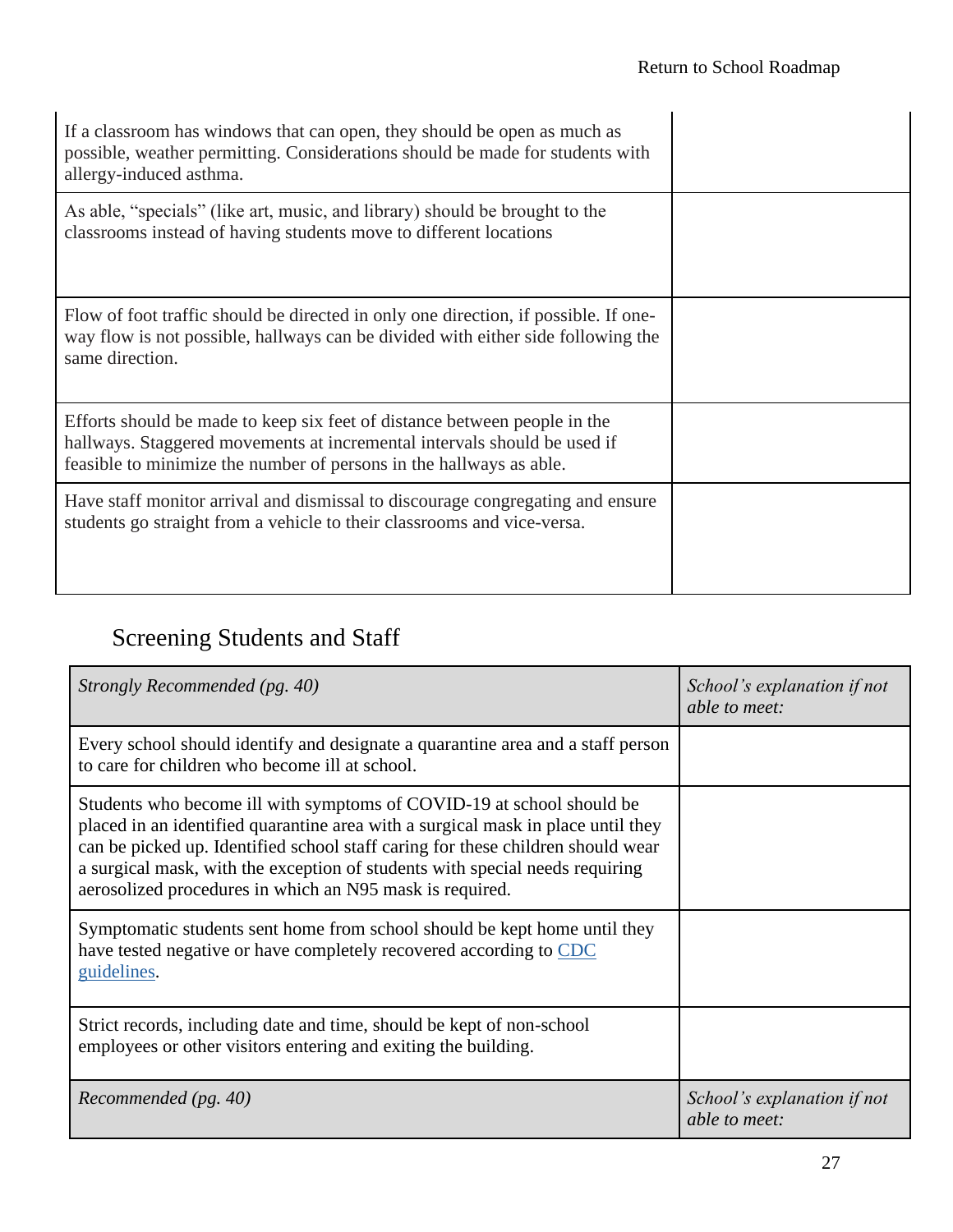| Staff should conduct daily self-examinations, including a temperature check,<br>prior to coming to work. If they exhibit any respiratory or gastrointestinal<br>symptoms, or have a temperature of 100.4 or greater, they should stay home.                                                      |  |
|--------------------------------------------------------------------------------------------------------------------------------------------------------------------------------------------------------------------------------------------------------------------------------------------------|--|
| Any parents or guardians entering the building should wash or sanitize hands<br>prior to entry                                                                                                                                                                                                   |  |
| Parents or guardians are not allowed in the school building except under<br>extenuating circumstances as determined by school officials. Only one parent<br>or guardian per child should be allowed to enter except under extenuating<br>circumstances as determined by school officials.        |  |
| Parents or guardians are encouraged to check their children's temperature at<br>home every morning using oral, tympanic (ear), or temporal scanners students<br>with a temperature of 100.4 or greater should stay home and consider<br>coronavirus testing if no other explanation is available |  |
| Parents or guardians are encouraged to ask their children or monitor for<br>symptoms of COVID-19, including cough, congestion, shortness of breath, or<br>gastrointestinal symptoms every morning. Any positives should prompt<br>parents or guardians to keep the student home from school.     |  |
| Entrances and exits should be kept separate to keep traffic moving in a single<br>direction                                                                                                                                                                                                      |  |

#### <span id="page-29-0"></span>**Testing Protocols for Students and Staff and Responding to Positive Cases**

| Strongly Recommended (pg. 41)                                                                                                                                                                                                    | School's explanation if not<br>able to meet: |
|----------------------------------------------------------------------------------------------------------------------------------------------------------------------------------------------------------------------------------|----------------------------------------------|
| Students who develop fever or become ill with symptoms of COVID-19 at<br>school should wear a mask and be transported by their parent/guardian,<br>emergency contact, or ambulance, if clinically unstable, for off-site testing |                                              |
| Staff who develop fever or become ill with symptoms of COVID-19 at school<br>should wear a mask and should be transported for off-site testing                                                                                   |                                              |
| Parents and guardians should be notified of the presence of any laboratory<br>positive or clinically diagnosed cases in the classroom and/or school to<br>encourage closer observation for any symptoms at home.                 |                                              |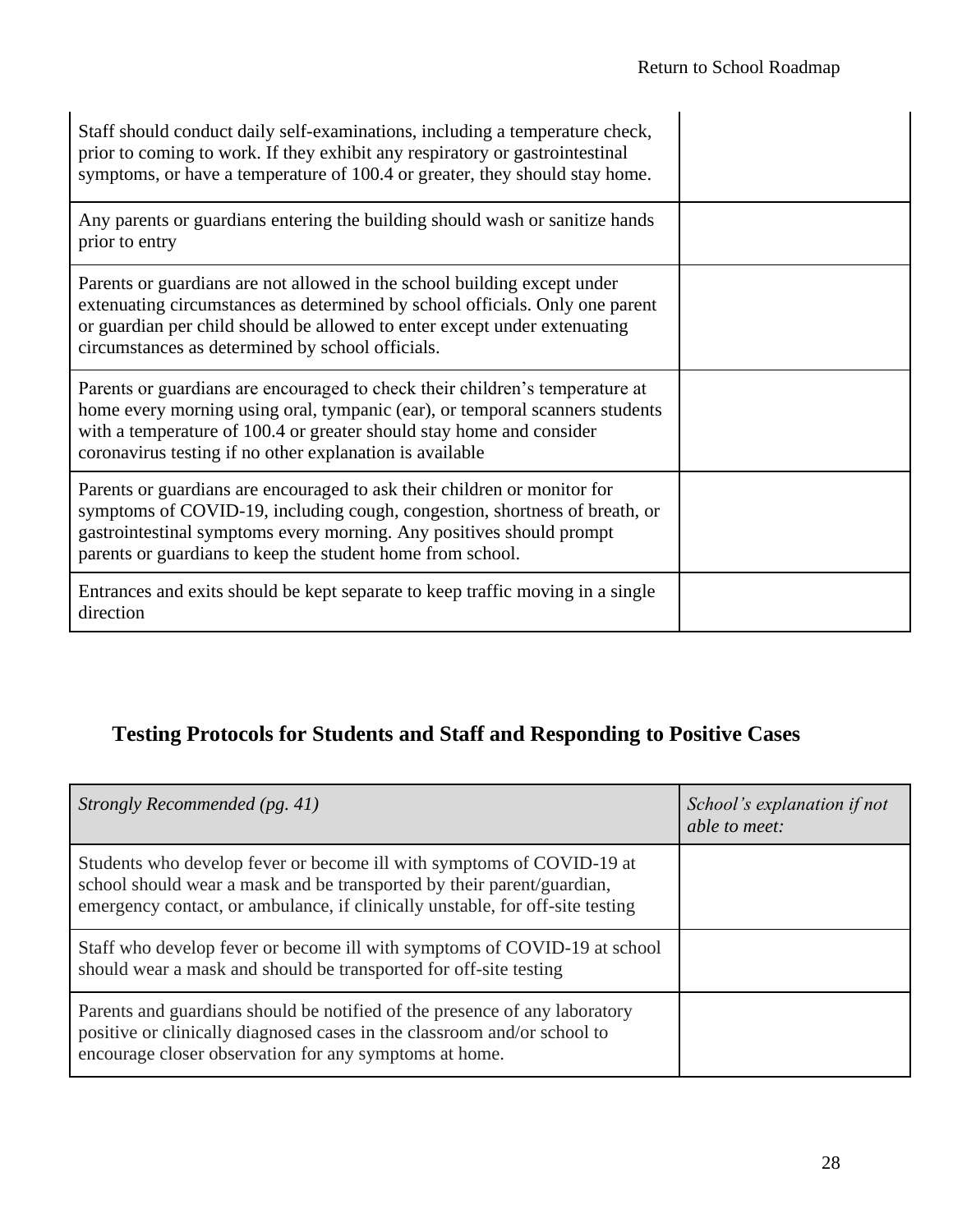| Symptomatic students and staff sent home from school should be kept home<br>until they have tested negative or have been released from isolation according<br>to CDC guidelines.                                                                                                                                                                                                                                                                                      |                             |
|-----------------------------------------------------------------------------------------------------------------------------------------------------------------------------------------------------------------------------------------------------------------------------------------------------------------------------------------------------------------------------------------------------------------------------------------------------------------------|-----------------------------|
| In the event of a lab or clinically diagnosed case of COVID-19, immediate<br>efforts should be made to contact any close contacts (those who spent more<br>than 15 minutes within six feet to the student or staff member) so that they can<br>be quarantined at home. Classmates should be closely monitored for any<br>symptoms. At this time, empiric testing of all students in the class is not<br>recommended. Only those that develop symptoms require testing |                             |
| Recommended (pg. 41-42)                                                                                                                                                                                                                                                                                                                                                                                                                                               | School's explanation if not |
|                                                                                                                                                                                                                                                                                                                                                                                                                                                                       | able to meet:               |
| Parents or guardians are encouraged to check student's temperature at home<br>every morning using oral, tympanic, or temporal scanners; students with a<br>temperature of 100.4 greater must stay home and consider COVID-19 testing<br>if no other explanation is available.                                                                                                                                                                                         |                             |

### **Responding to Positive Tests Among Staff and Students**

<span id="page-30-0"></span>

| Strongly Recommended (pg. 41)                                                                                                                                                                                                                                                                                                                                                                                                                                                                                                                                                                                                                                                                                                                                                                                                                                                                                                          | School's explanation if not<br>able to meet: |
|----------------------------------------------------------------------------------------------------------------------------------------------------------------------------------------------------------------------------------------------------------------------------------------------------------------------------------------------------------------------------------------------------------------------------------------------------------------------------------------------------------------------------------------------------------------------------------------------------------------------------------------------------------------------------------------------------------------------------------------------------------------------------------------------------------------------------------------------------------------------------------------------------------------------------------------|----------------------------------------------|
| Notify local health officials, staff, and students immediately of any possible<br>case of COVID-19 while maintaining confidentiality consistent with the<br>Americans with Disabilities Act (ADA) and other applicable federal and state<br>privacy laws.<br>The Local Health Department will initiate contact tracing, following<br>$\bullet$<br>regular public health practice. Anyone who was within close contact of<br>the case (less than six feet apart for $15+$ minutes) will be asked to self-<br>quarantine for up to 14 days after exposure. Local health officials,<br>depending on situation, may identify other contacts who require<br>quarantine. Schools can help the local health department by collecting<br>data and contact information of those exposed.<br>Note: schools should provide staff with guidance on confidentiality laws and<br>statutes that protect student and staff health information. Student |                                              |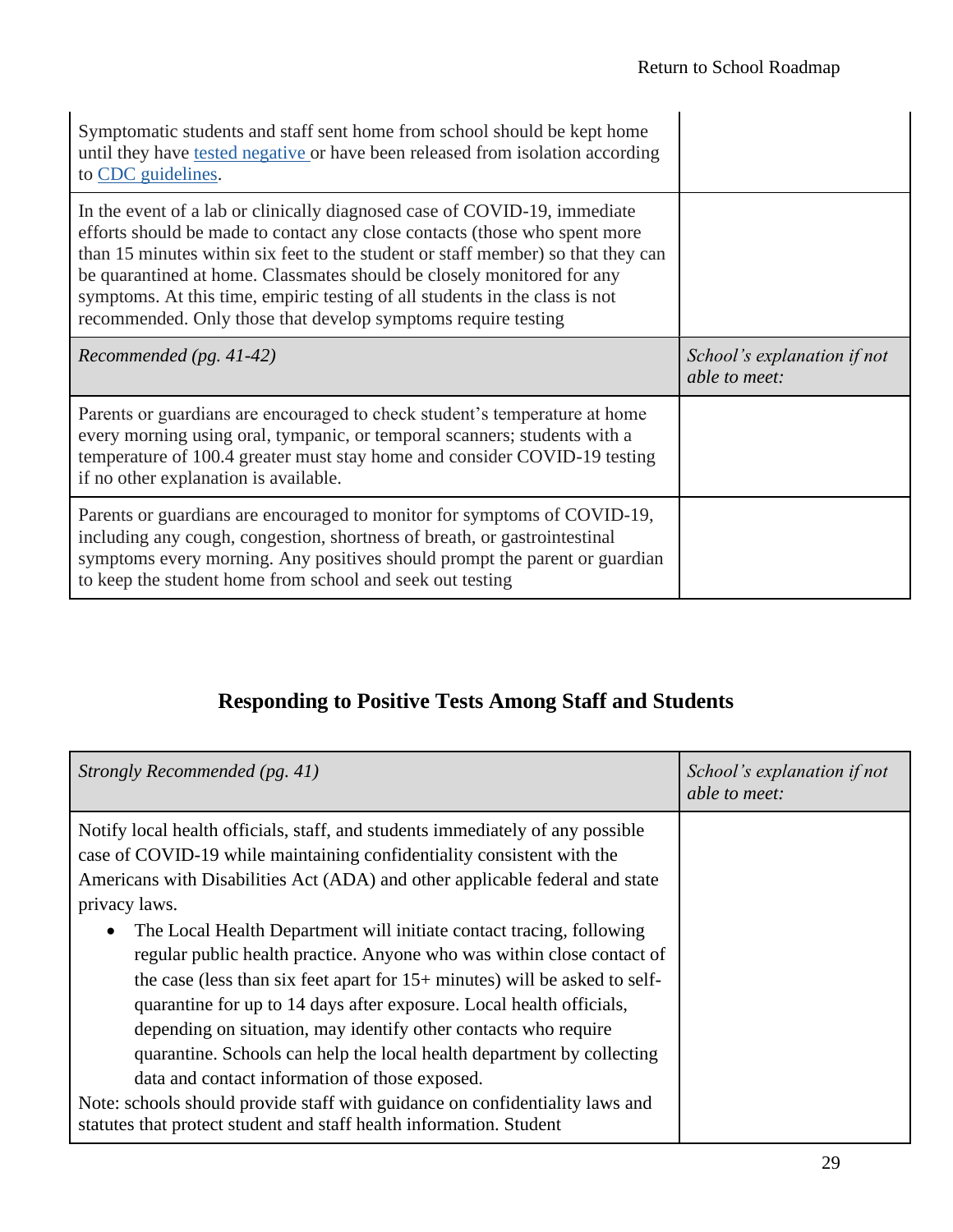| communicable disease related information is protected health information.<br>(Even if a family/student acknowledges and publicly discloses a positive test,<br>school staff and officials must not participate in discussions or acknowledge a<br>positive test).          |  |
|----------------------------------------------------------------------------------------------------------------------------------------------------------------------------------------------------------------------------------------------------------------------------|--|
| Employees with a confirmed case of COVID-19 should only return to the<br>workplace after they are no longer infectious. Local health officials will<br>provide instruction about return to work, using the most current guidelines<br>from the CDC for this determination. |  |
| If possible, smaller areas such as individual classrooms should be closed for 24<br>hours before cleaning to minimize the risk of any airborne particles.                                                                                                                  |  |
| Cleaning staff should wear a surgical mask when performing cleaning of these<br>areas along with gloves and face shield.                                                                                                                                                   |  |

## **Food Service, Gathering, and Extracurricular Activities**

<span id="page-31-0"></span>

| Strongly Recommended (pg. 42)                                                                                                                                                  | School's explanation if not<br>able to meet: |
|--------------------------------------------------------------------------------------------------------------------------------------------------------------------------------|----------------------------------------------|
| Serving and cafeteria staff should use barrier protection including gloves, face<br>shields, and surgical masks.                                                               |                                              |
| Students, teachers, and cafeteria staff wash hands before and after every meal.                                                                                                |                                              |
| All gatherings, including those that occur outdoors (e.g., graduations) should<br>comply with current and future executive orders that set caps on congregations<br>of people. |                                              |
| If field trips occur, they should comply with transportation guidelines within<br>this document, including mandatory facial covering.                                          |                                              |
| If possible, classrooms should be used for eating in place, taking into<br>consideration food allergies                                                                        |                                              |
| If cafeterias need to be used, meal times should be staggered to create seating<br>arrangements with six feet of distance between students                                     |                                              |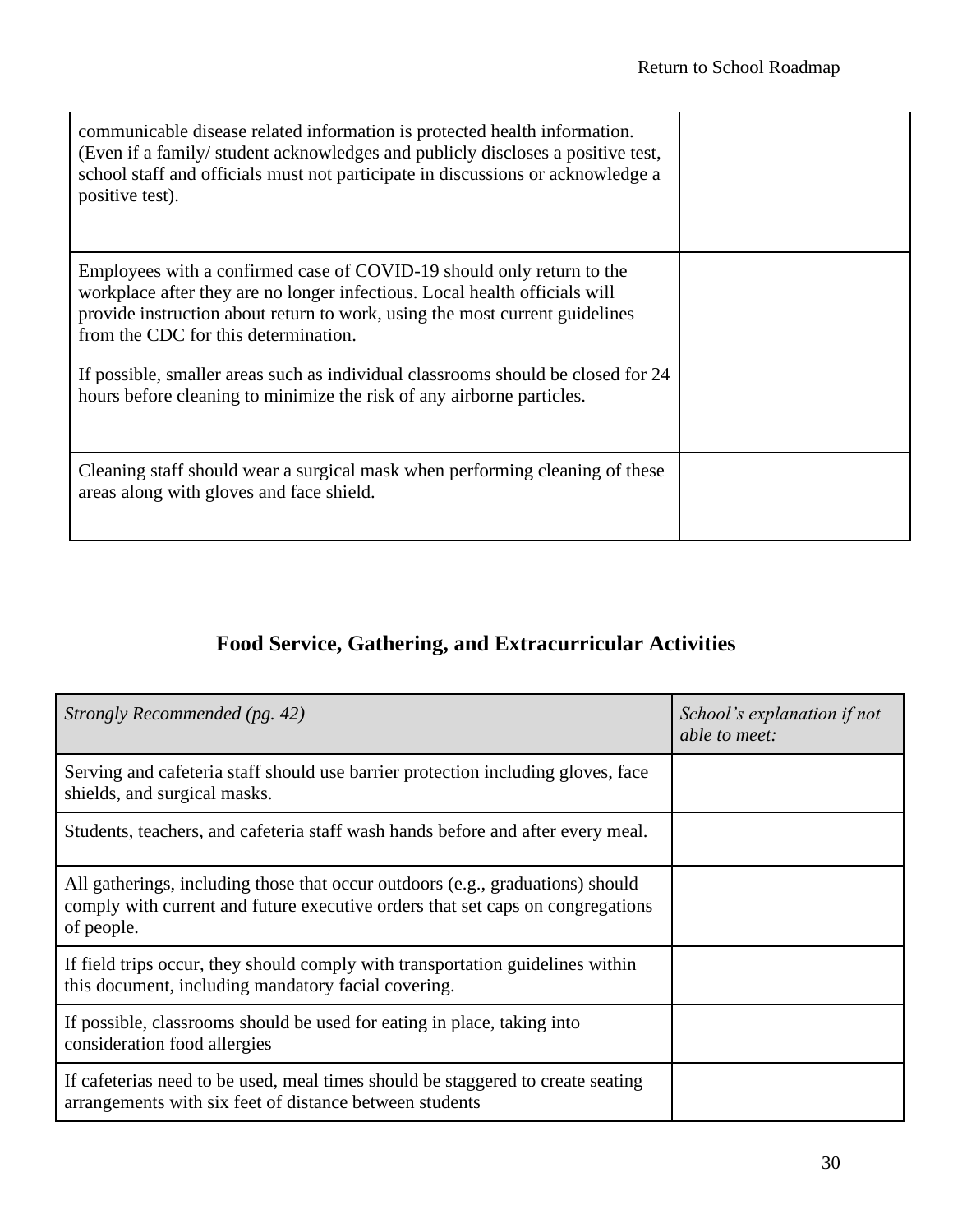| If possible, school-supplied meals should be delivered to classrooms with<br>disposable utensils |  |
|--------------------------------------------------------------------------------------------------|--|
| Schools should offer telecasting of assemblies and other school-sanctioned<br>events if able.    |  |
| Students and teachers should wash hands before and after every event.                            |  |
| After-school programs may continue with the use of facial coverings.                             |  |

## <span id="page-32-0"></span>Athletics

| Strongly Recommended (pg. 42)                                                                                                                                                                                                               | School's explanation if not<br>able to meet: |
|---------------------------------------------------------------------------------------------------------------------------------------------------------------------------------------------------------------------------------------------|----------------------------------------------|
| Indoor spectator events are limited to 50 people. Large scale outdoor spectator<br>or stadium events are limited to 250 people. Spectators not part of the same<br>household must always maintain six feet of distance from one another.    |                                              |
| Students, teachers, and staff must use proper hand hygiene techniques before<br>and after every practice, event, or other gathering. Every participant should<br>confirm that they are healthy and without any symptoms prior to any event. |                                              |
| All equipment must be disinfected before and after use.                                                                                                                                                                                     |                                              |
| Buses must be cleaned and disinfected before and after every use, as detailed in<br>the subsequent "Busing and Student Transportation" section                                                                                              |                                              |
| Each participant should use a clearly marked water bottle for individual use.<br>There should be no sharing of this equipment.                                                                                                              |                                              |
| Recommended (pg. 42)                                                                                                                                                                                                                        | School's explanation if not<br>able to meet: |
| Indoor weight rooms and physical conditioning activities are allowed. Social<br>distancing of six feet between participants should be maintained while indoors<br>and sharing equipment should be avoided                                   |                                              |
| Handshakes, fist bumps, and other unnecessary contact should not occur                                                                                                                                                                      |                                              |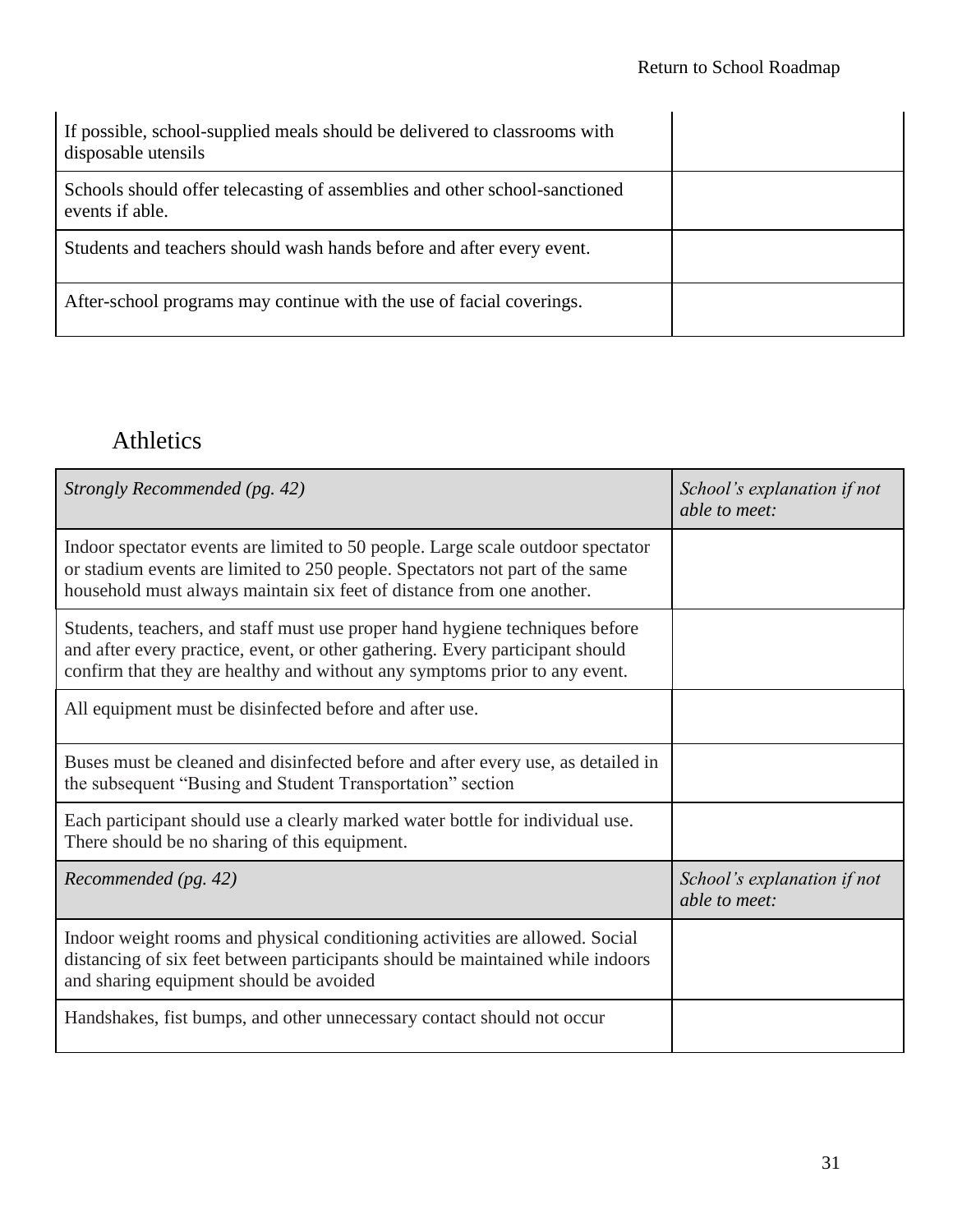## <span id="page-33-0"></span>Cleaning

| Strongly Recommended (pg. 38-39)                                                                                                                                                                                                                                              | School's explanation if not<br>able to meet: |
|-------------------------------------------------------------------------------------------------------------------------------------------------------------------------------------------------------------------------------------------------------------------------------|----------------------------------------------|
| Frequently touched surfaces including lights, doors, benches, and bathrooms<br>should undergo cleaning at least every four hours with either an EPA-approved<br>disinfectant or diluted bleach solution.                                                                      |                                              |
| Libraries, computer labs, arts, and other hands-on classrooms should undergo<br>cleaning after every class period with either an EPA-approved disinfectant or diluted<br>bleach solution. Efforts must be made to minimize sharing of materials between<br>students, as able. |                                              |
| Student desks should be wiped down with either an EPA-approved disinfectant or<br>diluted bleach solution after every class period.                                                                                                                                           |                                              |
| Playground structures should continue to undergo normal routine cleaning, but<br>using an EPA-approved disinfectant is unnecessary                                                                                                                                            |                                              |
| Athletic equipment can be cleaned with either an EPA-approved disinfectant or<br>diluted bleach solution before and after each use                                                                                                                                            |                                              |
| Ensure safe and correct use and storage of cleaning and disinfection products,<br>including storing products securely away from children, and with adequate<br>ventilation when staff use such products.                                                                      |                                              |
| Staff should wear gloves, surgical masks, and face shield when performing all<br>cleaning activities                                                                                                                                                                          |                                              |

#### **Busing and Student Transportation**

<span id="page-33-2"></span><span id="page-33-1"></span>We do not provide transportation for students.

#### **Medically Vulnerable Students and Staff**

| Strongly Recommended (pg. 38-39)                                                                                                                                                                                                                                                                                            | School's explanation if not<br>able to meet: |
|-----------------------------------------------------------------------------------------------------------------------------------------------------------------------------------------------------------------------------------------------------------------------------------------------------------------------------|----------------------------------------------|
| Systematically review all current plans (e.g., Individual Healthcare Plans,<br>Individualized Education Programs, Individualized Family Service Plans, or 504<br>plans) for accommodating students with special healthcare needs and updating<br>their care plans as needed to decrease their risk for exposure to COVID-19 |                                              |
| Create a process for students/families and staff to self-identify as high risk for<br>severe illness due to COVID-19 and have a plan in place to address requests for<br>alternative learning arrangements or work reassignments                                                                                            |                                              |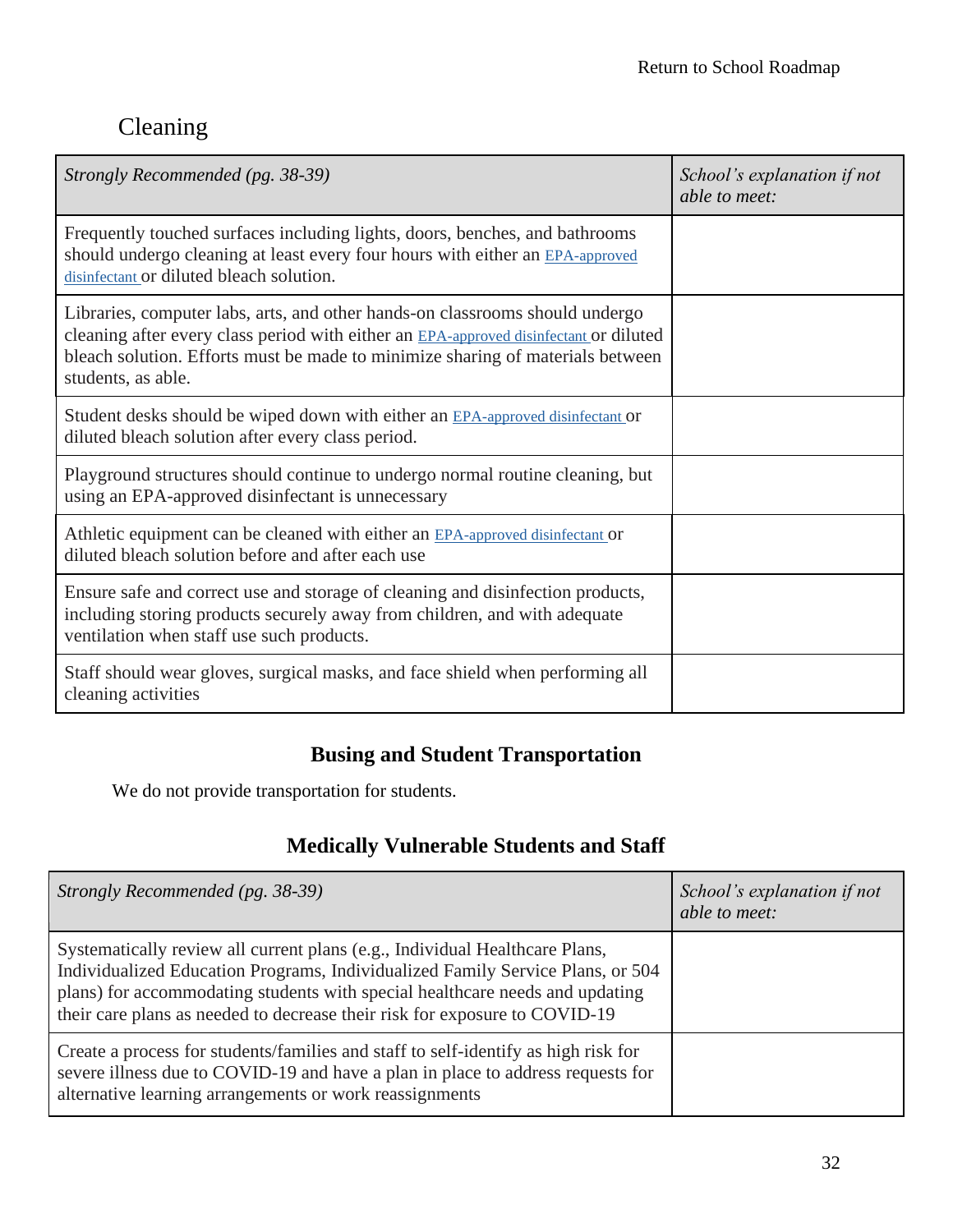| Staff caring for children and providing any medical care that include aerosol<br>generating procedures (e.g., nebulizers) should wear an N95 mask at the time of<br>delivery.                                                                              |  |
|------------------------------------------------------------------------------------------------------------------------------------------------------------------------------------------------------------------------------------------------------------|--|
| Enable staff who self-identify as high risk for severe illness to minimize face-to-<br>face contact and to allow them to maintain a distance of six feet from others,<br>modify job responsibilities that limit exposure risk, or to telework if possible. |  |

#### **Mental & Social Emotional Health**

<span id="page-34-0"></span>

| Recommended Before Schools Reopen for In-Person Instruction (pg. 45)                                                                                                                                                                                                                                                                                                                                                                  | School's explanation if not<br>able to meet: |
|---------------------------------------------------------------------------------------------------------------------------------------------------------------------------------------------------------------------------------------------------------------------------------------------------------------------------------------------------------------------------------------------------------------------------------------|----------------------------------------------|
| Encourage schools to implement a mental health screening for all students by a<br>trained professional, if possible. Any screening should be compliant with<br>HIPAA and FERPA policies. Screening instructions (offered verbally to younger<br>students) should provide age-appropriate and transparent disclosure of protocols<br>in place to protect confidentiality while adhering to mandated reporting<br>guidelines.           |                                              |
| Establish and communicate to all staff guidelines for identification and rapid<br>referral of at-risk students to appropriate building-level support teams.                                                                                                                                                                                                                                                                           |                                              |
| Provide all staff with timely, responsive, and ongoing training/PD as well as<br>needed tools, resources, and implementation support, focused on a variety of<br>topics, including: social-emotional learning, trauma-informed best practices,<br>identification of students at risk and proper local referral protocols, and self-care<br>to promote holistic wellness and resilience and to prevent burnout and vicarious<br>trauma |                                              |
| Encourage the identification of a point person or establish an access navigator to<br>centralize mental health referrals, communications to families/ students, and<br>public-facing wellness materials                                                                                                                                                                                                                               |                                              |
| Establish a comprehensive crisis management plan that leverages available<br>internal and external/community-based resources, which can be activated<br>efficiently as needed following an acute incident (e.g., loss of student, loss of a<br>school staff member).                                                                                                                                                                  |                                              |
| Compile and regularly update comprehensive lists of wellness resources<br>available to both staff and students that can be provided in conjunction with<br>screening activities, and that references school and community wellness<br>resources.                                                                                                                                                                                      |                                              |
| Establish ongoing reporting protocols for school staff to evaluate physical and<br>mental health status                                                                                                                                                                                                                                                                                                                               |                                              |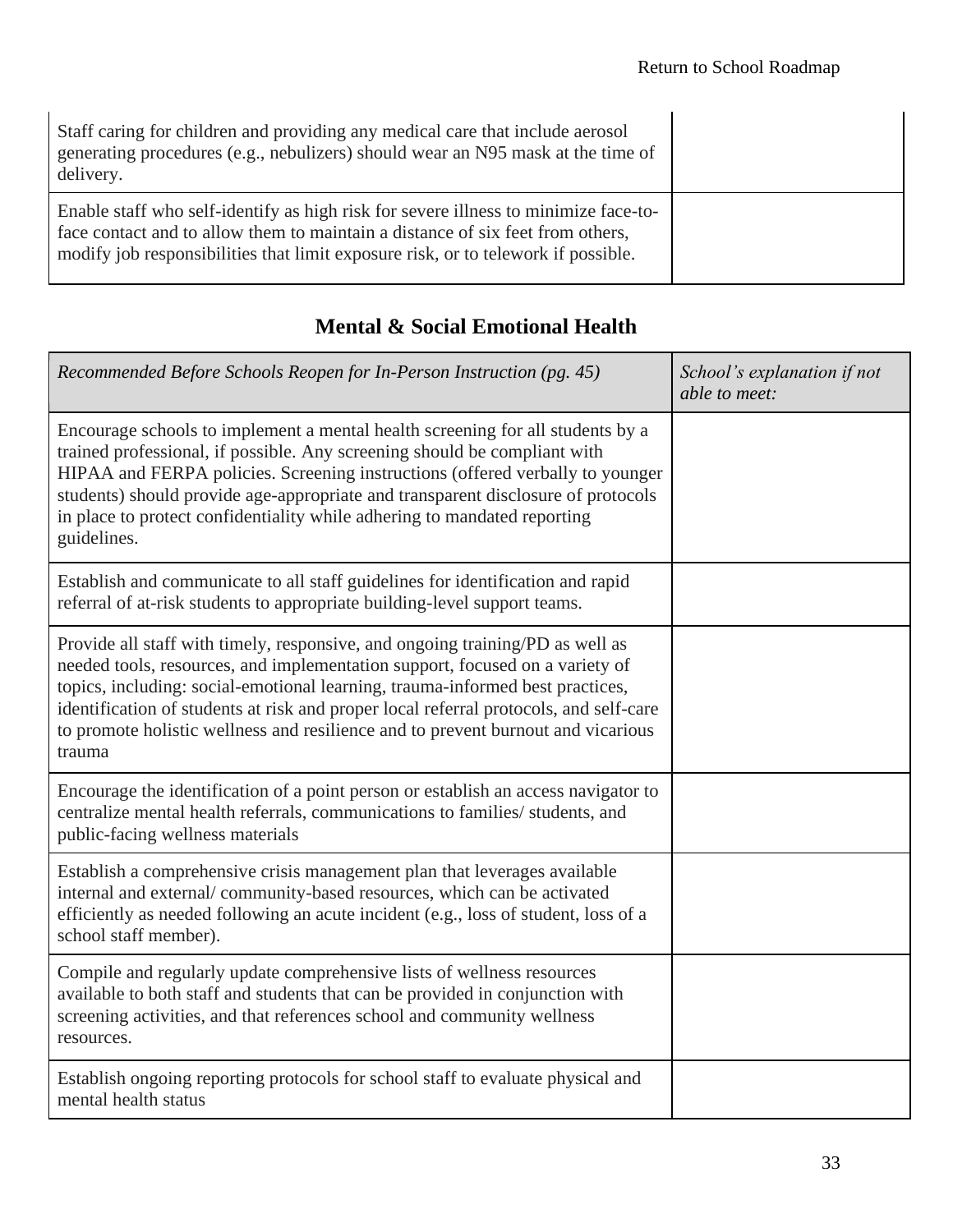| Provide resources for staff self-care, including resiliency strategies                                                                                                              |  |
|-------------------------------------------------------------------------------------------------------------------------------------------------------------------------------------|--|
| Designate a mental health liaison (school-based) who will work across the<br>district, local public health agencies, and community partners                                         |  |
| Activate communication channels for district stakeholders to address mental<br>health concerns resulting from COVID-19 (for example, a telephone hotline or a<br>designated email). |  |
| Communicate with parents and guardians, via a variety of channels, return to<br>school transition information including:                                                            |  |
| Destigmatization of COVID-19;                                                                                                                                                       |  |
| Understanding normal behavioral response to crises;                                                                                                                                 |  |
| General best practices of talking through trauma with children; and<br>$\bullet$                                                                                                    |  |
| Positive self-care strategies that promote health and wellness.                                                                                                                     |  |

# Instruction

## <span id="page-35-1"></span><span id="page-35-0"></span>Governance

| Recommended Before Schools Reopen for In-Person Instruction (pg. 46)                                                                                                                                                                                                                                                                                                                                                                                                    | School's explanation if not<br><i>able to meet:</i> |
|-------------------------------------------------------------------------------------------------------------------------------------------------------------------------------------------------------------------------------------------------------------------------------------------------------------------------------------------------------------------------------------------------------------------------------------------------------------------------|-----------------------------------------------------|
| Create a district Return to Instruction and Learning working group, potentially<br>led by the Director of Curriculum, Chief Academic Officer or the equivalent,<br>and composed of a broad group of stakeholders on the district and school level,<br>to:<br>Gather feedback from families, teachers, students, and school leaders<br>$\bullet$<br>about their experiences with remote learning through online surveys<br>and/or virtual focus groups or conversations. |                                                     |
| • Revise the district's remote learning plan to incorporate feedback and<br>input from stakeholders to improve its effectiveness.<br>Share the district's remote learning plan with all involved stakeholders in case of<br>a return to remote learning                                                                                                                                                                                                                 |                                                     |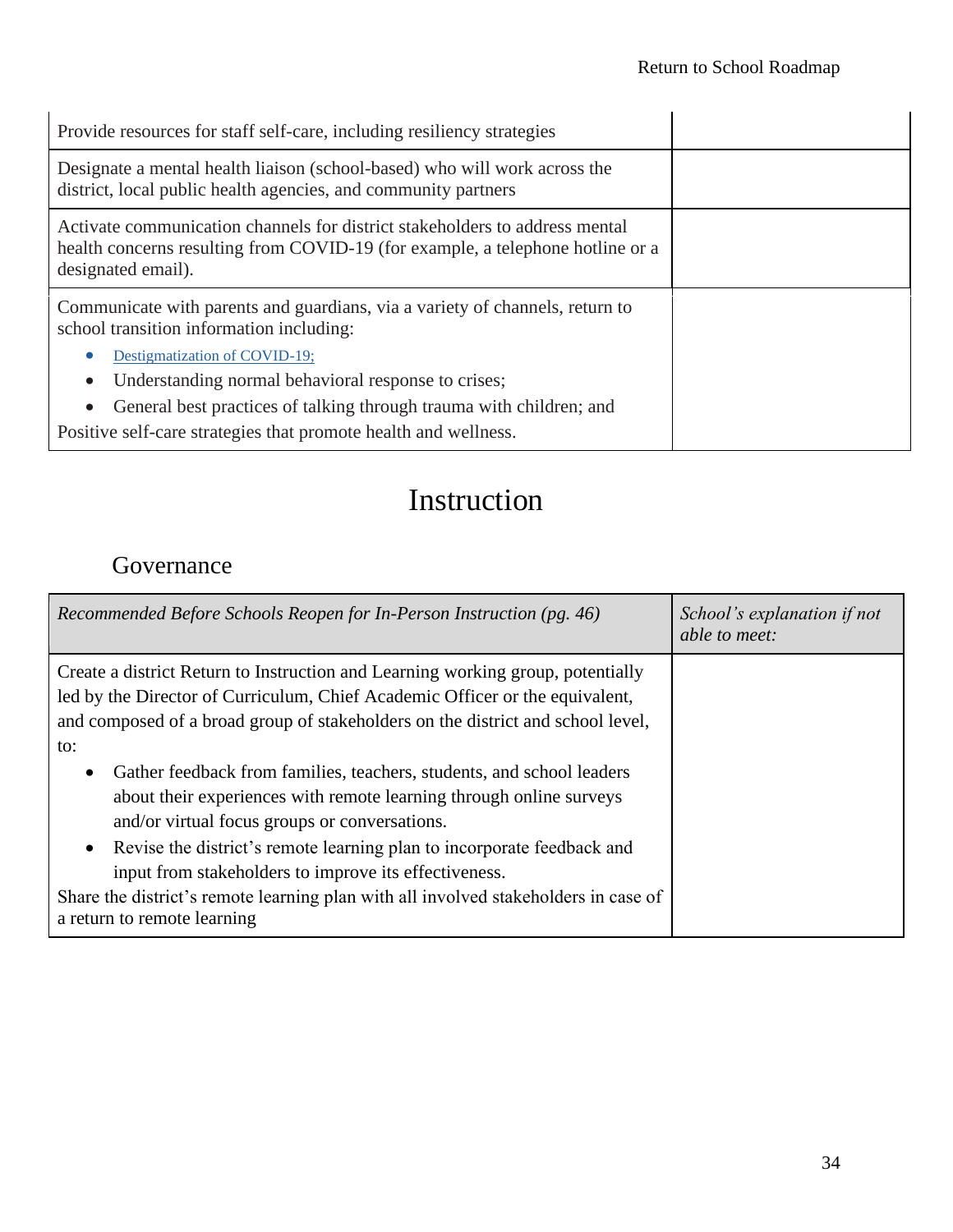## <span id="page-36-0"></span>Instruction

| Recommended Before Schools Reopen for In-Person Instruction (pg. 46)                                                                                                                                                                                                                                                                                                                                                                                                                                                                                                                                                                                                                                                             | School's explanation if not<br>able to meet: |
|----------------------------------------------------------------------------------------------------------------------------------------------------------------------------------------------------------------------------------------------------------------------------------------------------------------------------------------------------------------------------------------------------------------------------------------------------------------------------------------------------------------------------------------------------------------------------------------------------------------------------------------------------------------------------------------------------------------------------------|----------------------------------------------|
| Set an instructional vision that ensures that:<br>Every student will start the year with access to grade-level instruction<br>$\bullet$<br>and high quality, standards-aligned instructional materials in every<br>subject.<br>Every student will be assessed on their understanding of prerequisite<br>$\bullet$<br>skills and grade-level proficiencies using formative assessments,<br>screeners, or diagnostics.<br>Every students' academic and social-emotional needs will be addressed with<br>the integration of Social and Emotional Learning (SEL) and strengthening<br>connections with students.                                                                                                                     |                                              |
| Support schools to implement grade-level curricula that is aligned to Michigan<br>preK-12 standards.<br>Support teachers to utilize power standards that identify the major work of the<br>grade in order to focus, prioritize, and accelerate instruction.                                                                                                                                                                                                                                                                                                                                                                                                                                                                      |                                              |
| Revise students' IEPs, IFSPs, and 504 plans in coordination with general and<br>special education teachers to reflect the child's evolving needs based on<br>assessment data and parent feedback, and design accommodations and match<br>services accordingly.<br>Commence intervention and support services. Plans must include all<br>$\bullet$<br>programs and learning environments, especially special education, birth<br>to five services, and CTE.<br>Establish structures for general and special education teachers to collaborate on<br>delivery methods for assessments and instruction as outlined in IEPs. Consider<br>students' needs around accessibility and provide assistive technologies, where<br>possible. |                                              |
| Inventory all intervention programs and services available to students on the<br>district and school level and identify any gaps                                                                                                                                                                                                                                                                                                                                                                                                                                                                                                                                                                                                 |                                              |
| Remain connected with MDE about policies and guidance.                                                                                                                                                                                                                                                                                                                                                                                                                                                                                                                                                                                                                                                                           |                                              |
| Develop a continuation of services plan for students needing either<br>occupational, physical, and/or speech and language therapy, including<br>evaluations by school psychologists and social workers.                                                                                                                                                                                                                                                                                                                                                                                                                                                                                                                          |                                              |
| Secure supports for students who are transitioning to postsecondary                                                                                                                                                                                                                                                                                                                                                                                                                                                                                                                                                                                                                                                              |                                              |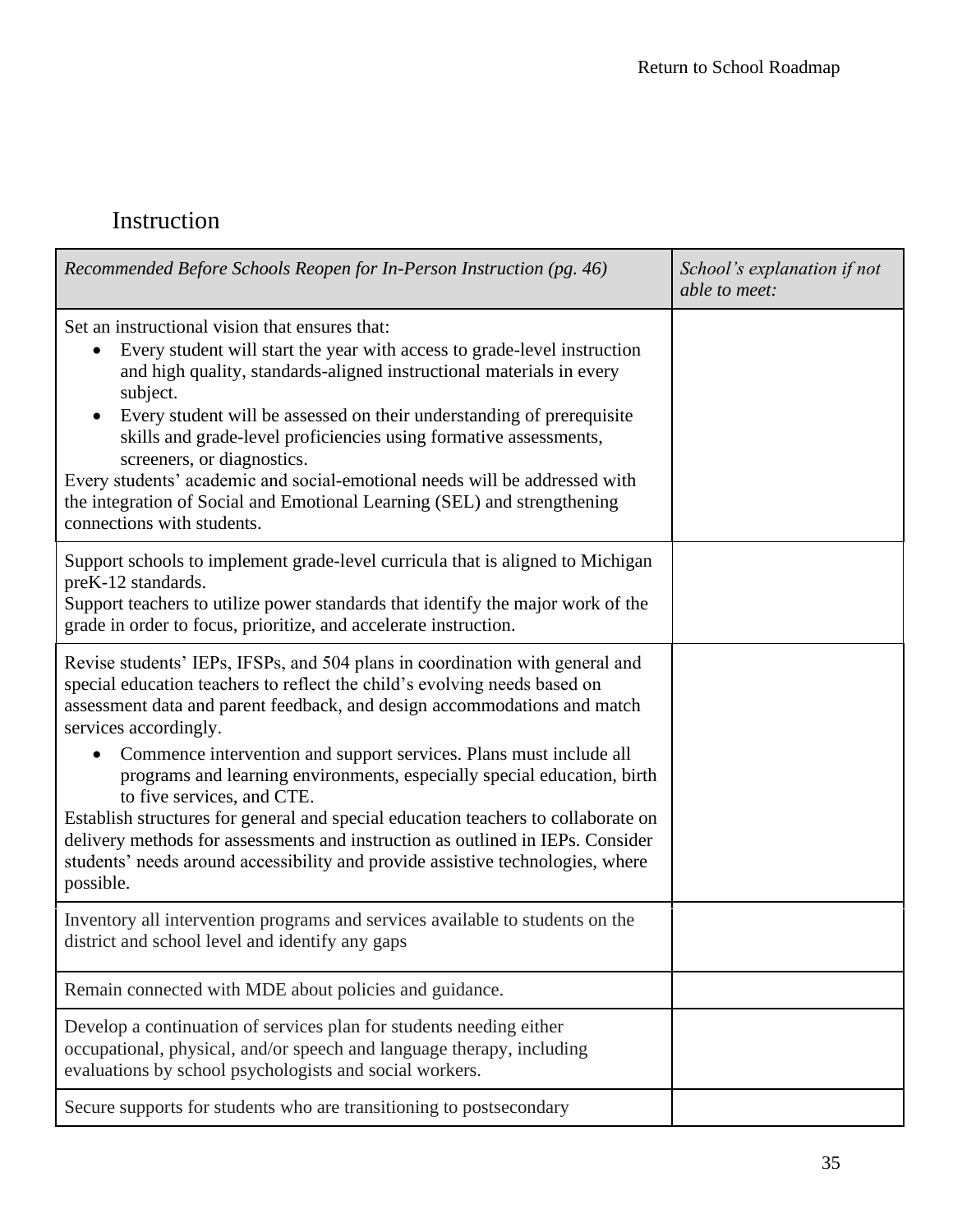## <span id="page-37-0"></span>Communications and Family Supports

| Recommended Before Schools Reopen for In-Person Instruction (pg. 47)                                                                                                                                                                                                                                                                                                                                                                                                 | School's explanation if not<br>able to meet: |
|----------------------------------------------------------------------------------------------------------------------------------------------------------------------------------------------------------------------------------------------------------------------------------------------------------------------------------------------------------------------------------------------------------------------------------------------------------------------|----------------------------------------------|
| Implement any additional communication systems needed to reach every family<br>and student in their home language through multiple modes (e.g., text, all call,<br>email, home visit) to share: Expectations around their child's return to school;<br>Information about modes of assessment, details on curricula used in each<br>$\bullet$<br>of the core subjects, and grade-level proficiencies; and<br>Plans for each of the different school opening scenarios |                                              |
| Provide resources that demonstrate schools value parents as partners in their<br>child's education. Offer family supports that provide families with:<br>Training about how to access and use the school's chosen digital systems<br>$\bullet$<br>and tools;<br>Opportunities to build their digital literacy; and<br>Strategies to support their child's learning at home.                                                                                          |                                              |

## <span id="page-37-1"></span>Professional Learning

| Recommended Before Schools Reopen for In-Person Instruction (pg. 47)                                                                                                                                                                                                                                                                                                                                                                                                                                                                                                                                                                                                                                              | School's explanation if not<br><i>able to meet:</i> |
|-------------------------------------------------------------------------------------------------------------------------------------------------------------------------------------------------------------------------------------------------------------------------------------------------------------------------------------------------------------------------------------------------------------------------------------------------------------------------------------------------------------------------------------------------------------------------------------------------------------------------------------------------------------------------------------------------------------------|-----------------------------------------------------|
| Provide adequate time for schools and educators to engage in:<br>Intentional curriculum planning and documentation to ensure stability of<br>$\bullet$<br>instruction, whether school buildings are open or closed;<br>Identify students who did not engage in remote learning and develop a<br>$\bullet$<br>plan to provide additional supports, if needed. Share data and concerns<br>about each student's growth and needs with students' assigned teacher(s)<br>for the $2020-2021$ school year;<br>Identify students who potentially need additional support; and<br>$\bullet$<br>Share knowledge and ideas around the use and effectiveness of digital tools and<br>resources that support remote learning. |                                                     |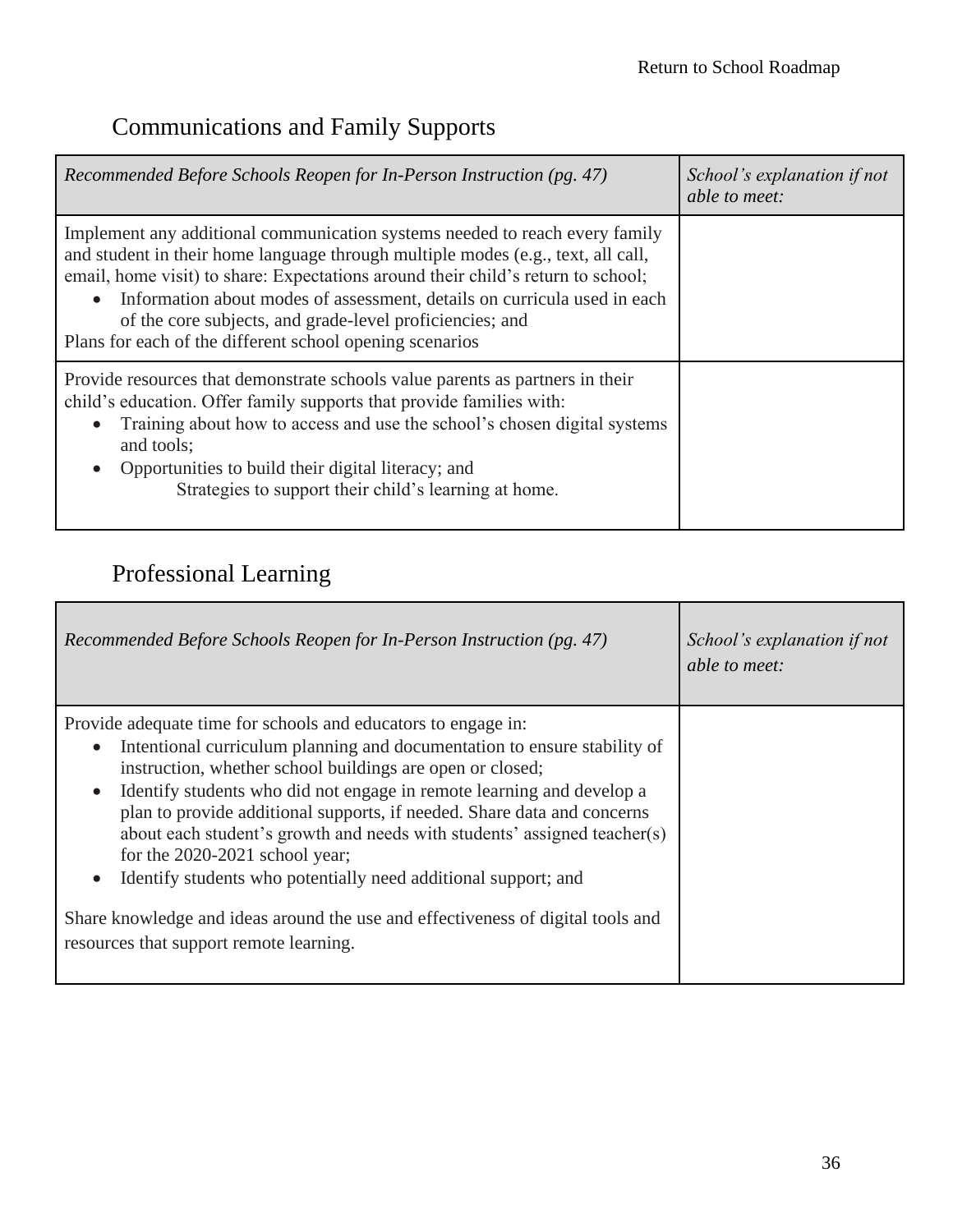| Create a plan for professional learning and training, with goals to:<br>Offer restorative supports for teachers and learning around equity and<br>$\bullet$<br>implicit bias, social-emotional learning, and culturally responsive<br>education;<br>Train school leaders and teachers thoroughly in the chosen digital<br>$\bullet$<br>systems and tools and their use; and |  |
|-----------------------------------------------------------------------------------------------------------------------------------------------------------------------------------------------------------------------------------------------------------------------------------------------------------------------------------------------------------------------------|--|
| Build school leaders' and teachers' capacity to design and develop blended and<br>remote learning experiences that are equitable and engaging.                                                                                                                                                                                                                              |  |

## <span id="page-38-0"></span>Instruction

| Recommended When Schools Reopen for In-Person Instruction (pg. 48)                                                                                                                                                                                                                                                                         | School's explanation if not<br>able to meet: |
|--------------------------------------------------------------------------------------------------------------------------------------------------------------------------------------------------------------------------------------------------------------------------------------------------------------------------------------------|----------------------------------------------|
| Ensure that every student:<br>Has access to standards-aligned, grade-level instruction,<br>including strategies to accelerate student learning;<br>Is assessed to determine student readiness to engage in grade-<br>level content; and<br>Is offered scaffolds and supports to meet their diverse academic<br>and social-emotional needs. |                                              |
| Conduct checkpoints with school leaders around curriculum pacing and<br>ongoing monitoring of student progress, specifically honing in on the growth<br>of students who need acceleration                                                                                                                                                  |                                              |
| Review student data to identify overall trends and gaps in student learning to<br>design systemic supports and interventions                                                                                                                                                                                                               |                                              |
| Conduct a review of each students' IEP in partnership with teachers and<br>parents to reflect each student's evolving needs based on time away from<br>associated services including OT, PT, and Speech while school buildings were<br>closed.                                                                                             |                                              |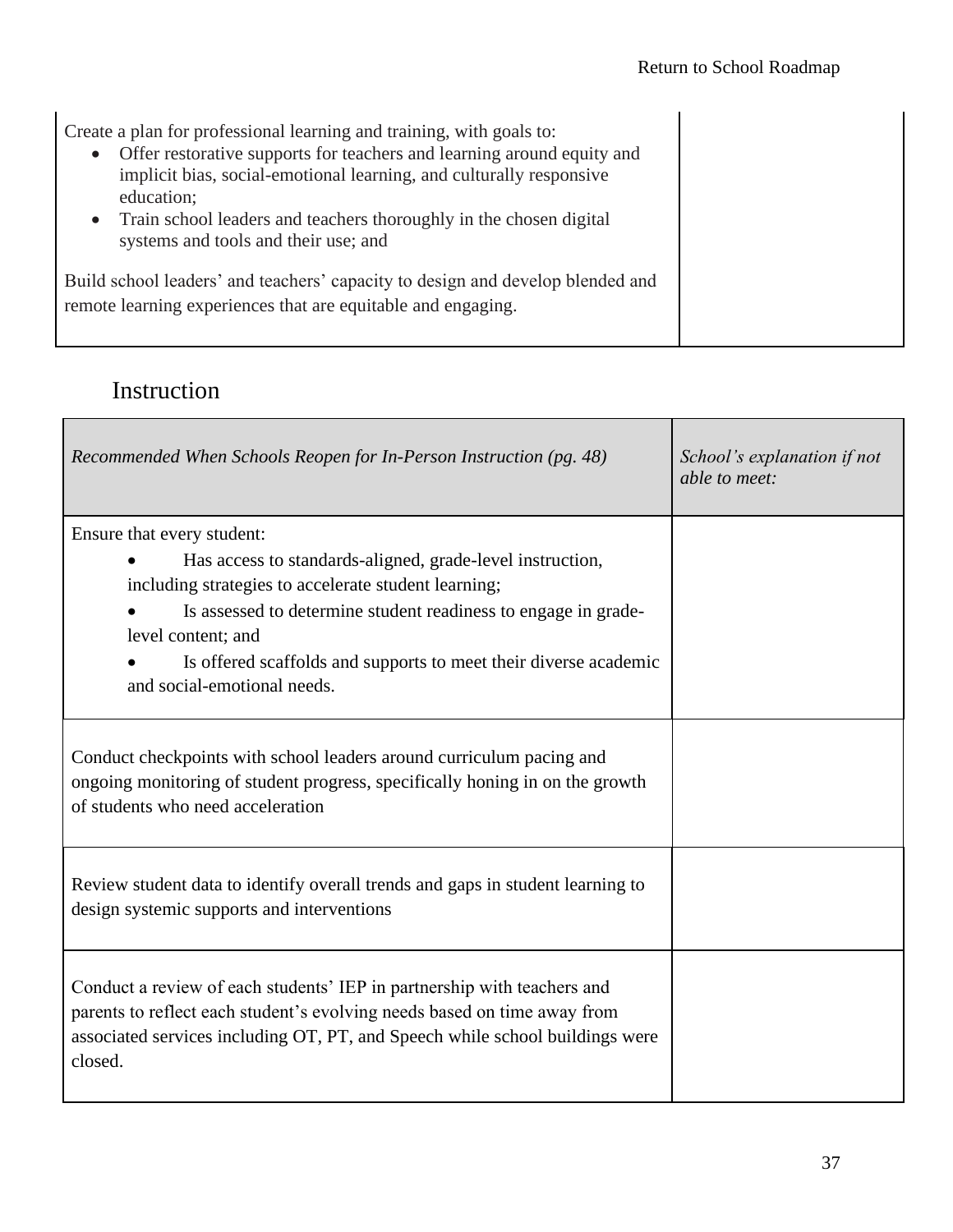| Procure any additional standards-aligned tools or materials to support<br>differentiation, intervention, and remote learning, based on students' needs.                                                                                                                           |  |
|-----------------------------------------------------------------------------------------------------------------------------------------------------------------------------------------------------------------------------------------------------------------------------------|--|
| Set expectations for schools and teachers to integrate high quality digital tools<br>and resources that are appropriate and sustainable at each grade level, to<br>increase teachers' and students' familiarity with online learning in case of a<br>return to remote instruction |  |
| Determine and activate structures outside of the regular school day, such as<br>summer learning options, extended day, and after-school programming, to<br>potentially be leveraged to support students in need of additional support                                             |  |
| Support schools to communicate regularly with families in their home<br>language about their child's progress and the targeted plans for students in<br>need of additional support                                                                                                |  |

## **Operations**

## <span id="page-39-1"></span><span id="page-39-0"></span>**Facilities**

| Recommended Before Schools Reopen for In-Person Instruction (pg. 49)                                                                                                                                   | School's explanation if<br>not able to meet: |
|--------------------------------------------------------------------------------------------------------------------------------------------------------------------------------------------------------|----------------------------------------------|
| Audit necessary materials and supply chain for cleaning and disinfection supplies                                                                                                                      |                                              |
| Coordinate with Local Emergency Management Programs (LEMP) for support with<br>procurement of cleaning and disinfection supplies. Advocate for ISDs to coordinate<br>with LEMPs.                       |                                              |
| Audit any additional facilities that the district may have access to that could be<br>utilized for learning                                                                                            |                                              |
| <b>Provide school-level</b> guidance for cleaning and disinfecting all core assets <b>including</b><br>buildings and playgrounds. Frequently touched surfaces should be cleaned several<br>times a day |                                              |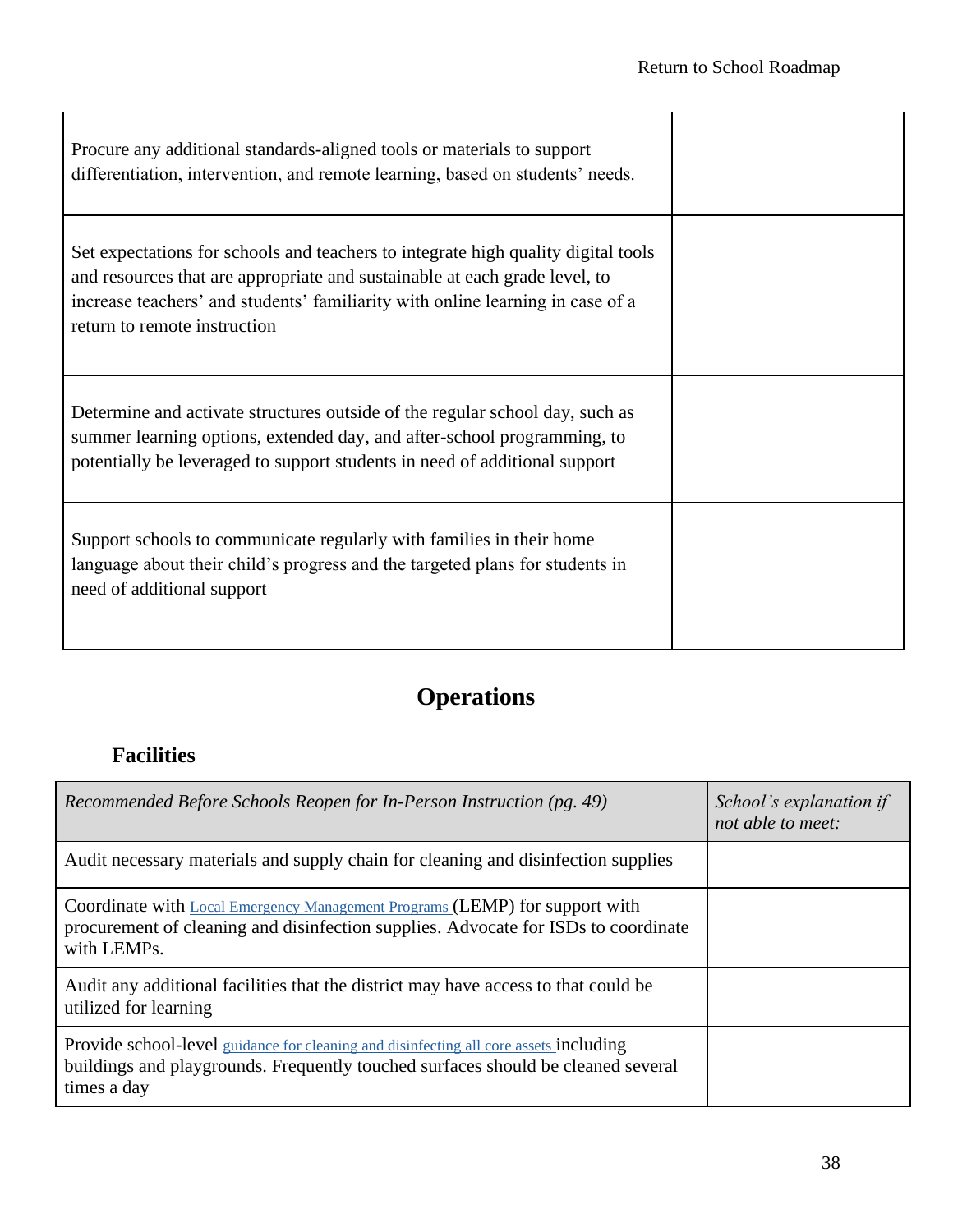| Alert school-based custodial and infection control staff of any changes in<br>recommended cleaning guidelines issued by OSHA and CDC. It is expected that this<br>guidance will be updated in real-time based on the status of community spread local<br>geographies<br>Encourage schools to convene custodial and facilities staff to review and make                                                                                                                                                                                                                                                                                                                                                                                                                        |  |
|-------------------------------------------------------------------------------------------------------------------------------------------------------------------------------------------------------------------------------------------------------------------------------------------------------------------------------------------------------------------------------------------------------------------------------------------------------------------------------------------------------------------------------------------------------------------------------------------------------------------------------------------------------------------------------------------------------------------------------------------------------------------------------|--|
| actionable district guidance regarding cleaning and disinfection                                                                                                                                                                                                                                                                                                                                                                                                                                                                                                                                                                                                                                                                                                              |  |
| Encourage schools to provide advanced training for custodial staff                                                                                                                                                                                                                                                                                                                                                                                                                                                                                                                                                                                                                                                                                                            |  |
| Custodial staff should continue deep cleaning over the summer.                                                                                                                                                                                                                                                                                                                                                                                                                                                                                                                                                                                                                                                                                                                |  |
| Audit all school buildings with a focus on:<br>How many classrooms are available;<br>The size of each classroom;<br>Additional spaces that are available (e.g., gym, lunchroom,<br>auditorium, etc.); and<br>The ventilation in each classroom.                                                                                                                                                                                                                                                                                                                                                                                                                                                                                                                               |  |
| Audit school security protocols to decide if any process changes need to be<br>implemented. School security staff should follow CDC protocols if interacting with<br>the general public.                                                                                                                                                                                                                                                                                                                                                                                                                                                                                                                                                                                      |  |
| Maintain facilities for in-person school operations.<br>Check HVAC systems at each building to ensure that they are running<br>efficiently.<br>Air filters should be changed regularly.<br>Custodial staff should distribute wastebaskets, tissues, and CDC approved<br>soap to every office and classroom so that these materials can be used upon<br>entry and exit into any discrete location and during transit between sites.<br>Signage about frequent handwashing, cough etiquette, and nose blowing should be<br>widely posted, disseminated, and encouraged through various methods of<br>communication.<br>Custodial staff should follow guidance from the CDC about the use of facial<br>coverings and special respirators at use when performing cleaning duties. |  |
| School leaders should conduct and document a facility walk-through with the<br>custodial services team to ensure that the classrooms, common spaces, and the<br>exterior are ready for staff and students.                                                                                                                                                                                                                                                                                                                                                                                                                                                                                                                                                                    |  |
| Procure level-1 facial coverings, including those with a transparent front, for preK-5<br>teachers, low-income students, and students with special needs                                                                                                                                                                                                                                                                                                                                                                                                                                                                                                                                                                                                                      |  |
| Procure level-1 surgical masks for cleaning and janitorial staff                                                                                                                                                                                                                                                                                                                                                                                                                                                                                                                                                                                                                                                                                                              |  |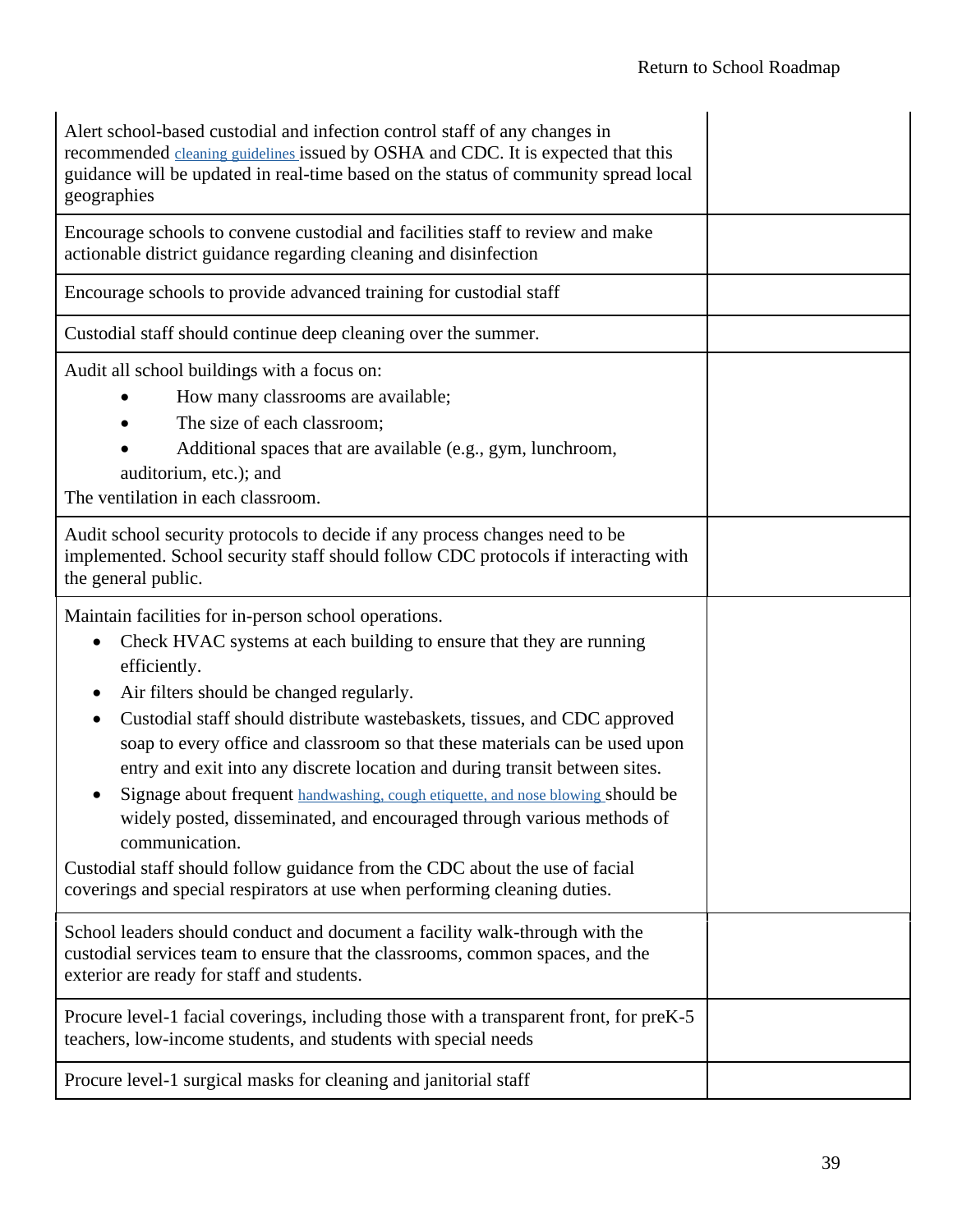# <span id="page-41-0"></span>Budget, Food Service, Enrollment, and Staffing

| Recommended Before Schools Reopen for In-Person Instruction (pg. 50)                                                                                                                                                                                                                                                                                                                                                                                                                                                                                                                                                                                                     | School's explanation if<br>not able to meet |
|--------------------------------------------------------------------------------------------------------------------------------------------------------------------------------------------------------------------------------------------------------------------------------------------------------------------------------------------------------------------------------------------------------------------------------------------------------------------------------------------------------------------------------------------------------------------------------------------------------------------------------------------------------------------------|---------------------------------------------|
| Support schools in assessing student arrival protocols. This should include how<br>students arrive at and depart from school (e.g., school bus, dropped off via car, drive<br>themselves, walk, public transportation).                                                                                                                                                                                                                                                                                                                                                                                                                                                  |                                             |
| Support schools in conducting staff and student outreach to understand who is<br>coming back.<br>For staff, this should include a breakdown of the staff – administrators, educators,<br>support staff with a teaching license, support staff without a teaching license, full-<br>time nurses, part-time nurses, school counselors, etc.<br>Develop a staffing plan to account for teachers and staff who are not returning or are<br>at risk (i.e., those who are 65 years or have an underlying medical condition and<br>decide not to return).<br>For students, this should include those with preexisting conditions who may need a<br>remote learning environment. |                                             |
| Assess need for new or additional positions with a specific focus on student and<br>staff wellness, but also including technology support.                                                                                                                                                                                                                                                                                                                                                                                                                                                                                                                               |                                             |
| Consider redeploying underutilized staff to serve core needs                                                                                                                                                                                                                                                                                                                                                                                                                                                                                                                                                                                                             |                                             |
| Communicate any student enrollment or attendance policy changes with school<br>leaders, and families                                                                                                                                                                                                                                                                                                                                                                                                                                                                                                                                                                     |                                             |
| Seek and provide guidance on use of CARES Act funding for key purchases (e.g.,<br>cleaning supplies).                                                                                                                                                                                                                                                                                                                                                                                                                                                                                                                                                                    |                                             |
| Coordinate services with related service providers, in the school and community, to<br>identify and address new student and adult needs                                                                                                                                                                                                                                                                                                                                                                                                                                                                                                                                  |                                             |
| Inventory how many substitute teachers are available                                                                                                                                                                                                                                                                                                                                                                                                                                                                                                                                                                                                                     |                                             |
| Build and send back to school communications to all relevant stakeholders (i.e.,<br>parents or guardians, school staff) and include updates across all workflows                                                                                                                                                                                                                                                                                                                                                                                                                                                                                                         |                                             |
| Engage school leaders in a budgeting exercise to help them plan for changing<br>enrollment patterns, new staffing needs, and resource constraints or additional<br>dollars                                                                                                                                                                                                                                                                                                                                                                                                                                                                                               |                                             |
| Create master teaching schedules, student and faculty arrival/dismissal schedules,<br>bus schedules, lunch schedules for staff and students, and bell schedules with safety<br>protocols in mind                                                                                                                                                                                                                                                                                                                                                                                                                                                                         |                                             |